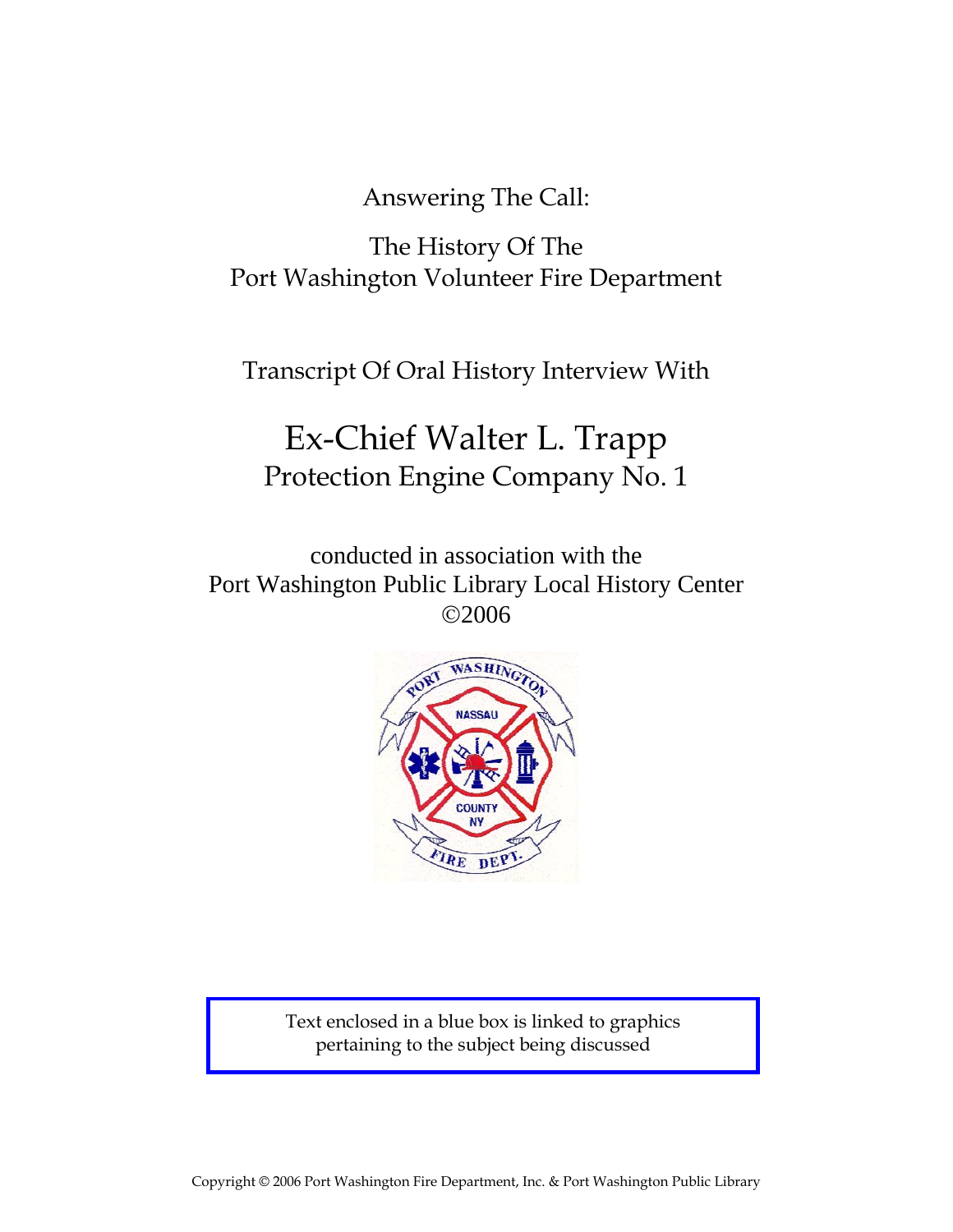Interview with Walter L. Trapp, Jr. by Margaret Dildilian pk June 4, 2004

Q: Today is June 4th, 2004. We are at the Port Washington Public Library. My name is Margaret Dildilian, and I am interviewing Walter L. Trapp, Jr., from the Port Washington Fire Department.

Walter, where were you born? Are you a native of Port?

Walter L. Trapp: No, I was born in Baltimore, Maryland in 1951.

Q: And you came to Port ...

WLT: In 1957.

- Q: Your relatives have been in the Fire Department in Maryland, I believe. And I was just wondering whether they had any influence on you as a child, when you came here to join the Fire Department.
- WLT: It was always in my blood. My grandfather on my mother's side was a founding member of the Jacksonville Volunteer Fire Department in Baltimore, Maryland. Every time I would go to visit him, we'd always go and visit the firehouse and hang out there with them. It was just part of my life when I went to visit him. My father was a fireman way before I was even born, also in Maryland. His brother was a member of the same Fire Department in Baltimore, Maryland. My cousin who's two years older than me was very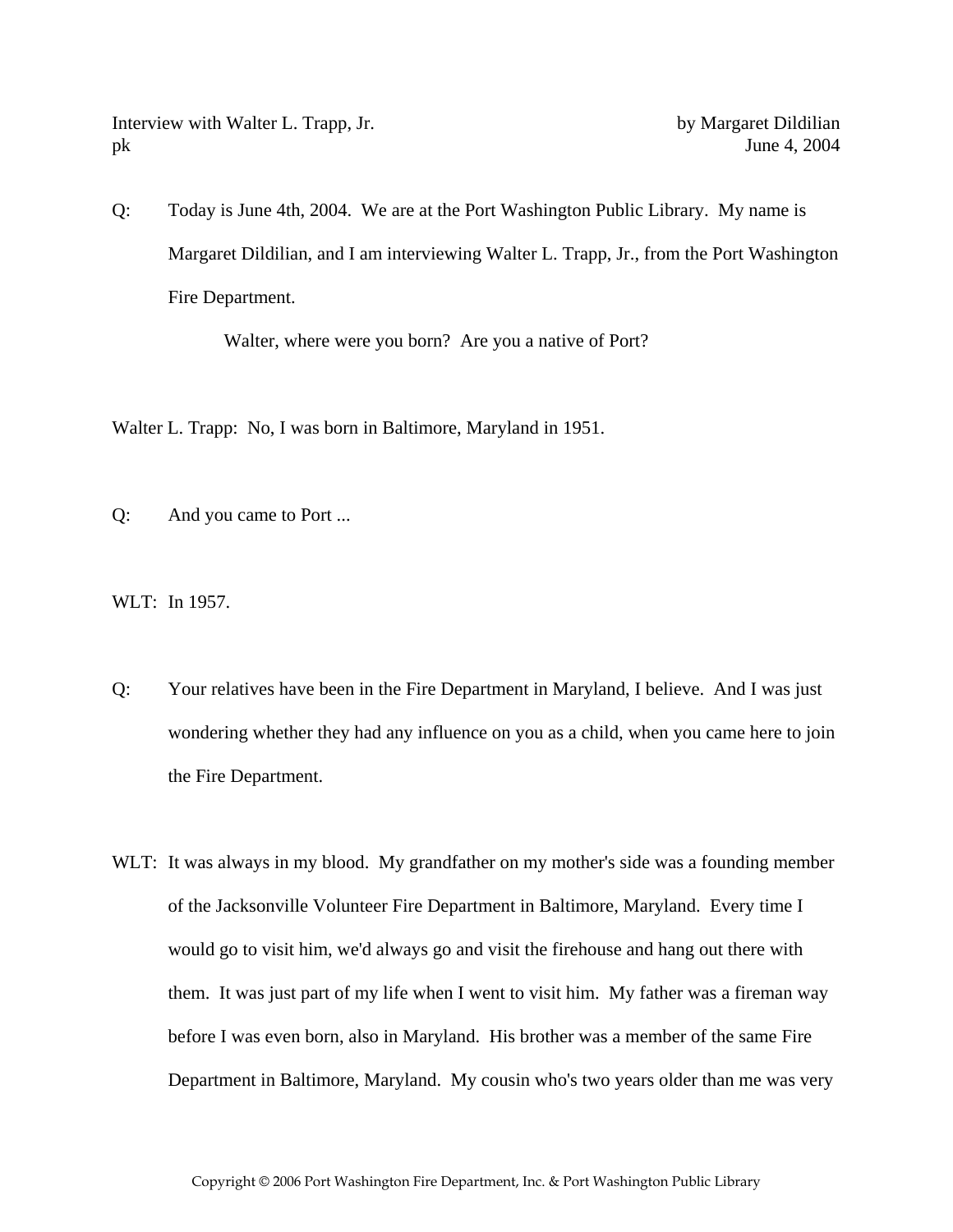active in the volunteer Fire Department. Again, when we went to visit him in Maryland, I'd always hang around with him in the Fire Department.

Q: So, you really had it in your blood.

WLT: In my blood, yes.

- Q: Why did your family move to Port?
- WLT: Okay, my father worked for Black and Decker Tools. And I was born in Baltimore, Maryland in 1951. He was transferred to Detroit, Michigan from '52 to '55, then to Chicago, Illinois from '55 to '57, and then he was transferred to New York in 1957 ...
- Q: With the same company?

WLT: ... with the same company. He just kept moving around, and this is where I've stayed.

Q: So you had your elementary schooling in Maryland?

WLT: No. '57, I started kindergarten ...

Q: Oh, '57, right.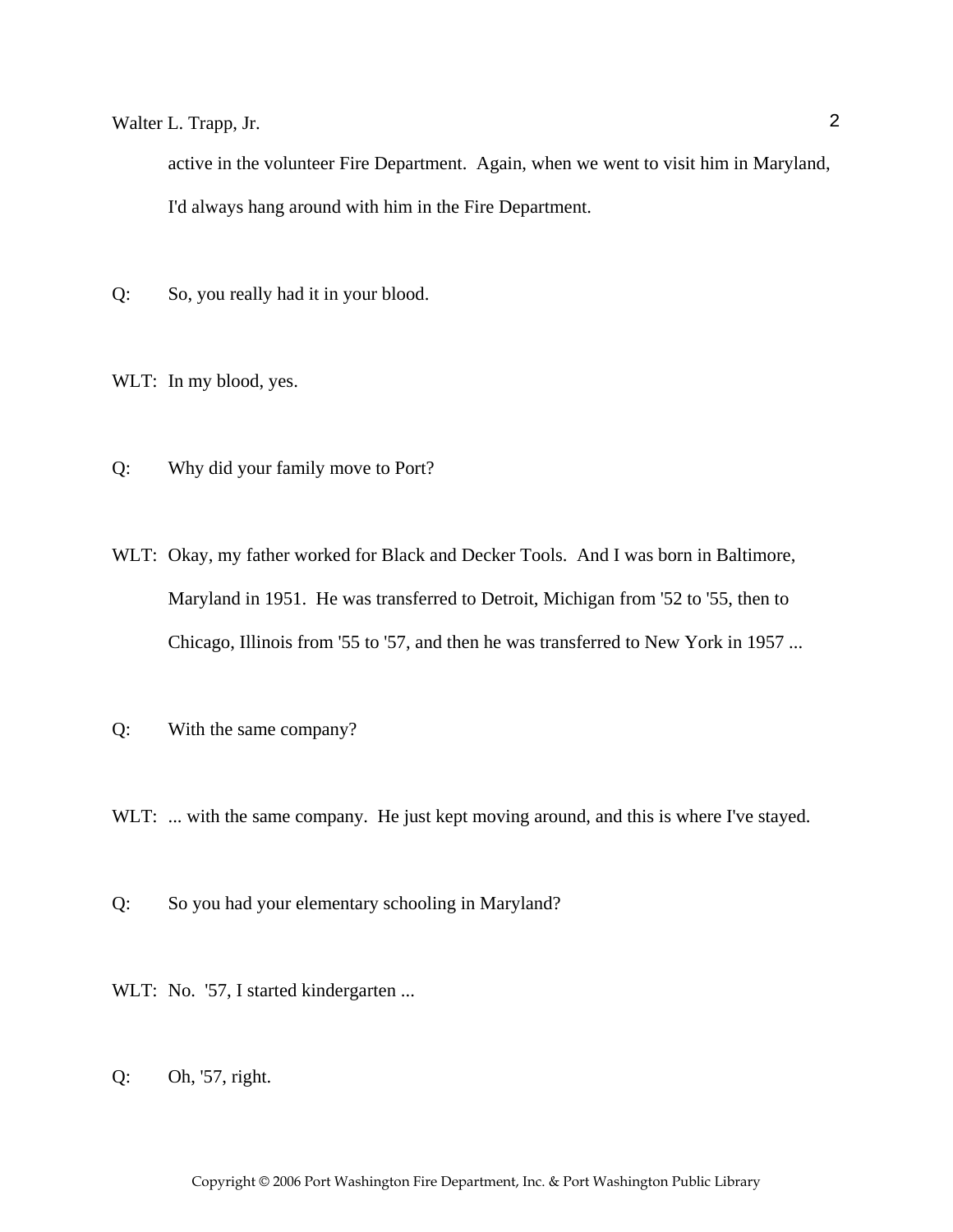WLT: ... in Port Washington. I went to the John Daly Elementary School, and then the Sousa Junior High, Paul D. Schreiber, Nassau Community, and New York Tech.

Q: So, when did you join the Fire Department?

WLT: In 971.

Q: And how old were you then?

WLT: Twenty-one.

- Q: And you did your rookie training for how many years?
- WLT: Two years. Well, actually, at that time, it was three years when I joined. It's since been lowered to two years.
- Q: Why is that?
- WLT: To make it more appealing for members to join.
- Q: Is it that rigorous, for the initial rookie training?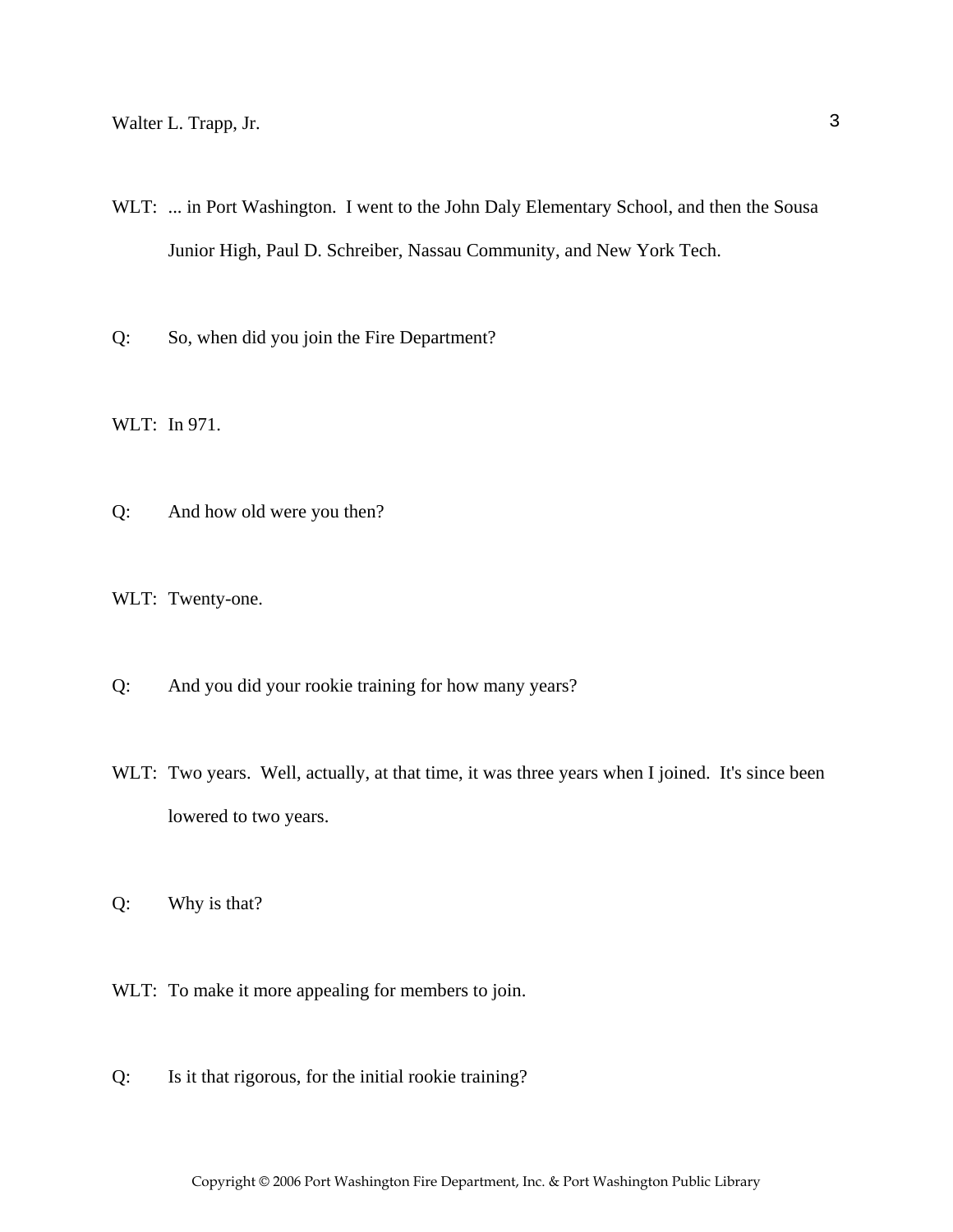- WLT: It's not-- not that it's rigorous. It's that it's time-consuming, and it's become a sign of the times. A lot of other changes have been made in my thirty-five years. But in order to be a volunteer in this town, which has become a very expensive place to live, a lot of people have to work more hours, part-time jobs, spend more time commuting to the City. So, to find the time to fulfill the rookie training that was there, we reduced it to make it more workable there.
- Q: So tell me how-- you were a rookie for two years, and then what-- what are the steps until you became Chief?
- WLT: Actually, with six months to go in my rookie year, I became fourth assistant engineer of Protection Engine Company. Then the next year I was third assistant. Second assistant, first assistant, chief engineer. Then Second Lieutenant, First Lieutenant, then Captain. And then in 1981, I finished my term as Captain.
- Q: And it was your goal to be Chief?

WLT: It always way, yes.

Q: And how different is it from the ranks to being Chief?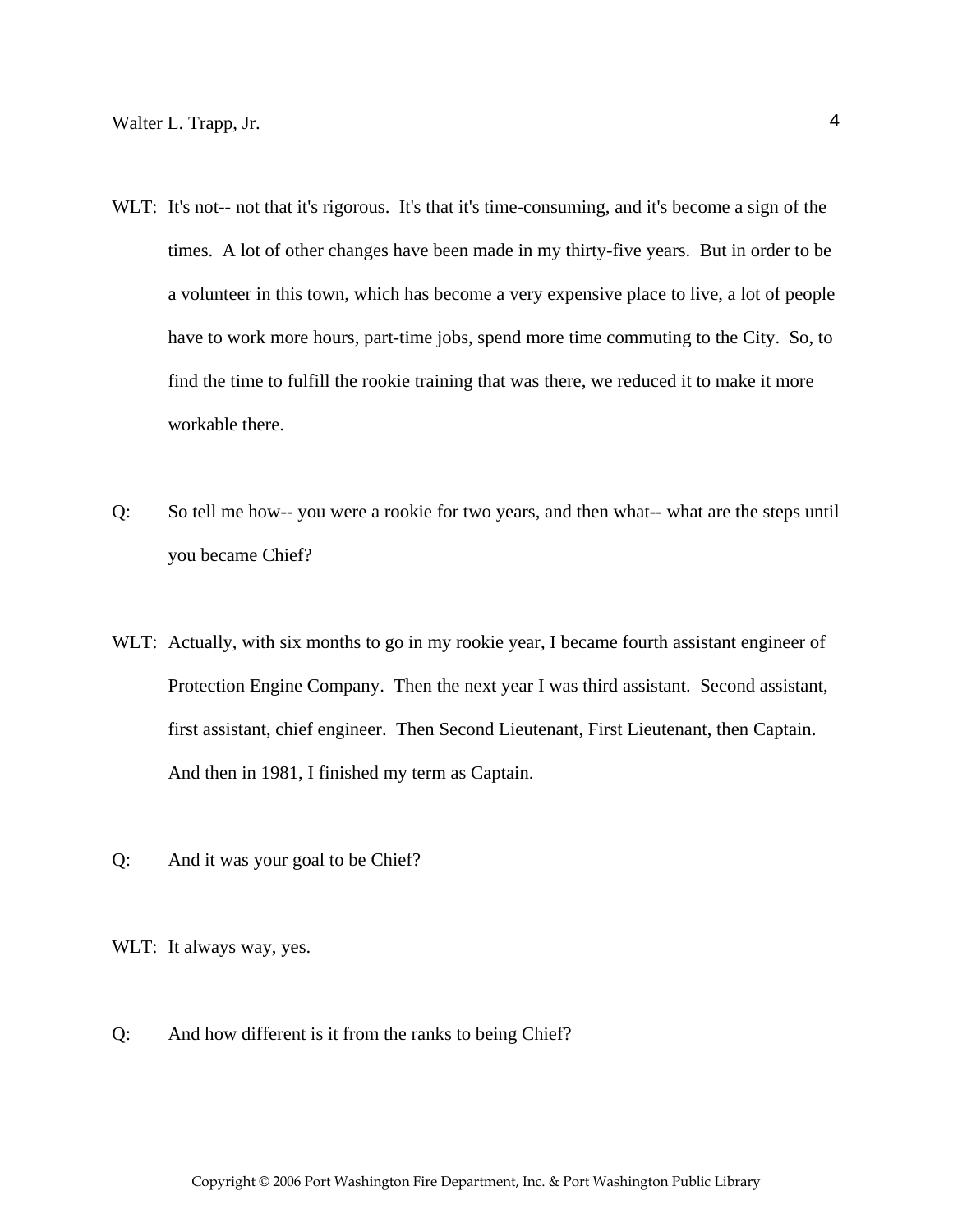WLT: It's a total different experience. It's a hundred percent more responsibility.

- Q: How do you cope with the stress?
- WLT: You just do it on a day-to-day basis. You got to make time to do it. It's a full-time job that you're not paid for.
- Q: And why was it so important for you to do? For you to become Chief?
- WLT: Well, it's one of the goals that I set in my life. Everybody has a goal that they want to do something in life. And mine was to become Chief of the Fire Department.
- Q: Can you explain, Walter, what your responsibilities were as a Chief and what kind of training you received in order to do a good job?
- WLT: Well, to become Chief of the Port Washington Fire Department, there's a long list of criteria or qualifications that you have to meet. The first one would be ten years in the Port-- member of the Fire Department for ten years. Be an ex-Captain of one of the companies. Taking arson recognition courses. Having certifications ...
- Q: What's the arson-- what is the arson recognition courses? What are they?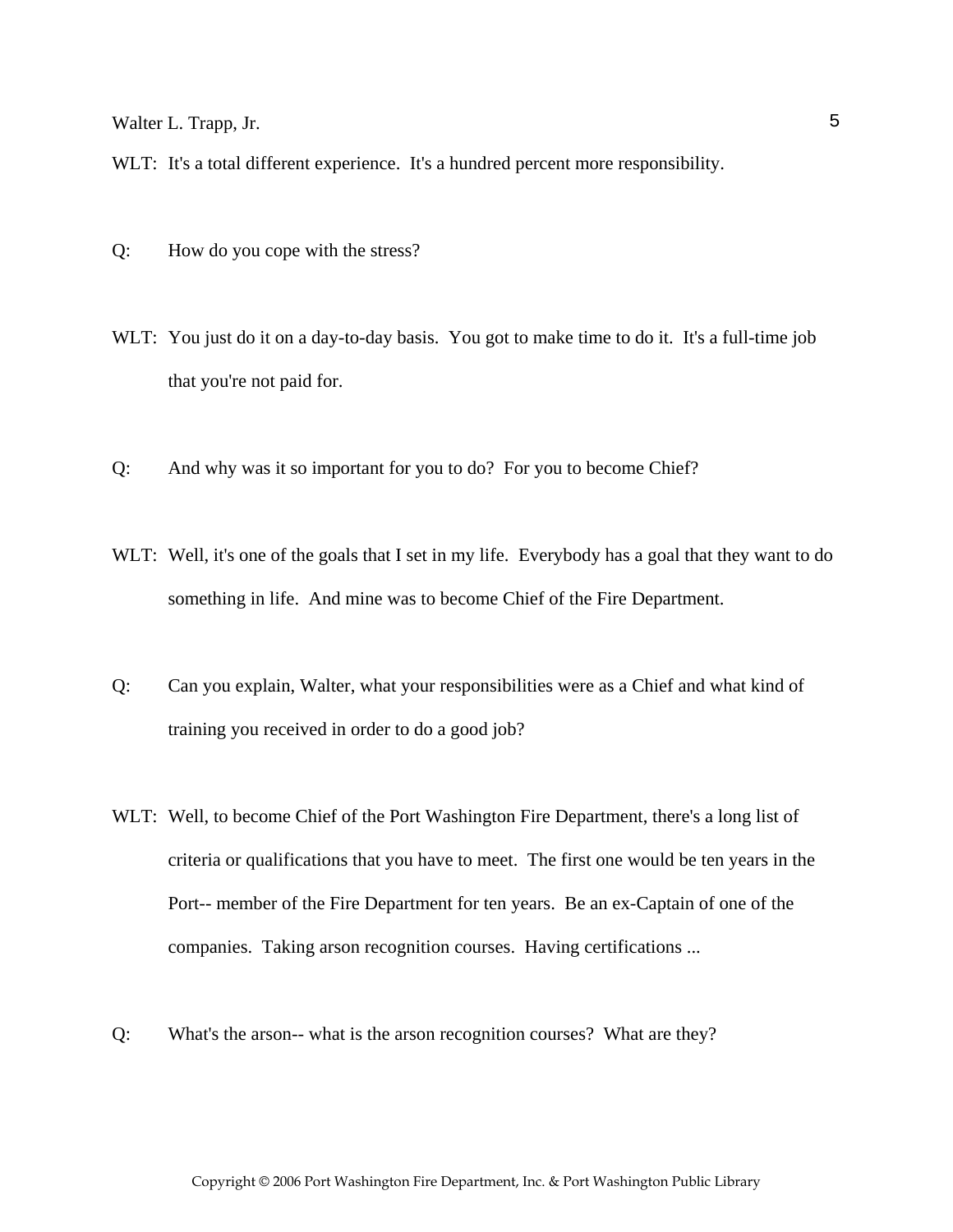- WLT: It's a course that's taught by the Nassau County Fire Marshall's office, so that when you arrive at the scene of a fire, you know what to look for to see whether it was a suspicious fire or just a food on the stove type of fire that you know was not maliciously set, and you need to know that knowledge.
- Q: And how long a training is that for the arson?

WLT: It was about a ten hour course.

Q: And have you experienced arson in your ...

WLT: Oh, yes, many times.

- Q: And how do you deal with it? You call the Fire Marshall?
- WLT: Well, your first obligation of the job is to extinguish the fire. You extinguish the fire to a point of where it's not burning anymore and then stop operations, call Nassau County Fire Marshall's Office, and let him come in and do the investigation. After he's said, "Okay, I've got all the information I need," then you go on with your overhauling. In other words, shoveling all the debris out of the house, wetting it down again so it doesn't re-ignite.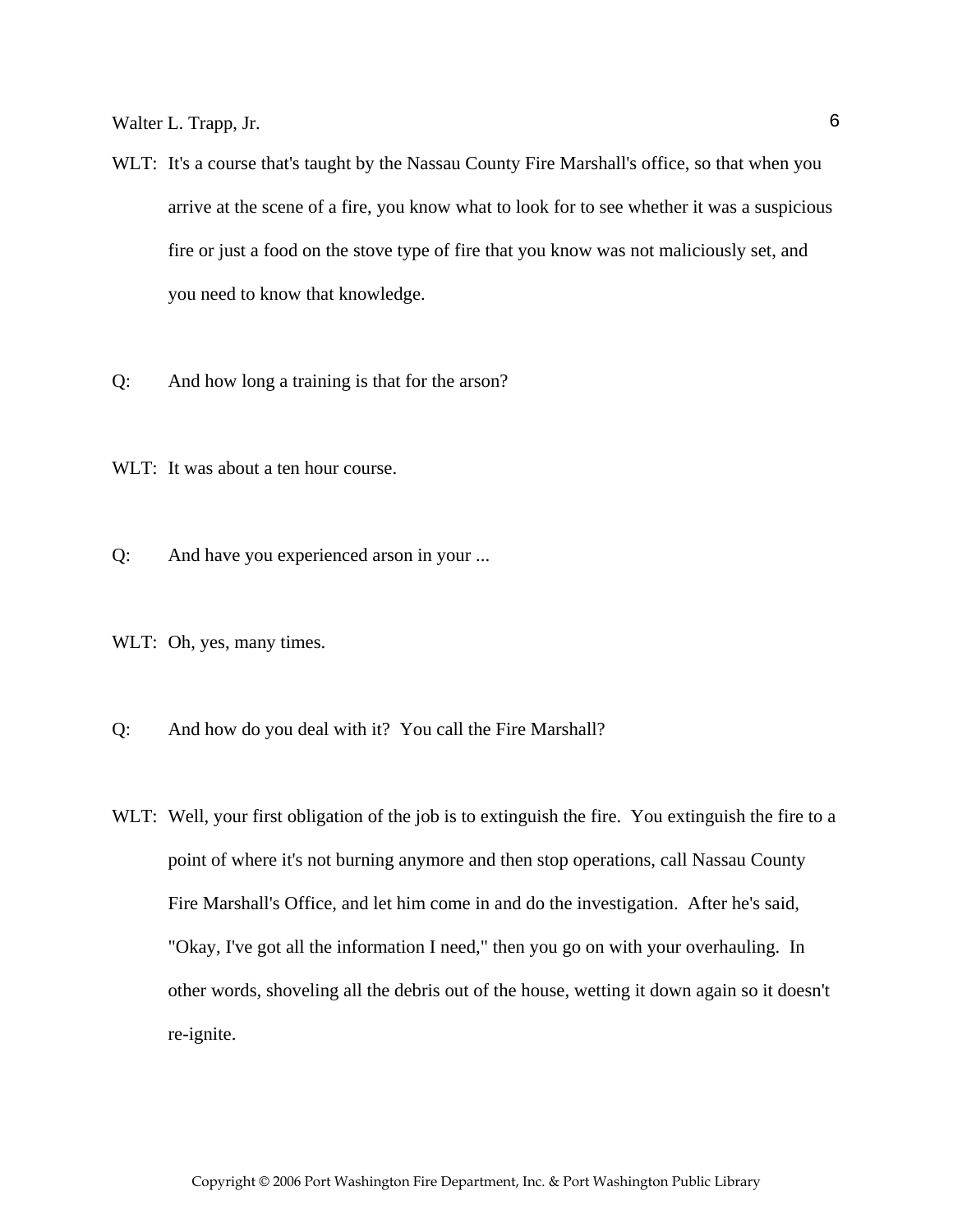Q: Have you been caught in any backfires?

WLT: Back-- you mean with a back draft?

Q: Yes, back draft.

WLT: Yes.

Q: Can you-- can you tell us how that feels or what it's like?

WLT: Well, I wasn't actually in the building. I was standing right outside of the building.

- Q: And which building ...
- WLT: [It was 6 Kirkwood Road in Manorhaven.](http://www.pwfdhistory.com/trans/trappw_trans/pwfd_news065.pdf) Now, about seven years ago. The Iannelli family. Unfortunately, one of the residents lost his life in the fire.

Q: And you discovered the body or ...

WLT: No, I was not the first one there, but helped pull him out of the basement.

Q: And this was a suspicious fire?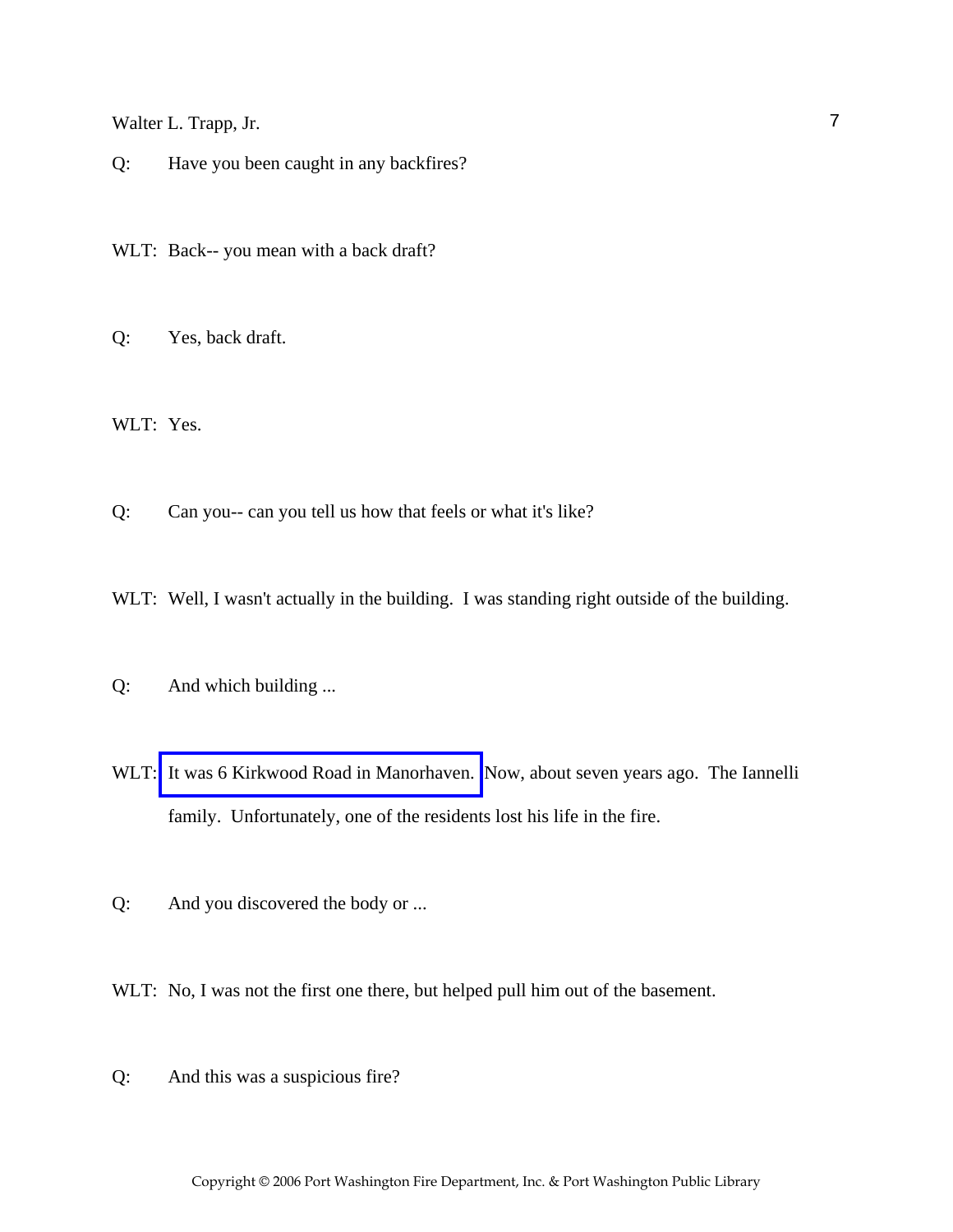WLT: No, that was not suspicious.

Q: Okay.

- WLT: But, again, you'd have to call when there's a death involved or had serious injuries, the Fire Marshall has to investigate anyhow. But it wasn't suspicious. We knew the reason.
- Q: What were some of the major advances in the Department that you did while being Chief?
- WLT: Well, we established a pre-planning program, which is still ongoing right now. Each year, we choose thirty to fifty major buildings in town and come in and have a professional map them out, locate the gas meters, the electric meters, any specific things that would cause us a problem. The Library is one of them that we've had done.
- Q: What did you have done here?

WLT: It's pre-planned.

Q: Meaning?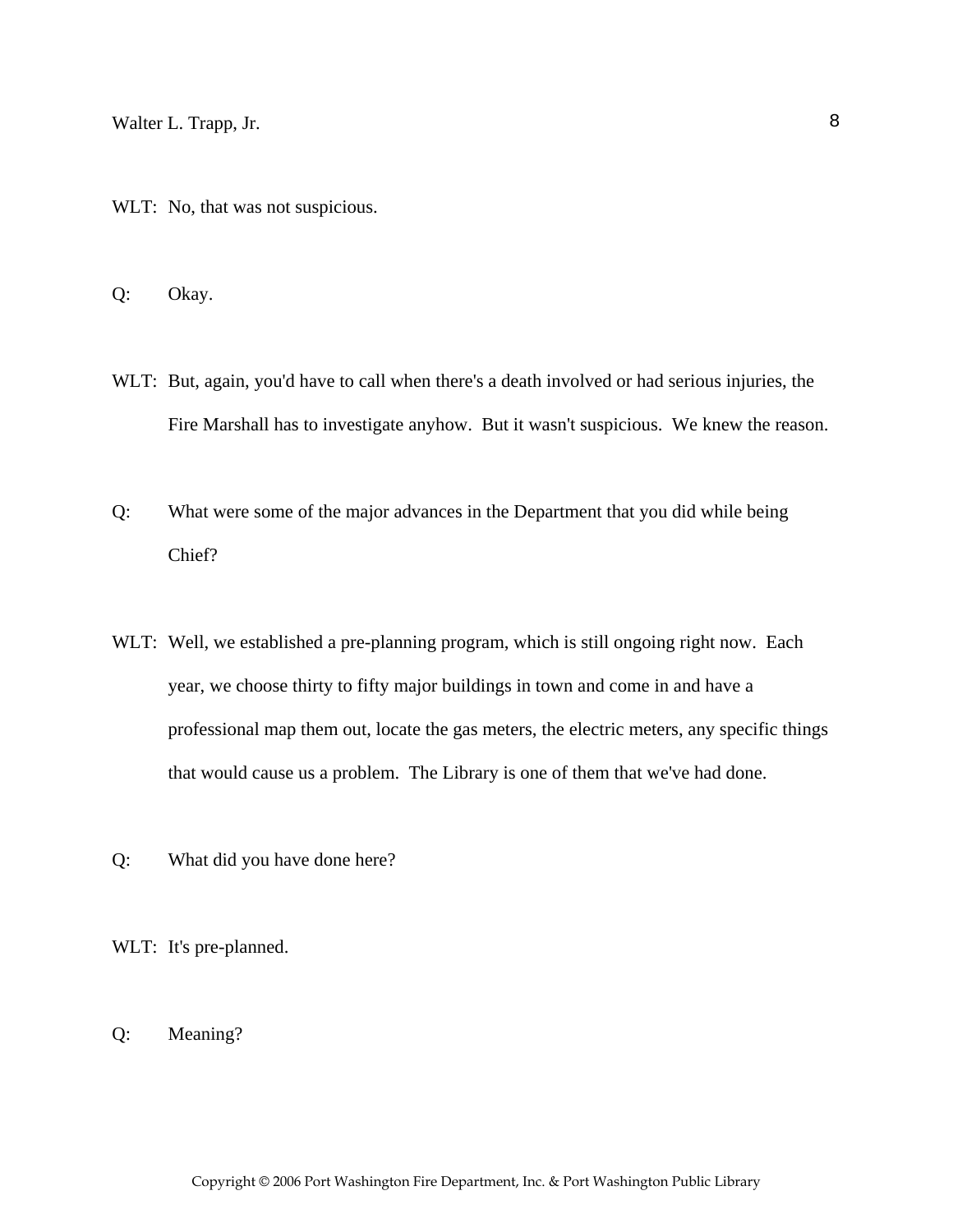- WLT: That we have a book on the-- on all major buildings that tells us, if there's a fire, like in this library, we'd know where the elevator shut-off was. We'd know where the gas and electric shut-offs were. What type of roof it had, because certain types of roof you can't send firefighters on to fight. General information that makes putting out a fire a lot easier.
- Q: Now, when there's major renovations, as there was for this library, do you have an input as to how those renovations are made for fire safety?
- WLT: Okay, the Port Washington Fire Department does not have a say in that. The Nassau County Fire Marshall's Office has a say in that.
- Q: And how closely do you work with them?
- WLT: In so far as building a building like this, we have nothing to do with it. In other words, when the building is being built or renovated, you get permits, and they notify the Fire Marshall's Office, and they come by periodically to make sure that-- and before you can get a C.O. [Certificate of Occupancy] to come back in the building, they have to sign off on everything that everything meets the regulations and standards, according to what type of building it is.
- Q: Now, how-- how did you interact with other fire departments in neighboring cities? How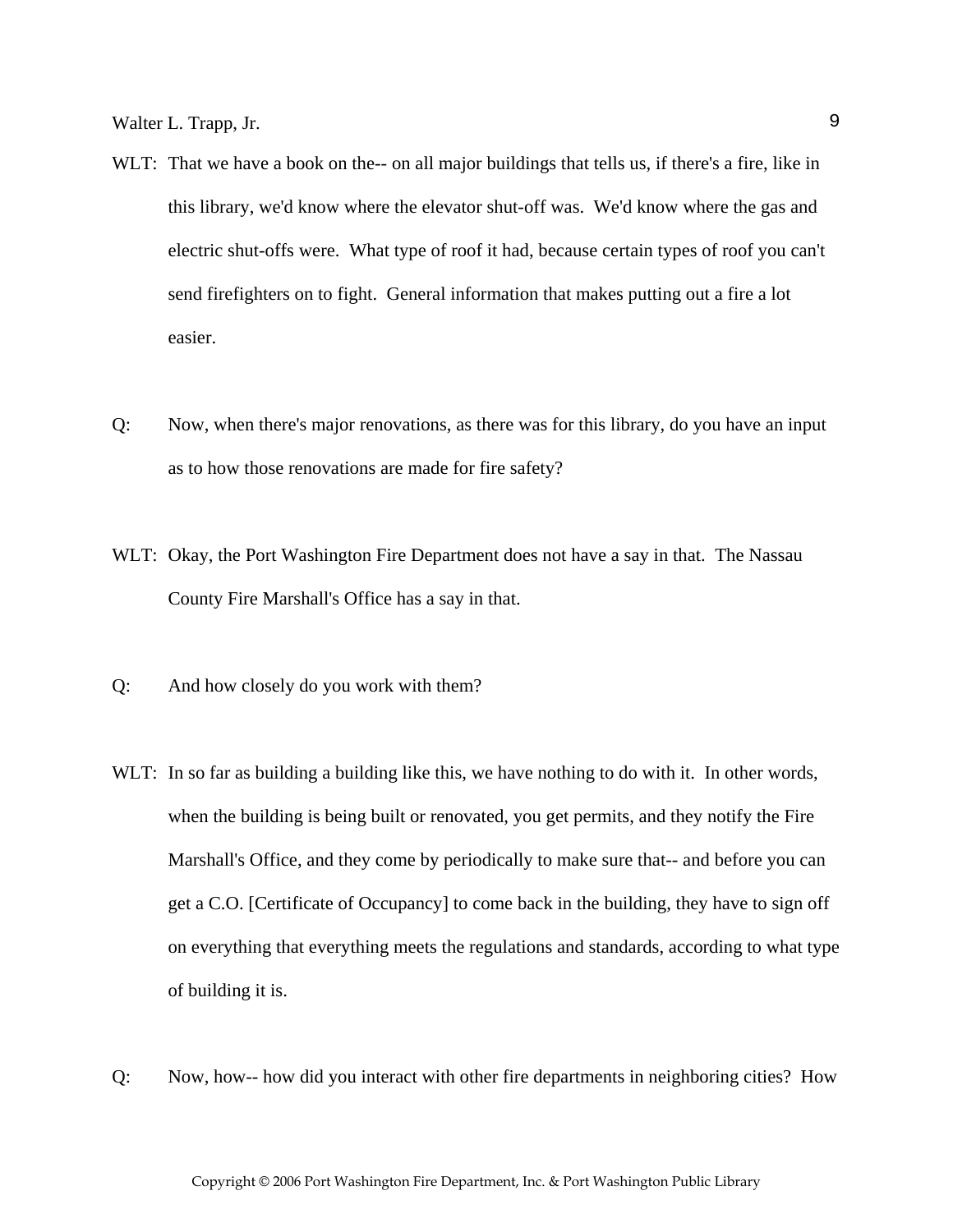do you interact ...

WLT: Well ...

Q: ... with them, as Chief? Do you meet with other Chiefs?

WLT: Yes, I do. We do. There's many organizations that exist. Nassau County has seventyone volunteer fire departments in it. And that's broken down into nine battalions with subdivisions. Port Washington is in the Eighth Battalion, which consists of Manhasset, Plandome, East Williston, Williston Park, Albertson, and Great Neck has two fire departments-- Great Neck Alerts and Great Neck Vigilance. And that's your close ...

Q: What do you mean by "alerts" and "vigilance"?

WLT: That's their names.

Q: Oh.

WLT: The Great Neck Vigilance Fire Department and the Great Neck ...

Q: I see.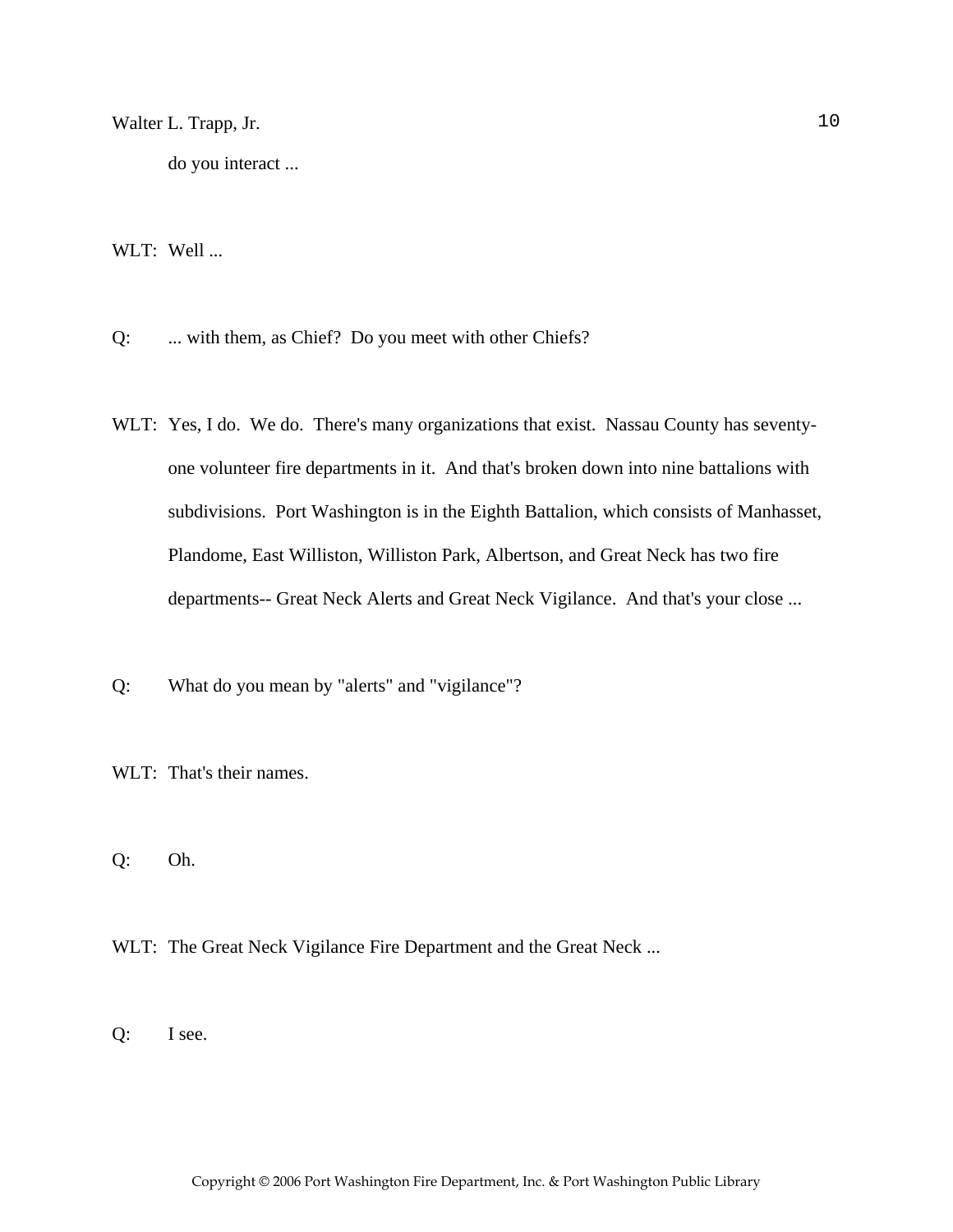- WLT: ... Alert Fire Department. One actually serves Great Neck proper, and one serves the Kings Point area. But they both use the name Great Neck.
- Q: Are they all volunteer?
- WLT: All volunteer. There's-- all seventy-one departments on Long Island around here. There's a few that have some paid personnel to supplement it, but they're still classified a volunteer fire department. Getting back to what I was saying, is that once a month you meet with the Chiefs in your battalion and discuss issues that are jointly needed to talk about with everybody in your area.
- Q: You developed the Eighth Battalion?
- WLT: No. I can go into that or go into it later.
- Q: No, I was wondering if you actually developed the Eighth Battalion.
- WLT: The Eighth Battalion has been around for fifty, sixty years. I don't know exactly how long, but quite a long period of time.
- Q: And what other major programs have you ...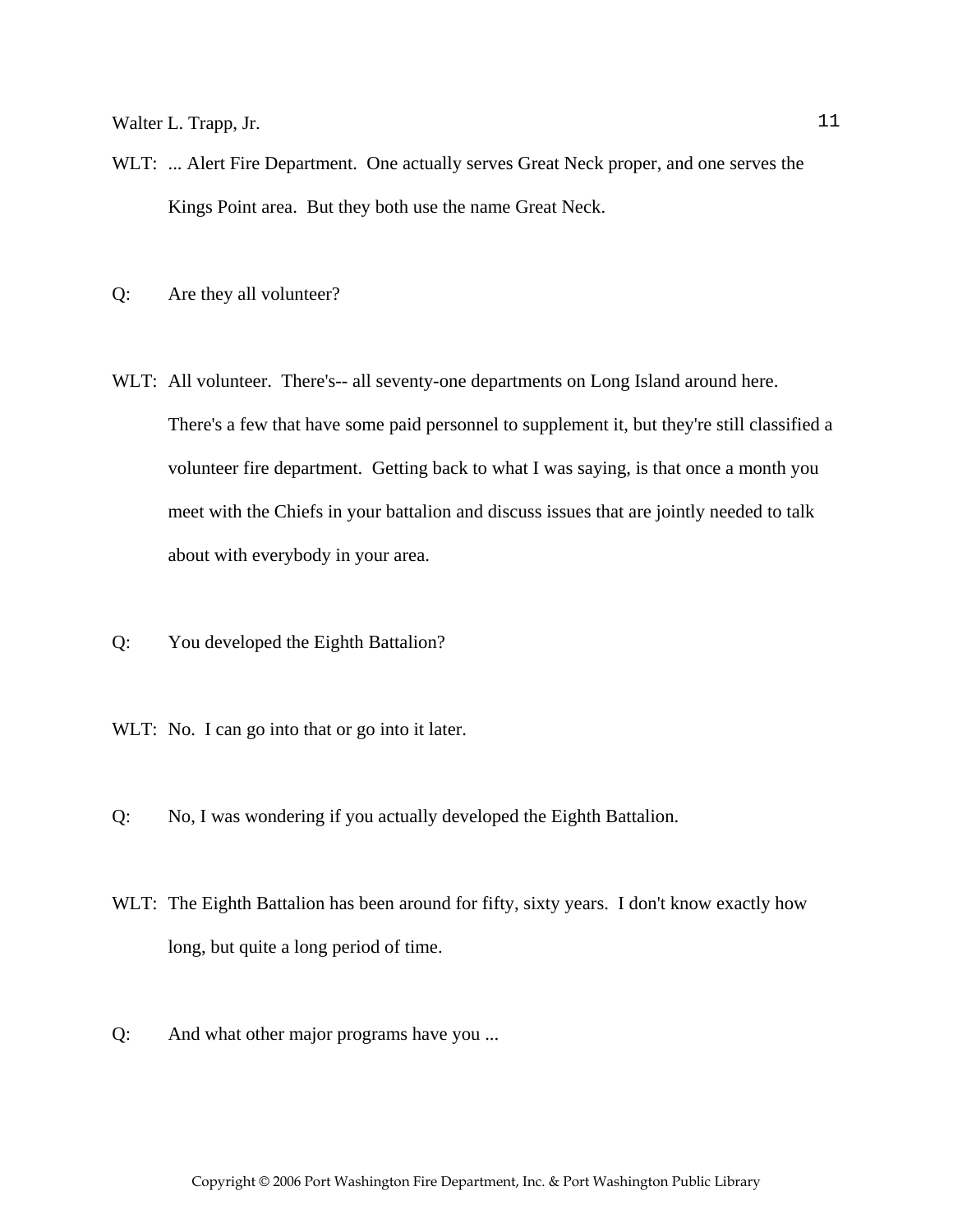- WLT: Okay, we-- during my term of office, we hired the first paid people for the Port Washington Fire Department.
- Q: And who are they?
- WLT: Okay, they're not firefighters. We started with one person, a business manager. Quote, secretary type of person, who ...
- Q: A male or female?
- WLT: Female. I mean, that's what we chose. It wasn't the job. She pays all the bills, opens the mail, answers the phone, handles all the insurance claims, fills out all the paperwork for people that get hurt, fills out all the forms and paperwork needed for us to submit to the individual villages for tax money.
- Q: And who did that before you hired someone?
- WLT: Volunteer people. And it was just getting-- the requirements by OSHA and the government and stuff became so great that no volunteer person had the time to do it. After having that person for a year, we hired another part-time person twenty hours a week to assist in doing the actually just data entry and also involved in all these jobs and all the paperwork that we have to submit to the government. For every fire we have a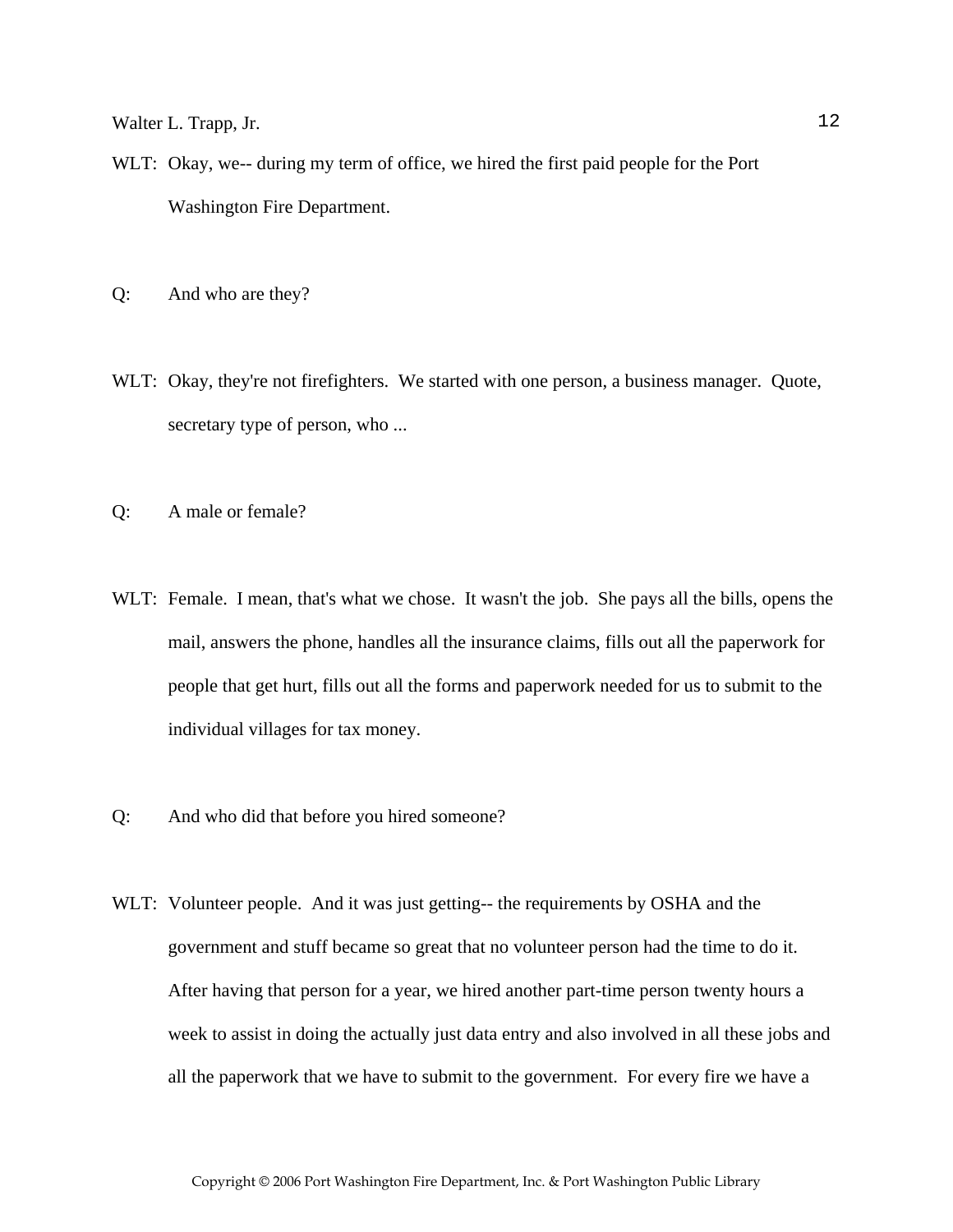form that has to be filled out and mailed into the government.

- Q: And why do they need to have that form?
- WLT: They compile statistics. This is how you get recalls on like a dishwasher that was-- if they see, you know, there's a problem with your dishwasher or your dryer or something like that, we fill out this information and send it back to the Fire Marshall's Office. And they get to see that twenty Sony TVs or whatever caught on fire, then they start investigating something like that.
- Q: So then they go to the manufacturer.
- WLT: Yes. It's a long process, but that's the start of recalls and stuff.
- Q: As Chief, what was-- what are you most proud of?
- WLT: This is a very simple thing, but in my term as Chief, we went to every fire that we went to and came back with all the same members. Nobody got seriously hurt. We lost no lives.
- Q: I believe you were Chief during the 9/11 ...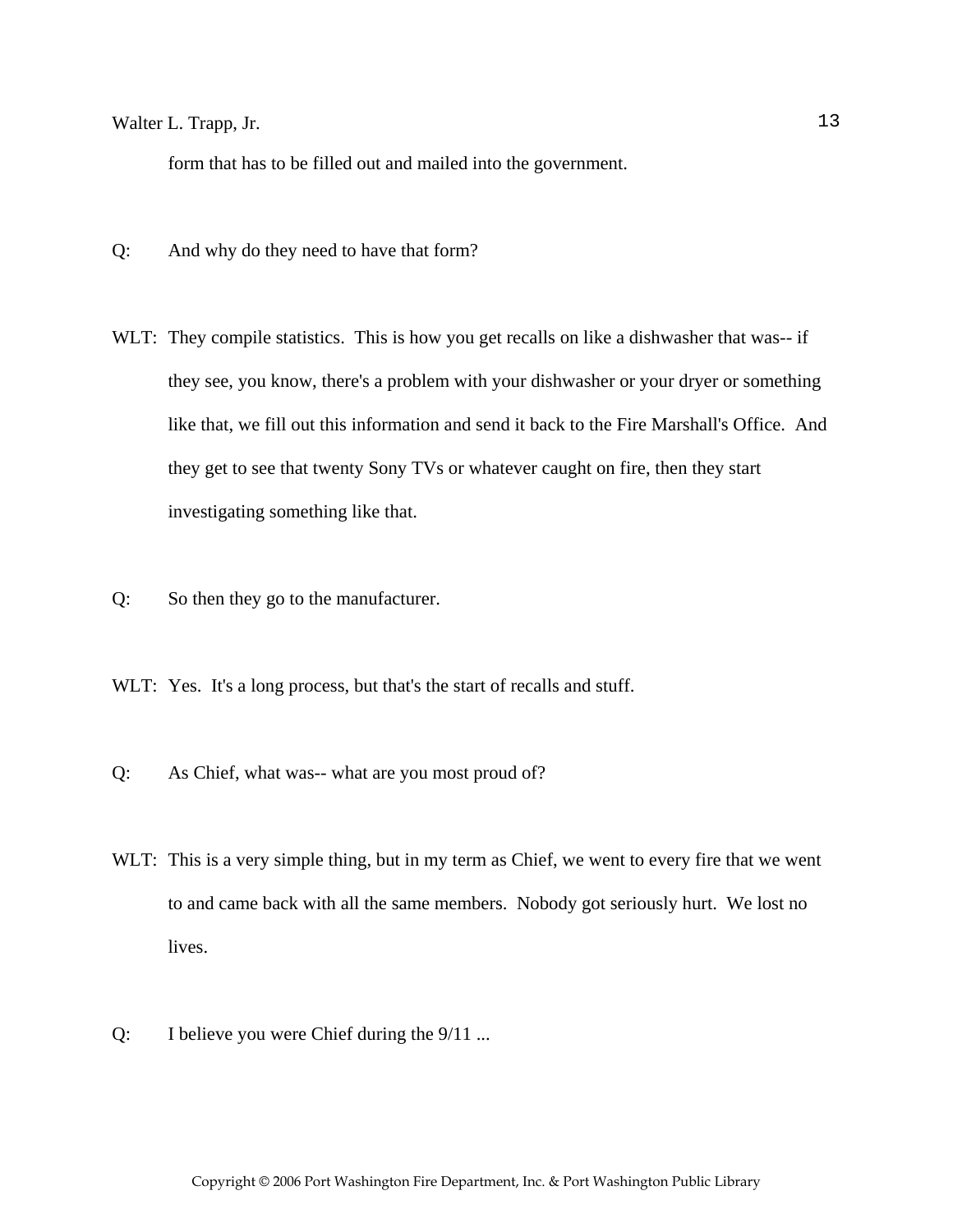- WLT: That was a very big ...
- Q: ... so that was a very traumatic time. What-- well, how did you cope with that?
- WLT: Actually, I had to be the bad guy.
- Q: Meaning?
- WLT: Meaning that everybody wanted to go into the City and help. And my obligation was to protect this town. And so I had to randomly choose people on a, like a ten person detail to go into the City when they required help. I had to tell people that if they went on their own, they weren't covered by insurance if they got hurt. At that time, I had control of my manpower. And ...
- Q: And how many did go?
- WLT: Over the course of a couple of weeks, I probably sent seventy-five or eighty men into the City.
- Q: Were they all volunteers?
- WLT: They were all volunteer.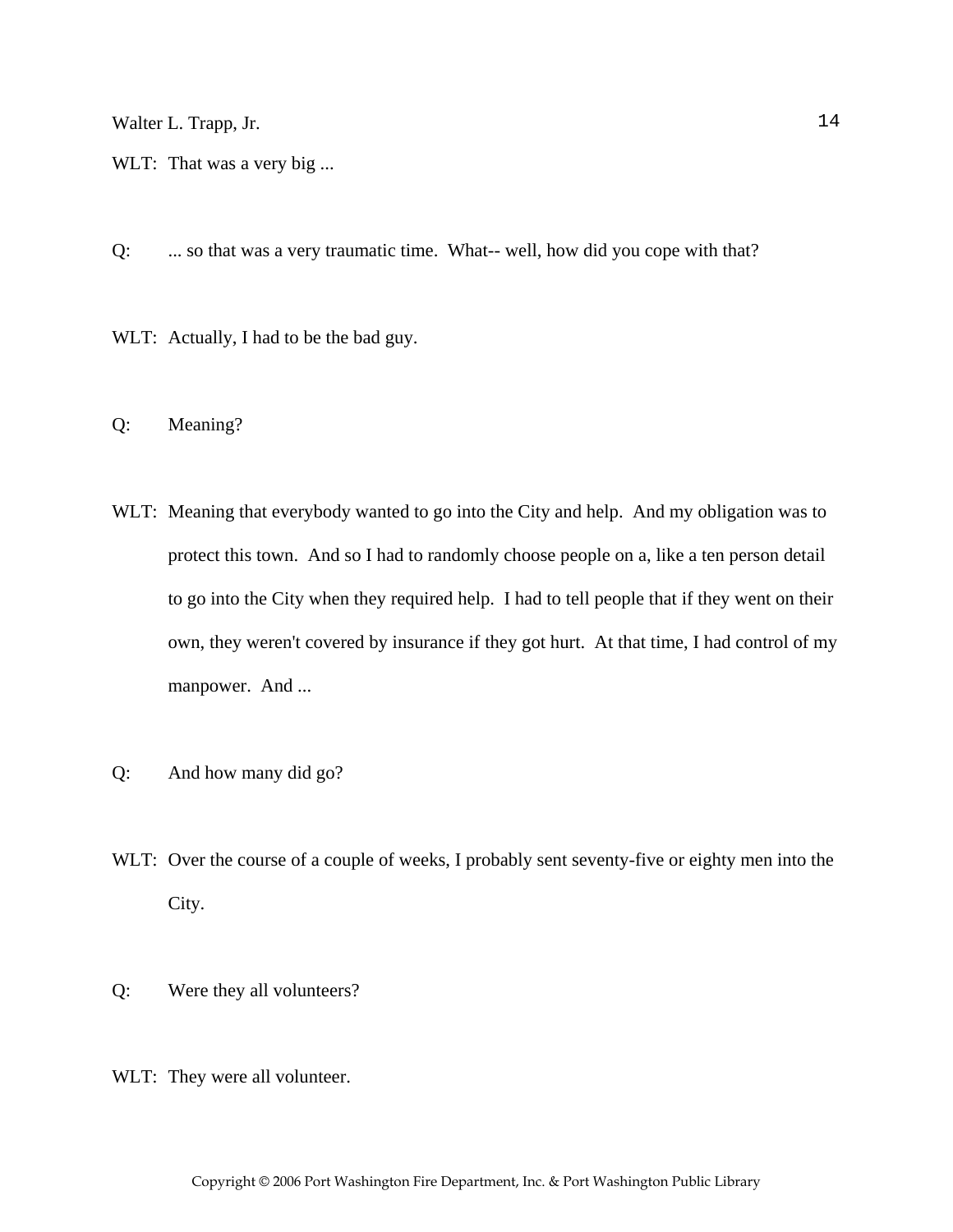- Q: So that if they had become injured ...
- WLT: Well, they were covered by insurance, but I-- it's very complicated in the procedure, but if I order them into the City, they're covered. If they decide to go on their own, they're not covered. And it's all documented that the New York City requested help, and if they request the help and I sent it, then they're covered. But if they freelanced on their own, they weren't covered.
- Q: Did you know of any that freelanced?
- WLT: Quite a few.
- Q: And did you reprimand them?
- WLT: I just had to keep issuing orders not to go. And if they went, they went. And luckily, nobody got hurt, nothing happened. But I had to take that stand that "You're not allowed to go on your own." And if you did ...
- Q: Were there hard feelings from the rank and file?
- WLT: There was quite a few, yes.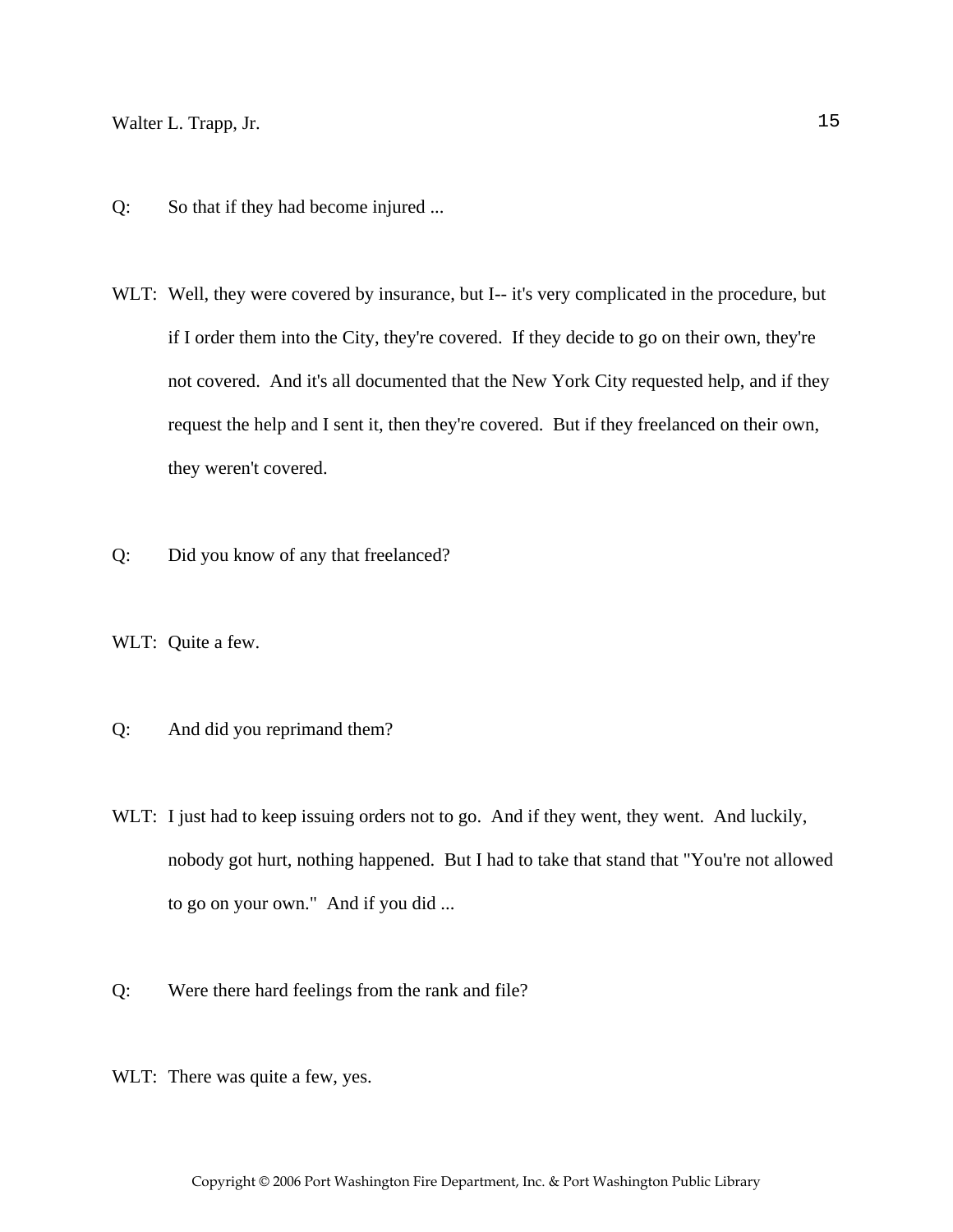- Q: And how'd you feel about that, since you were ...
- WLT: I just-- I just dealt with it and knowing that everybody was very emotionally high, it was a very close-knit, among firemen, it's a brotherly type of thing. Quite a few members of the Port Washington Fire Department are New York City paid firemen, New York City paid police officers, New York City EMS workers. So they had a lot of friends that they wanted to go in and help. But trying to keep the cool head that I had to protect this town and I had to protect my members if they got hurt. I had to make that stand.
- Q: And you feel pretty good about how it went for you as far as ...
- WLT: Yes. I have no-- they knew there was a lot of changes in procedures for security.
- Q: What were the changes?
- WLT: Oh, making sure that when you went to a fire, somebody remained with the apparatus all the time so somebody wouldn't steal something. Adding a lot of breathing equipment, because right after 9/11 there was a lot of scares on anthrax and things of that nature. And ...
- Q: Were you ever called out for any?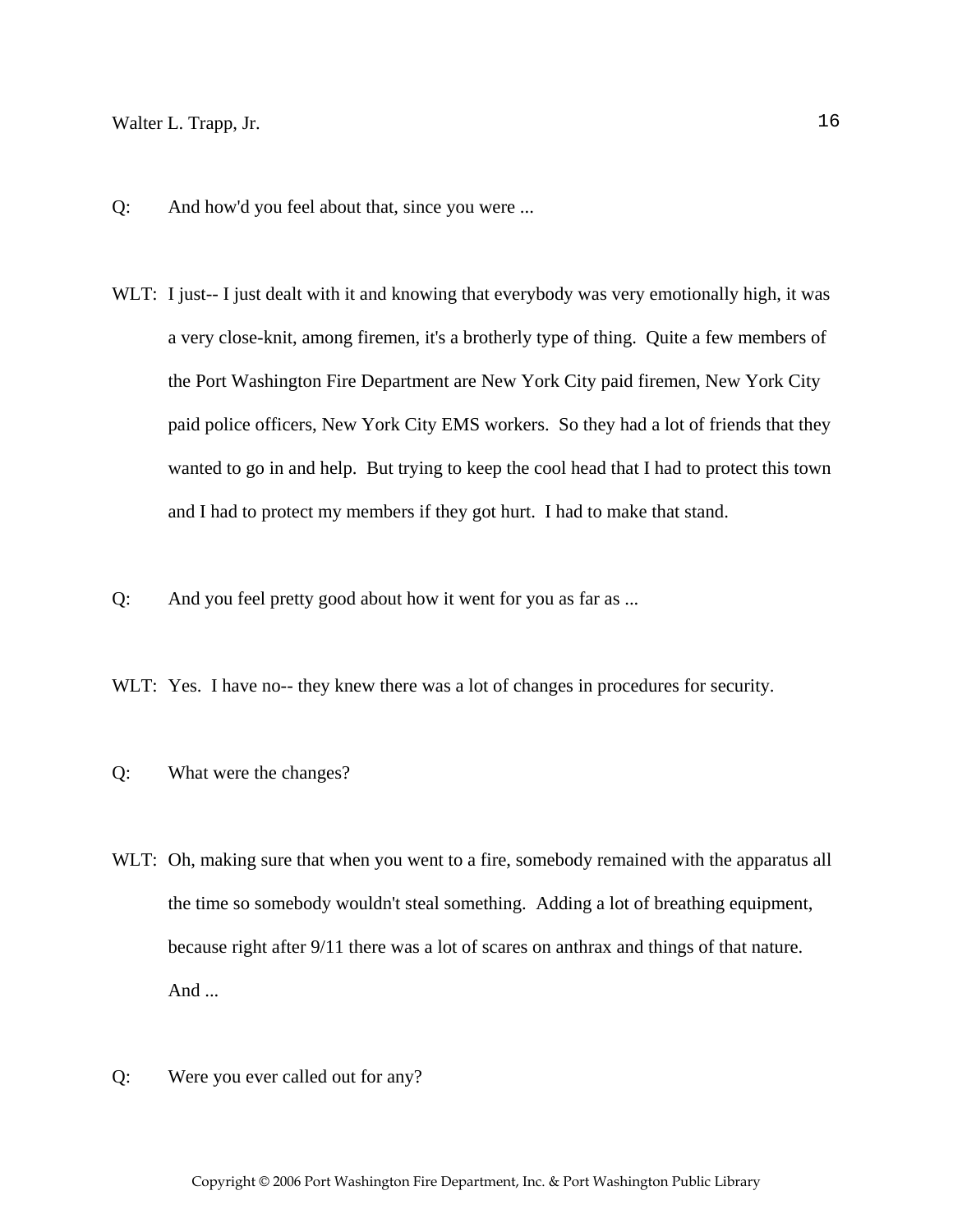- WLT: Quite a few times.
- Q: For anthrax?
- WLT: Most of them turned out to-- I mean, all of them turned out to be false alarms of people playing pranks with sugar or salt or that type of thing. But ...
- Q: And what gear would they wear when they went out for these anthrax threats.
- WLT: Well ...
- Q: For the threats. What was the gear they wore? Same as ...
- WLT: If they went-- if it were a threat, we would go there and make sure that it wasn't harming anybody, and then we would just stand back and rope off the area and call the County Hazardous Material Team. We wouldn't touch it. We had equipment, if there was a major disaster where we had to start treating people. If people's lives were hurt or stuff like that. But it never came to that. We never-- the volunteers never went in and tested to see if it was actually anthrax.
- Q: Would you be Chief again for your department? Your company?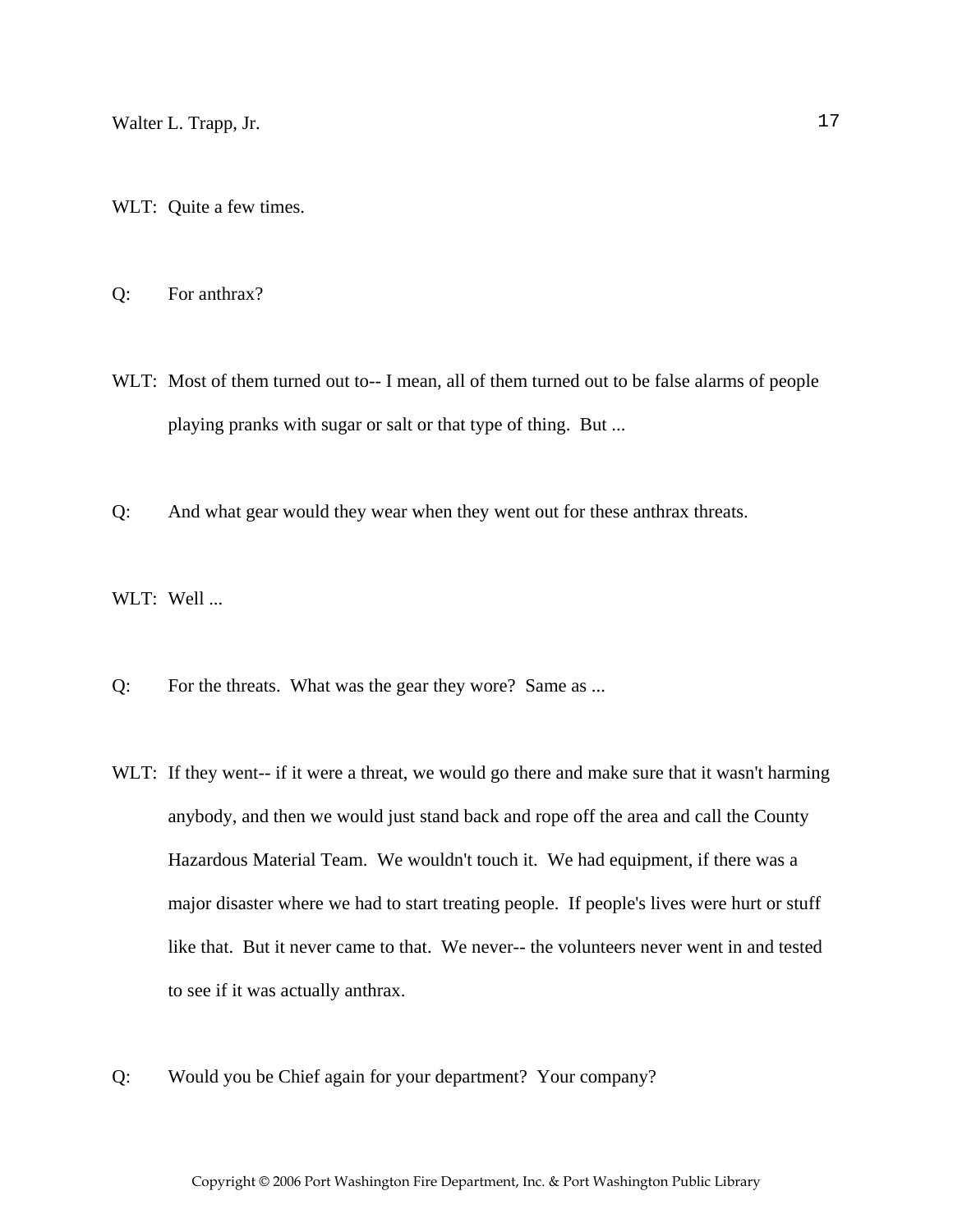- WLT: I would be. The way that the system works, when my term was up, there was three people that wanted the job, and I felt that it was only fair to let them go through the procedure. I mean, only one of them won the election. So, and it's only every six years that you get a turn to run for Chief. So, actually the Chief that served before me, Geoffrey P. Cole, did it twice. I'm sure you'll interview him later on.
- Q: Why would he-- why would he want to do it twice, and others not?
- WLT: Well, when, after his first six years are up, there was nobody qualified to run, run for the office.
- Q: And what is the qualification? You would think that if they'd been there for that long that they would be qualified.
- WLT: Well, ten years in the department as Chief. Then you--you know, now you have to want to do it and make a commitment for six years. The commitment on my part was twentyfour hours a day, seven days a week, 365 days a year for six years. In other words, that came basically first in everything. I mean, if I was eating dinner, I'd drop my food. I mean ...
- Q: Yes, tell us about what would happen if you were ...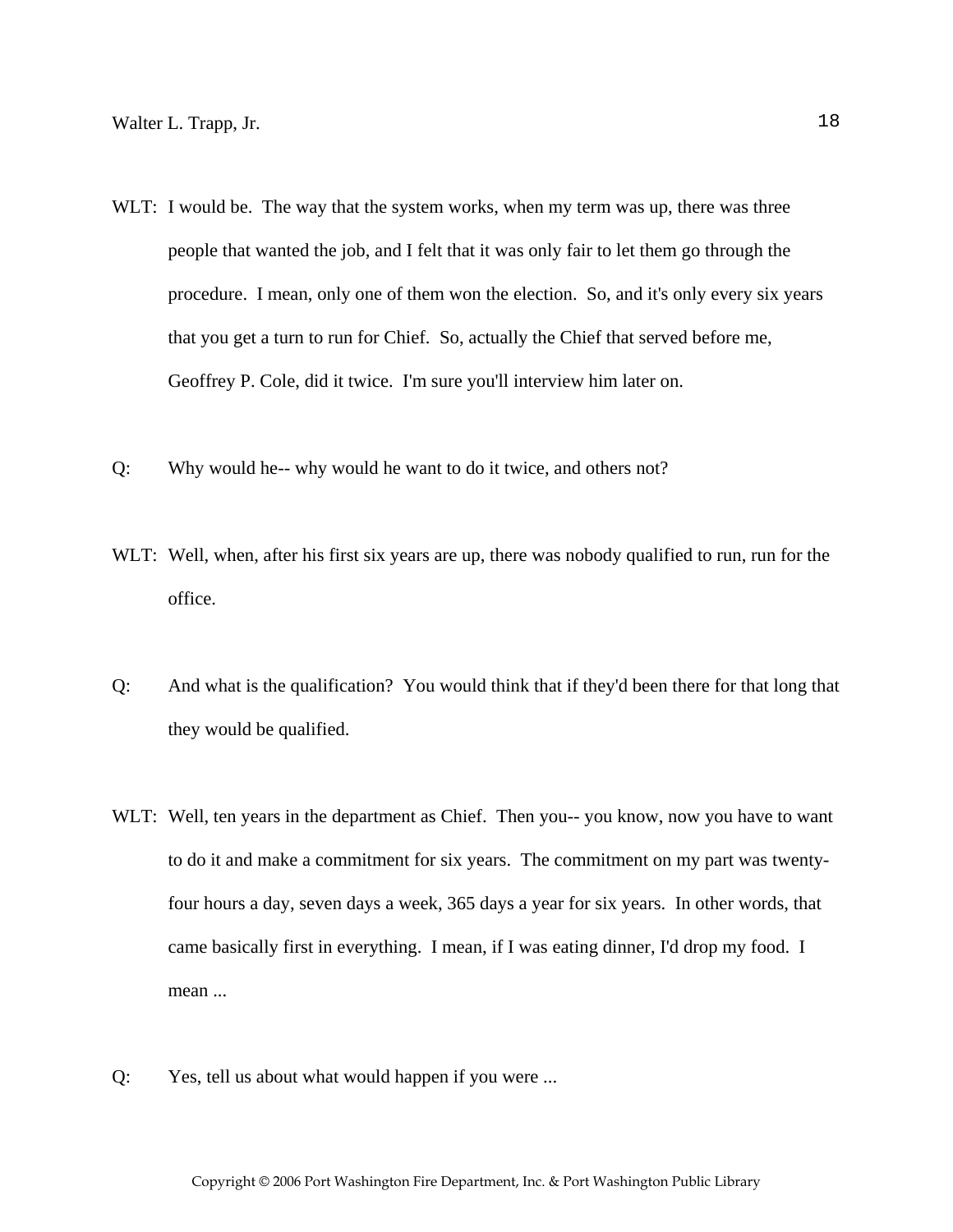- WLT: You know, I'd just get up and go. I mean, I'd leave my wife and family at home and go to the fire. I mean, I still do that now, but now-- it's not as urgent that I be there. You're- when you're Chief, you get-- your phone rings constantly with questions and problems.
- Q: What are some of the problems the Chief has to deal with in the rank and file? I mean, are there quarrels? Are there resentments? Are there, aside from the actual job ...
- WLT: Well, there's always problems with people that have done something against the rules.
- Q: For instance, what? What kind of rule would they break?
- WLT: Using equipment for a non-firematic purpose. There's a lot that I really can't go into that were dealt with on a day-to-day basis that it's really only the Chief needs to know what's going on. I mean ...
- Q: It's too personal?
- WLT: Too personal. Everybody has problems, and you find out about them. Their medical reasons and stuff that people don't want you to know about, and you have to make a decision how you're going to deal with that individual. A lot of problems we experienced-- I can go on and on-- was that after 9/11, we had a big in-surge of members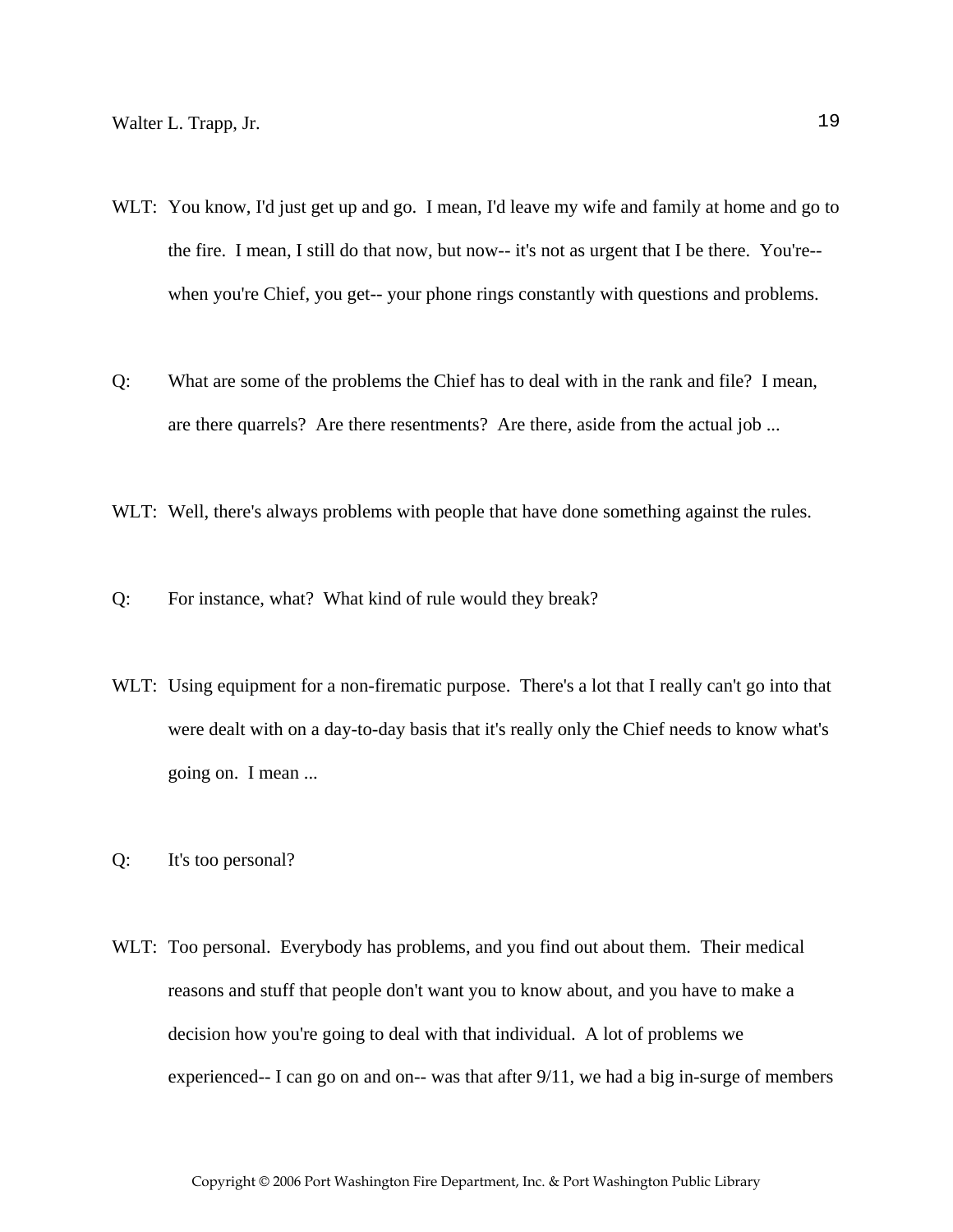joining the Fire Department. A lot of them were kids still in high school, their senior year of high school. I got a lot of complaints from the parents that they were cutting classes to go to the firehouse. So I had to put a rule in to the effect that they weren't allowed to go to fires during school hours and stuff like that, because they were-- some were failing out of school. It was a decision I had to make, because their education comes first. I mean, the Fire Department's not going to put them through college or get them a job.

Q: So what was your job, while you were Chief, your normal job?

WLT: I work for Delux Taxi in Port Washington.

- Q: So you could really make your own hours?
- WLT: Oh, no. I had certain hours. I dealt with a lot of the operations on the phone, where I could do that. I could sit at my desk and do that.
- Q: Were you dispatcher or were you ...
- WLT: Dispatch sometimes, yes. But still, I tried to work it out.
- Q: So it was a job that you could really work things out.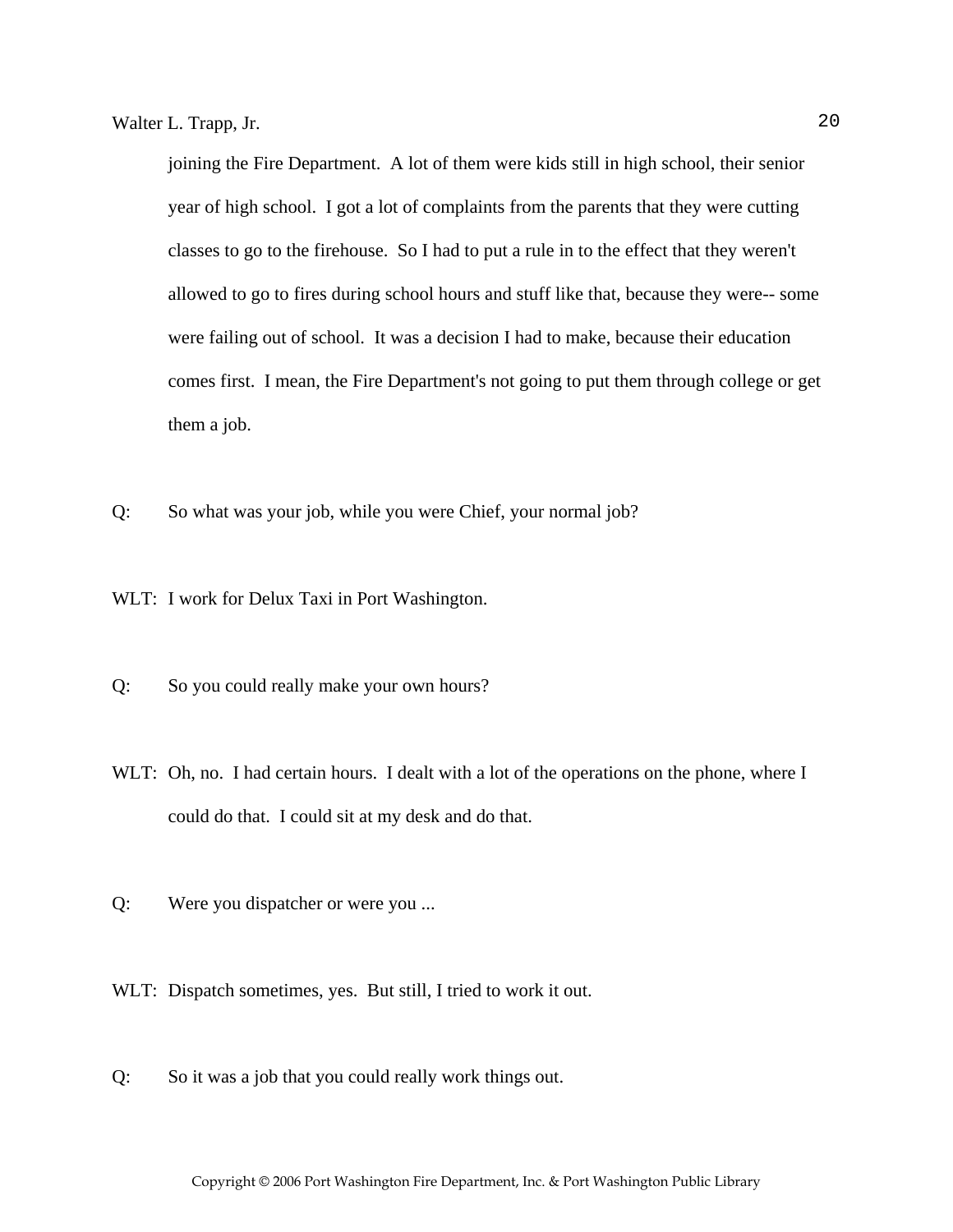- WLT: Well, I couldn't leave to go to a fire. But you have Assistant Chiefs and stuff like that. And actually being Chief of the Fire Department, fighting the fire part of it is a small part of it.
- Q: You have all the other ancillary ...

WLT: Yes.

Q: ... problems.

- WLT: Every problem. I mean, problems like the firehouse right over here on South Washington has an air horn. People constantly ...
- Q: Protection?
- WLT: Yes, Protection. That's right. That's my home company. People constantly complaining that the horn wakes up the kids at night time and ...
- Q: You ring that horn at certain hours for-- just to test it.
- WLT: At noon and-- at noon and six o'clock at night.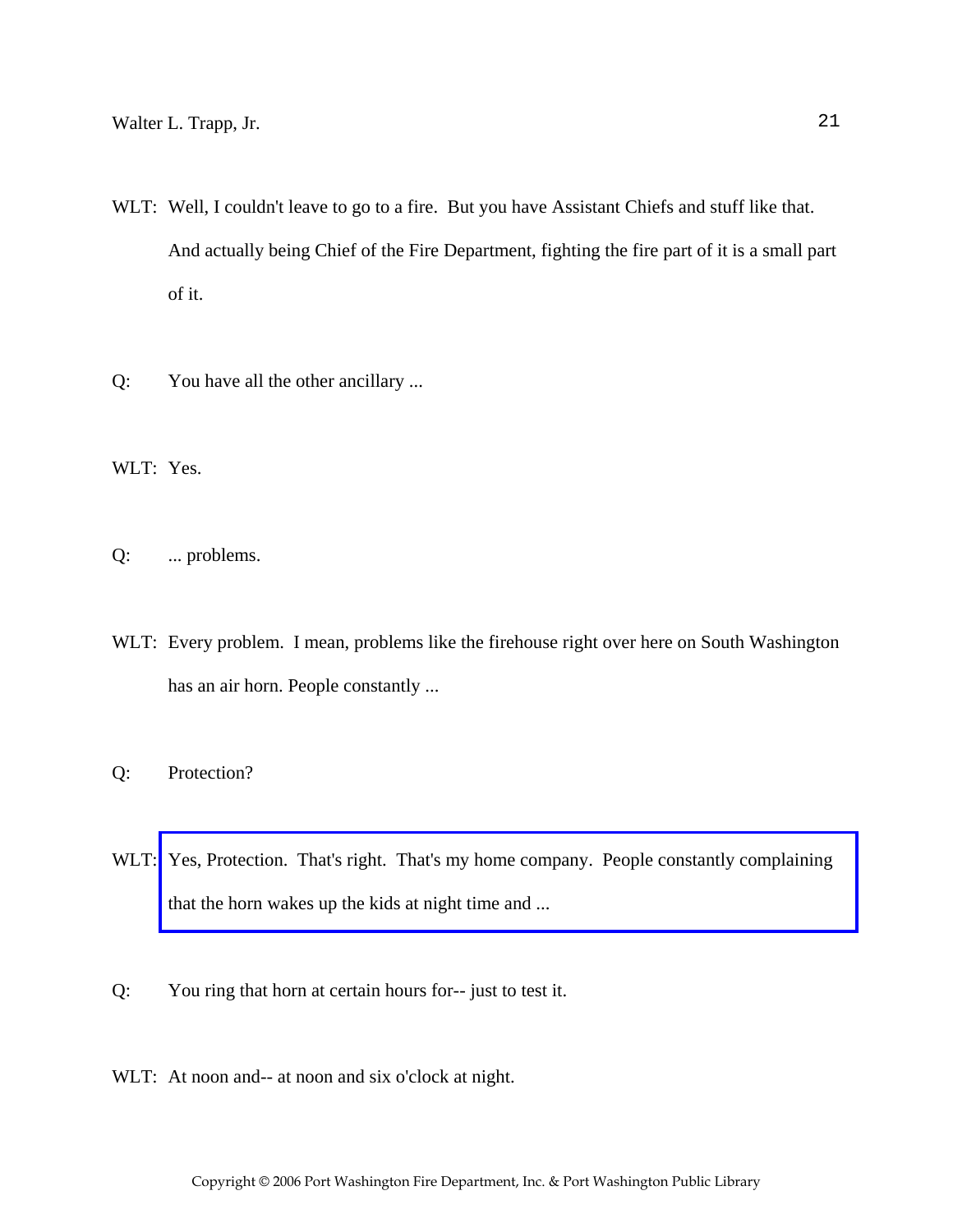Q: Right. But that isn't-- that doesn't bother anybody at that hour, does it?

WLT: Not normally.

Q: But you do get complaints?

WLT: Quite a few.

Q: And how do you deal with those complaints?

- WLT: Very tactfully. Well, my answer basically is that the Fire Department's been here for a hundred years. The horns have been here for close to a hundred years. You moved into town knowing that they were there. And this is where I really stop it is that individuals' homeowner fire insurance on the homes is based on a rating that your fire department has.
- Q: And do we have a good rating?
- WLT: We have the best rating there is that we can get. It's on a 1-10 basis.
- Q: And what is ours?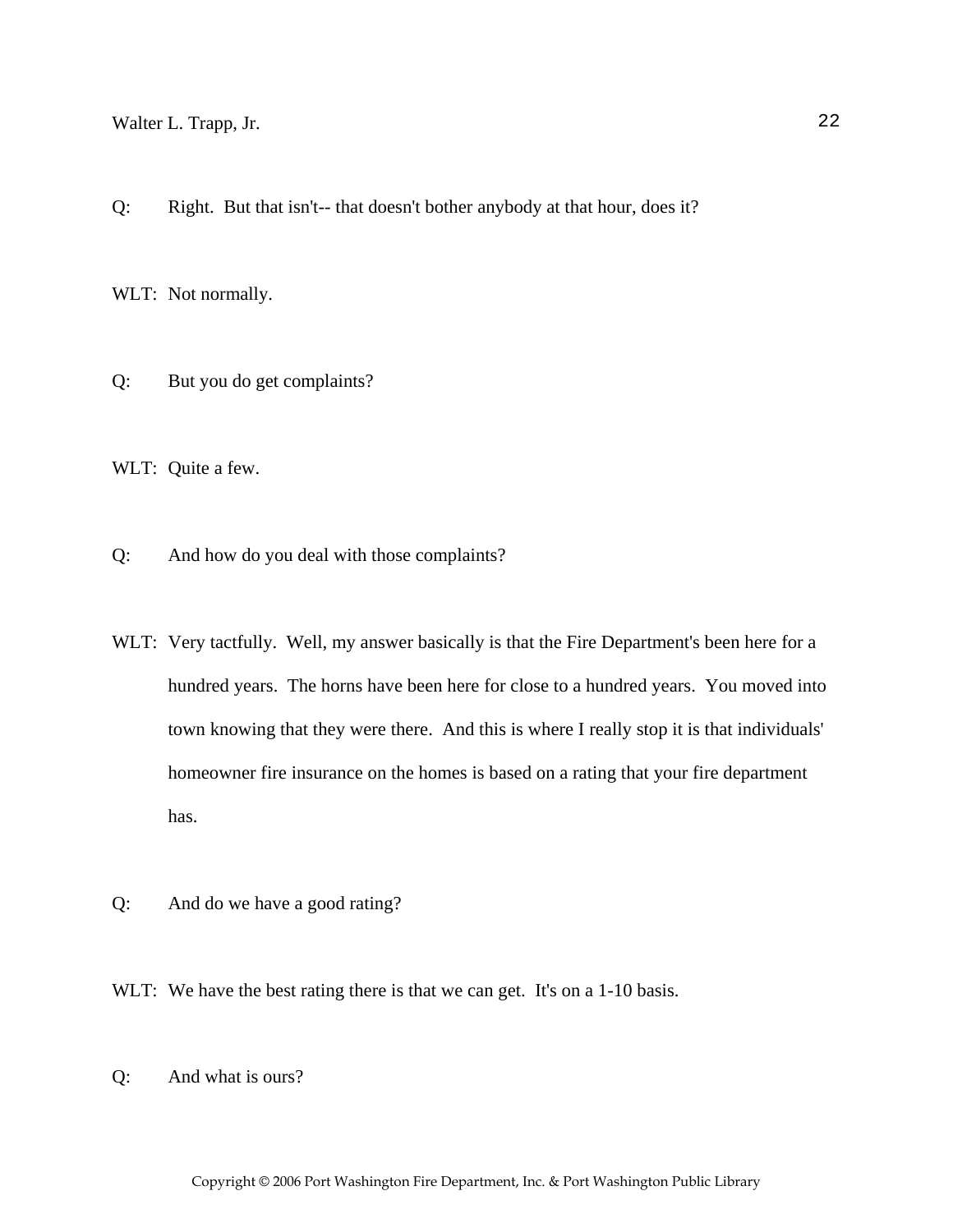WLT: Ours is 8. And, being a volunteer organization, you can't go higher than 8.

Q: Professionals can go only to 10?

- WLT: Yes, there're certain requirements that we can't meet, being volunteers, to take you up to the next notch.
- Q: Does New York City have that kind of rating?
- WLT: I don't-- I don't know what they have. New York City's a whole entity in itself that has their own rules.

Q: And ...

WLT: So, anyway ...

Q: Yes.

WLT: ... getting back to that is that one of the requirements to get you up to that high rating is that you have two distinctly different means of alerting your members when there's a fire.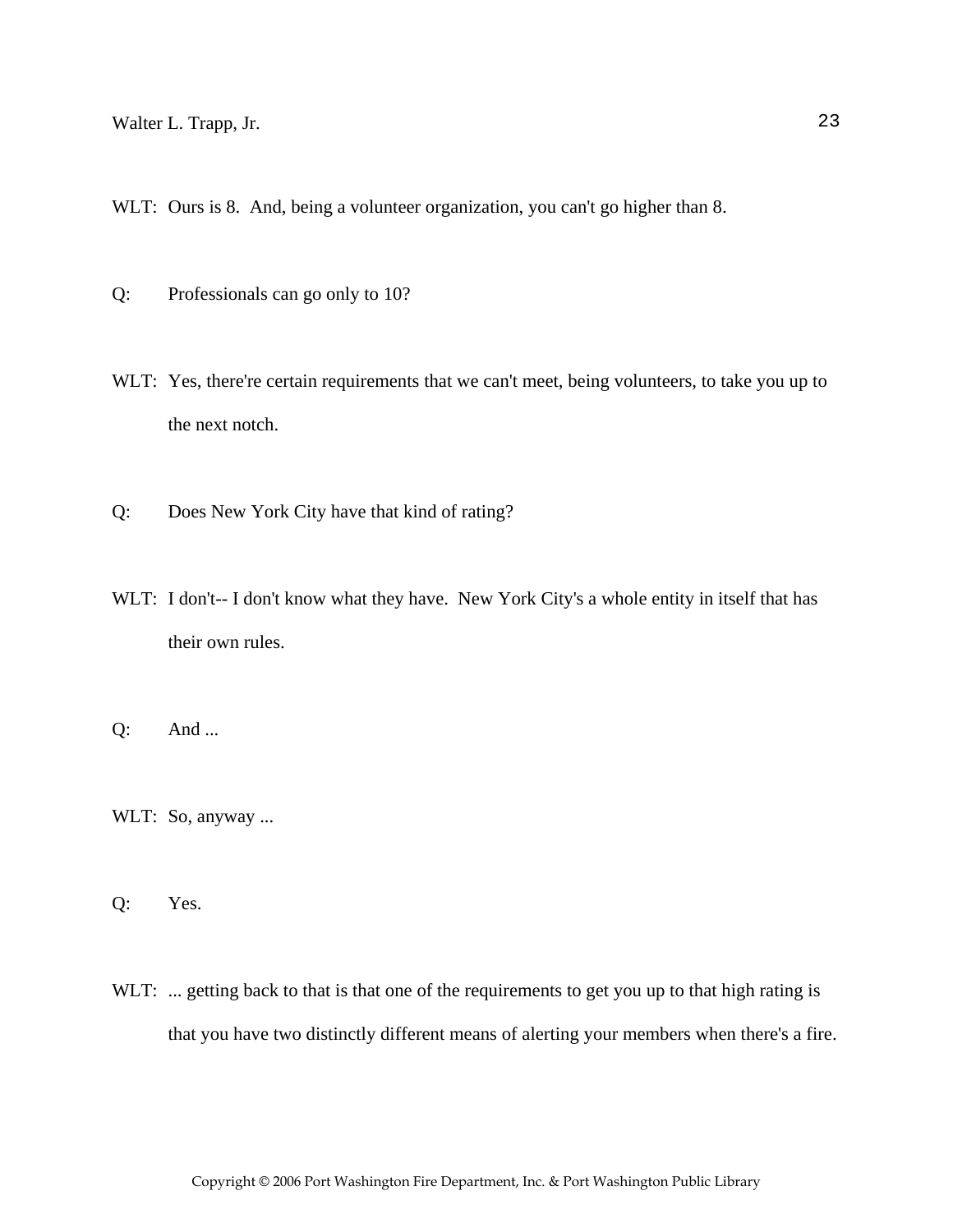Q: Which is ...

WLT: One would be the horn system, and the other is pagers.

Q: And those you got only recently, right?

WLT: No, we've had them for twenty-some-odd years.

Q: Well, that's fairly recent. You've been here a hundred years.

- WLT: Yes, right. Right, but that's the technology has just come out in the last twenty years. I mean, we're pretty much, we have every new item that comes out to better protect our community.
- Q: And the pager saves you from having to do what?
- WLT: Well, the pager basically tells you where the call is, so that if, when you hear the horns, you don't know where the fire is. You just go to the firehouse. But it might be your neighbor next door whose house is on fire. You might be able to run over and pull them out of the building. Or, in the EMS part of the operation, if somebody's having a heart attack, you know where it is, you can maybe go to the house and start CPR or something of that nature and cut down the time factor greatly.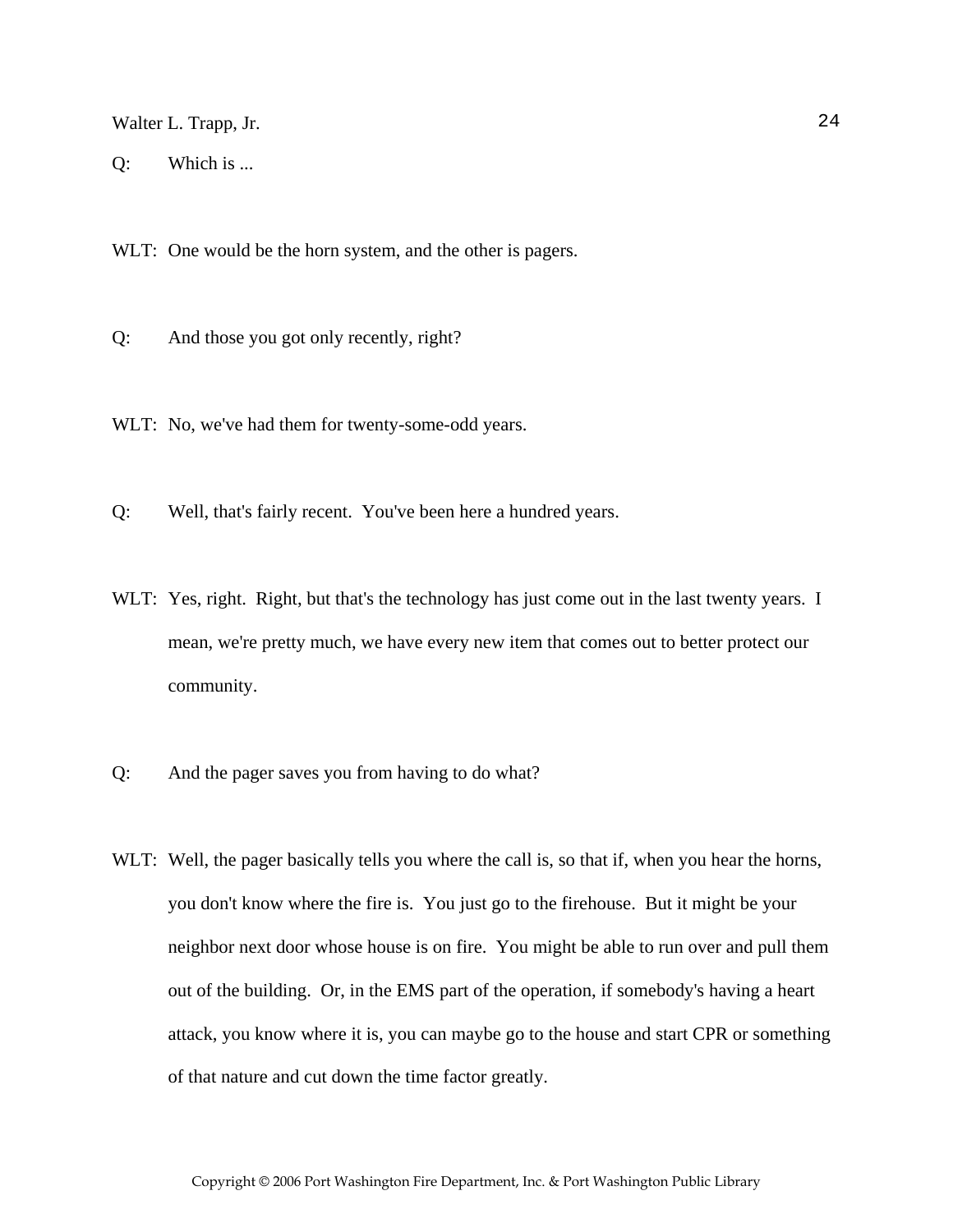Q: Have you yourself worked on anybody for heart attacks or CPRs or ...

WLT: Quite a few times.

- Q: And how does it feel to save a life?
- WLT: Well, it's very rewarding. I mean, and that's the whole reason why I wanted to be Chief. I wanted to help people. I wanted to save their lives. Save-- you know, help them in emergency situations.
- Q: And when you do that, how does the public thank you? Do they-- people that you've helped, do they ever call you and say thank you?
- WLT: A very small percentage of the time. Every now and then, we get a letter-- you know, thank you letter or something of that nature. But most people just sort of take it as that that's my job. I'm supposed to do it.
- Q: They don't realize you are volunteer.
- WLT: They don't realize that you're volunteer.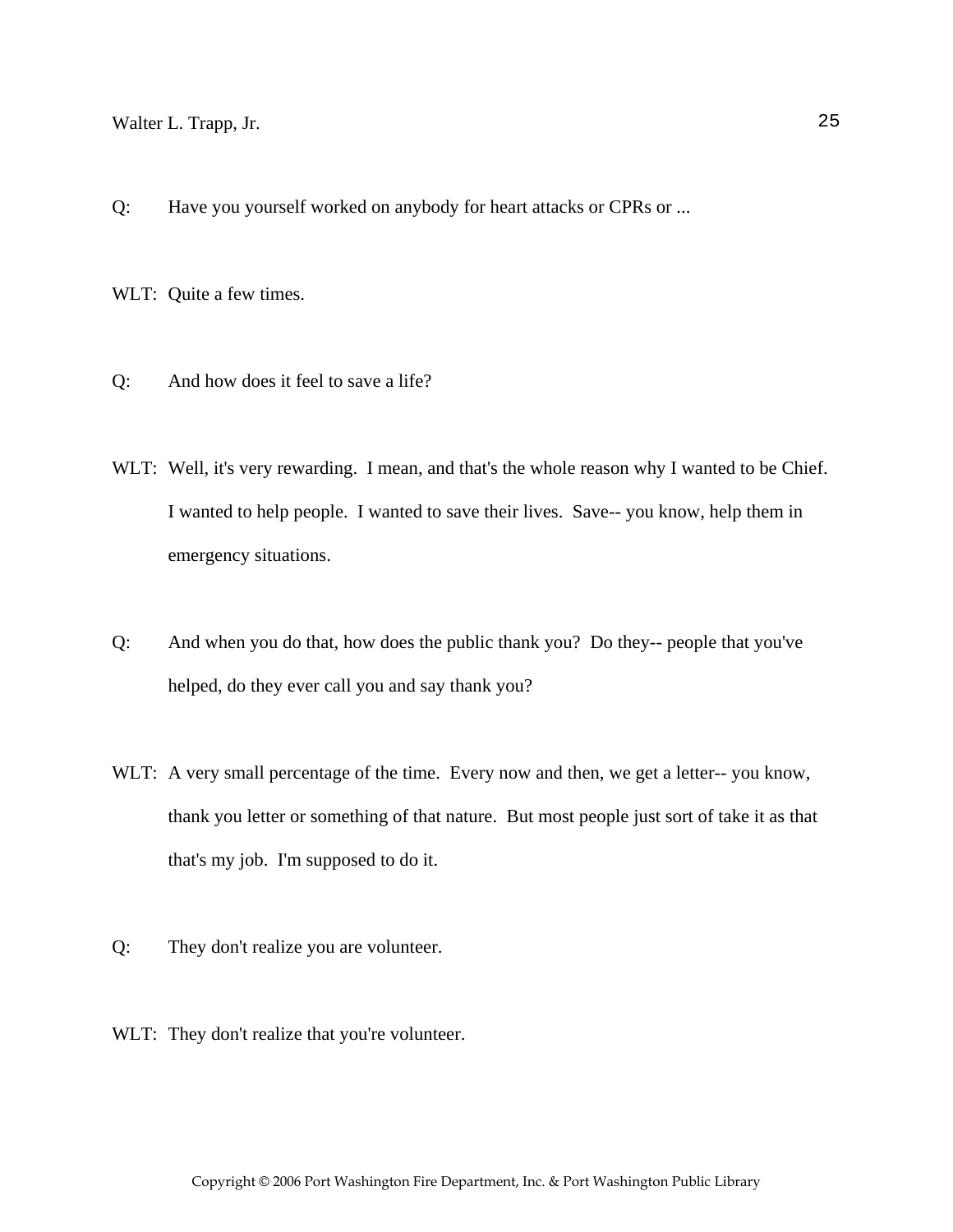Q: What do you think the future of Port Washington is in terms of volunteer firefighters?

WLT: Not good.

- Q: And there's nothing you can do about that?
- WLT: There's nothing that I can do about that. I probably voice my opinion on situations, and unfortunately people with money don't want to hear that. With the addition of the Harbor Links Development on Roslyn-North Shore Road, the new development on Harbor Road across from the sewer district, the new development that's going in at the old Thypin Steel property in Manhasset Isle ...
- Q: Which steel?
- WLT: Thypin Steel. It's in Manhasset Isle. All these new major developments, and they're very expensive, high-end building. I mean, for somebody to live in this town, young people that want to fight the fires, they can't afford to. So they have to leave. They're being placed out of the town.
- Q: So how can the town remedy that?
- WLT: [They've tried many ways of offering a retirement plan.](http://www.pwfdhistory.com/trans/trappw_trans/losap.pdf) Offering breaks on your tax. But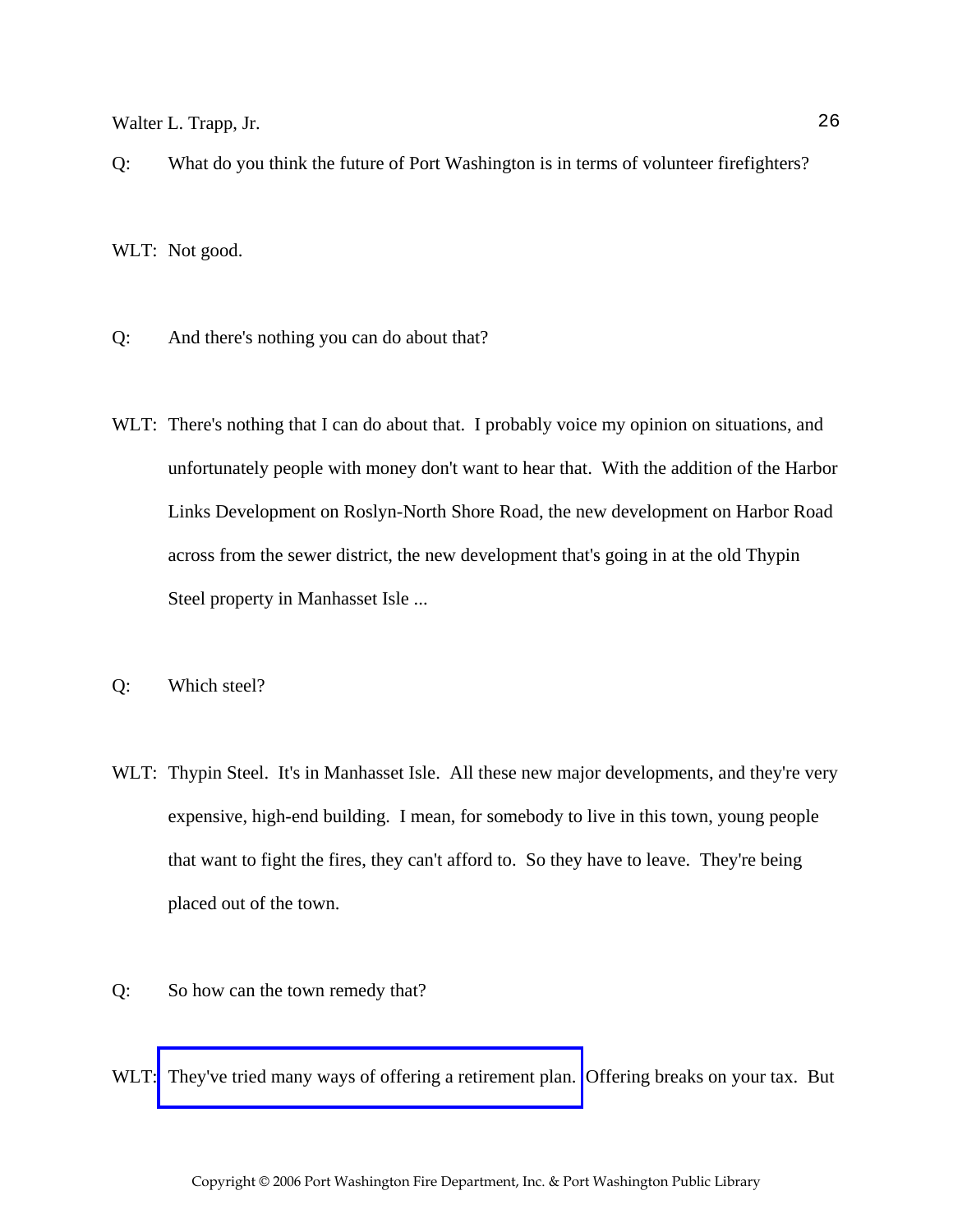still, it's not-- it doesn't nowhere come close to ...

Q: Is it-- is it because it's such a hazardous job that ...

WLT: Got nothing to do with hazardous job. It has to do with having the time to volunteer.

Q: That's the most critical element is the time.

WLT: Yes.

Q: Not necessarily the fact that you would be risking your life.

WLT: Not necessarily.

Q: What makes you risk your life as a firefighter? What is it inside of you that goes in these burning buildings and doing these things? These rescues?

WLT: It's a hard thing to explain. It's like why did all the New York City firefighters rush into the World Trade Center. I mean, you want to help other people. And I don't know how you get that feeling. It's just I've always had it.

Q: Do you think-- does it have anything to do with any either ethnic or religious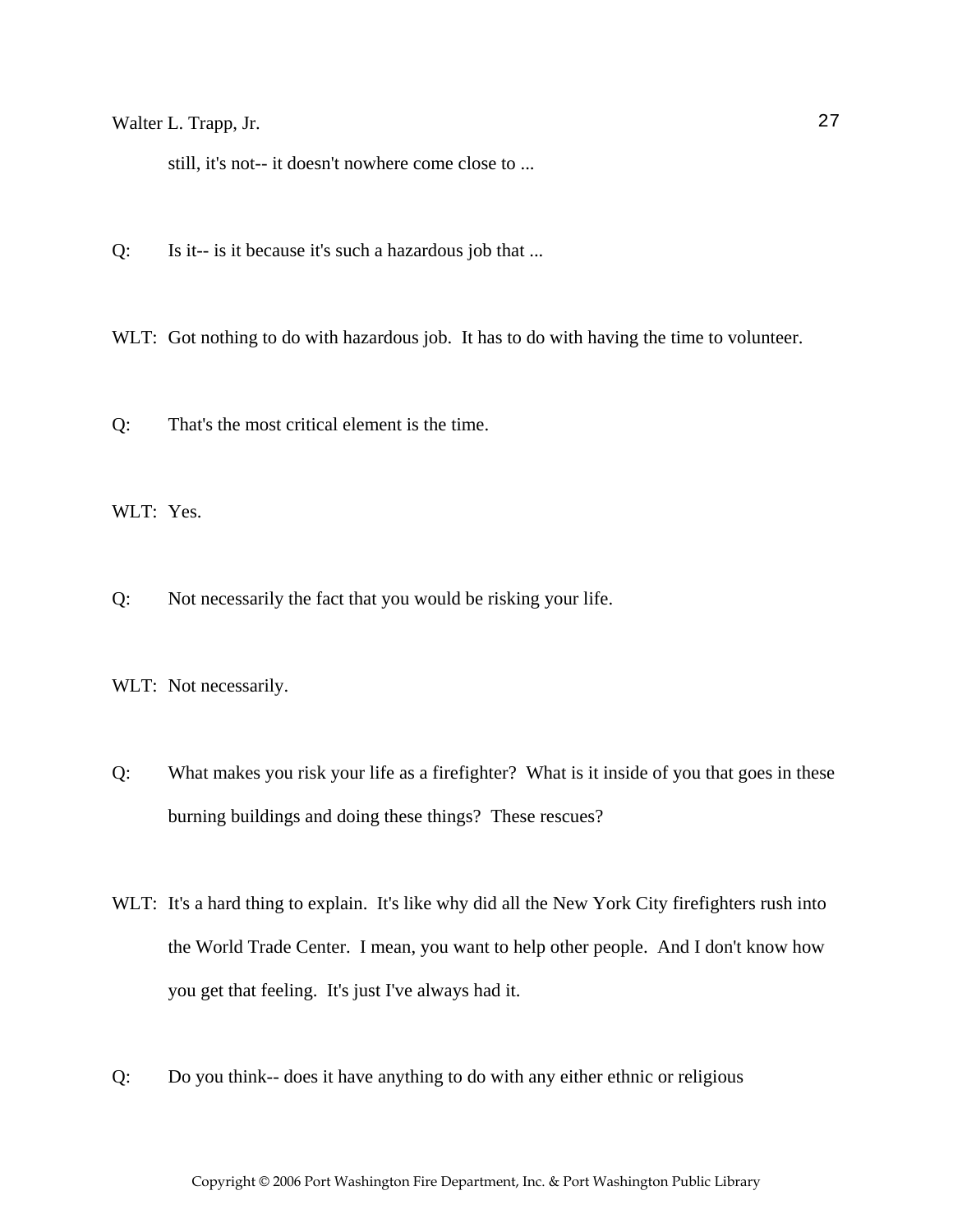- WLT: None whatsoever. I don't think it has anything to do with any of anything other than just wanting to do it. It's like I mean compare it to why do people like to play golf? Why do
- people like to go camping? I mean, to me, I hate the sport of golf. I wouldn't want to go camping.
- Q: But you would run into a fire if a ...

WLT: I'd run into a fire, yes.

- Q: ... building was on fire. Is that something that has to be instilled in you as a child because you come from that type of family?
- WLT: I don't think so. I mean, it helps. But it's not a requirement or ...
- Q: What has been the toughest, your toughest day, you know, in the Fire Department, that you can remember?
- WLT: The toughest day would have to be back about twenty years ago when Bobby Dayton, a member of Flower Hill, got killed up here on Main Street at the Cat Lady in a fire.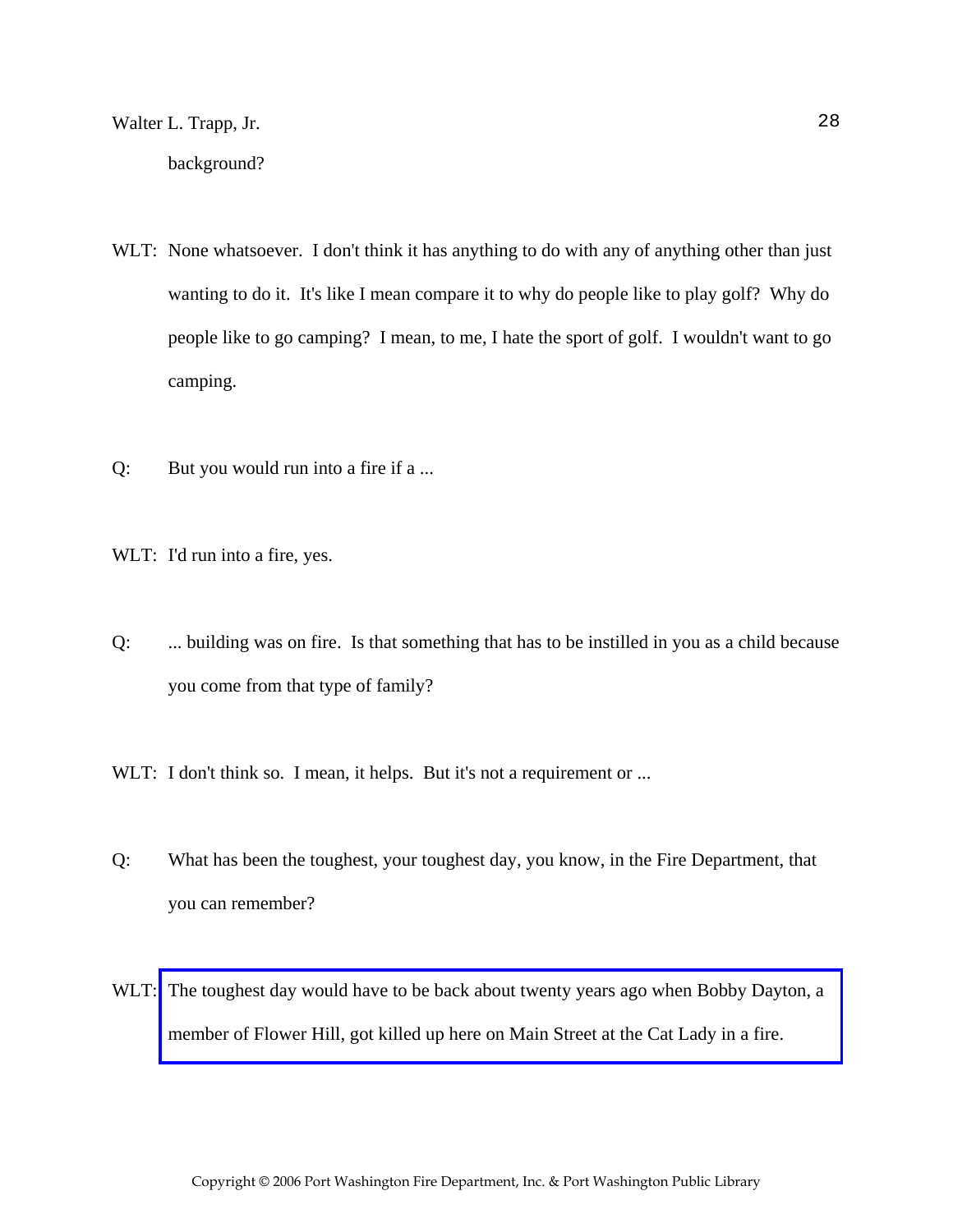Q: What's the Cat Lady?

WLT: It was an antique store on Main Street, right up at like around 160 Main Street or so.

Q: You were called out to a fire there?

WLT: Yes.

Q: And what happened?

- WLT: It was a pretty major fire. And he was in the building trying to look for people who were supposedly trapped in the building, and he fell through the floor and succumbed to the situation.
- Q: Was he also-- had been a New York City ...
- WLT: He was also a New York City fireman, yes. So he wasn't somebody that wasn't ...

Q: Trained.

WLT: ... trained. He was very well trained.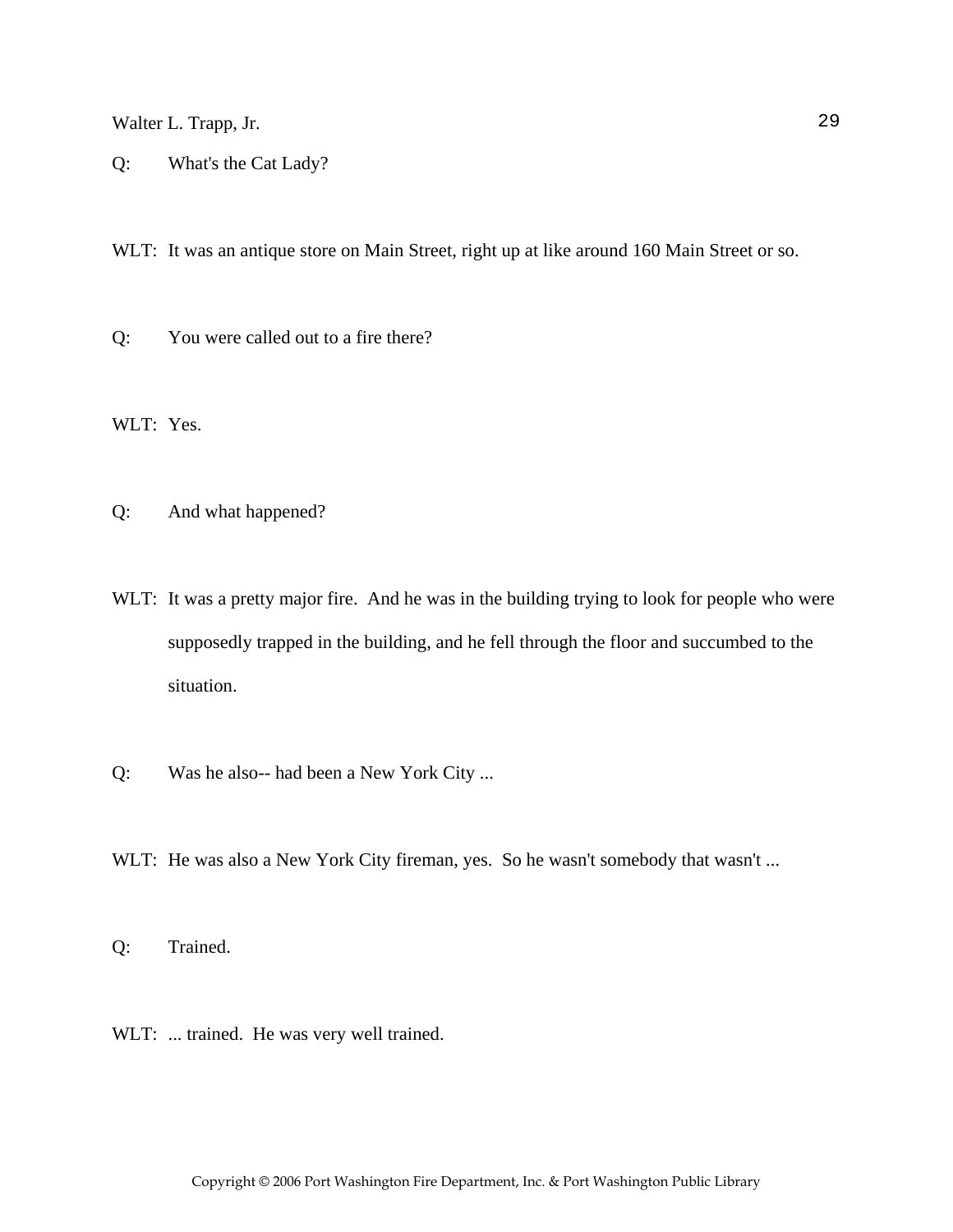Q: That was your toughest day?

WLT: I think so.

Q: You were a rookie then?

WLT: No.

- Q: What were some of the other major fires that you had fought in?
- WLT: [Okay, we go to the lumber yard in Port Washington.](http://www.pwfdhistory.com/trans/trappw_trans/pwfd_news_lumberyd.pdf) This is now where Storage Plus is on South Bayles and Haven Avenue. [The Riviera Restaurant.](http://www.pwfdhistory.com/trans/trappw_trans/pwfd_fires_riviera.pdf)
- Q: What happened at the Riviera Restaurant?
- WLT: Just burned to the ground one night. [Many, many boatyard fires.](http://www.pwfdhistory.com/trans/trappw_trans/news_cocks_boatyardsx.pdf) The Sands Point [Nursing Home fire.](http://www.pwfdhistory.com/trans/trappw_trans/pwfd_news_spnh.pdf) Those are the really big ones. I mean, there's many, many house fires and stuff, but they're not of major ...
- Q: They weren't major fires.
- WLT: Not major fires. You know, just the bigger the object that's burning, the bigger the fire.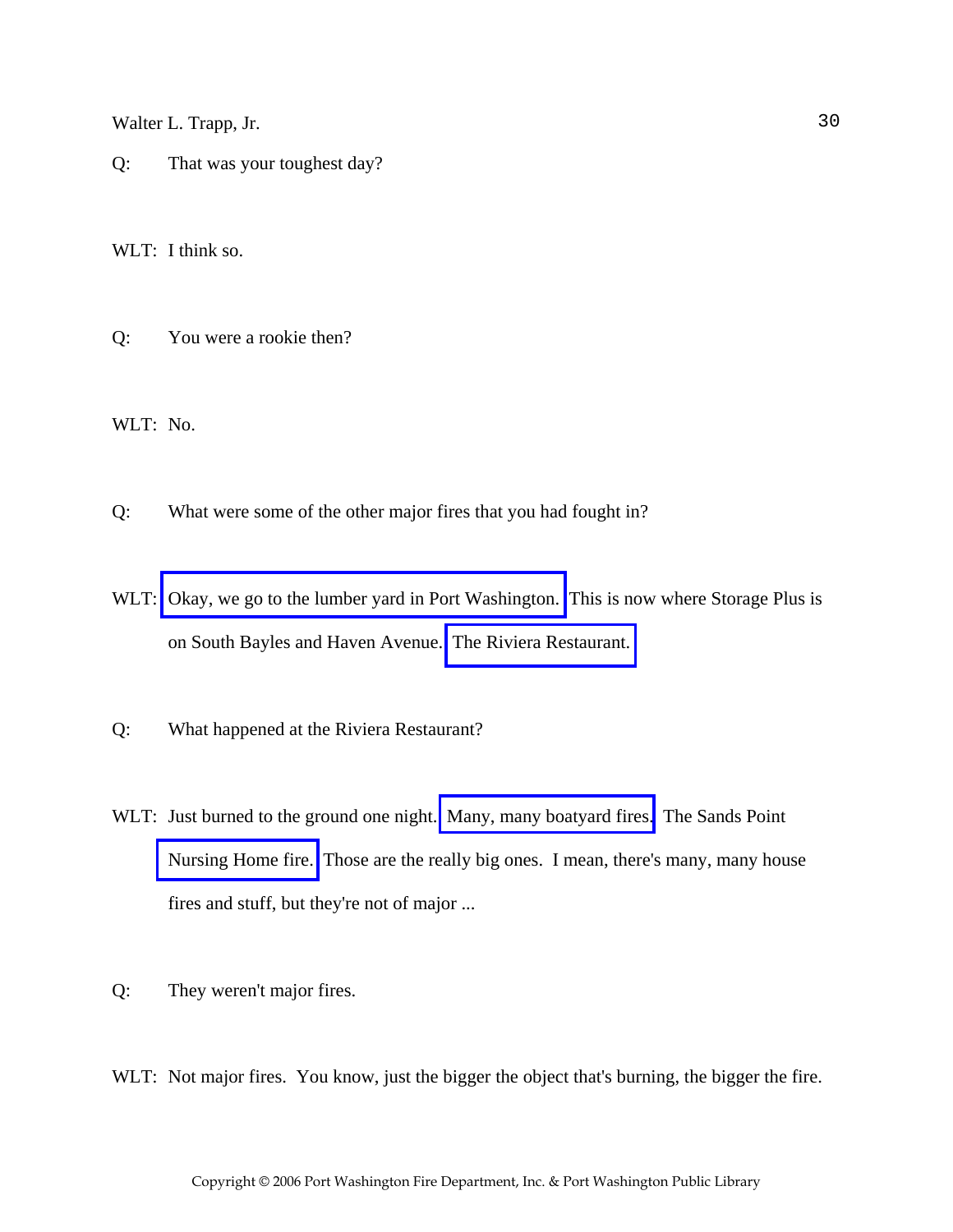So how big can a house be -- how many hazards do you have to deal with and so on.

- Q: Let's turn now to the women in the Fire Department. They came in approximately, what? twenty years ago?
- WLT: About twenty years ago.
- Q: How did the men deal with that? Were they resentful?

WLT: A lot of them were.

- Q: And how did they cope with that?
- WLT: They didn't cope with it very well. They ignored them, and they were ...
- Q: They felt that their privacy was taken away?
- WLT: Yes, the privacy. I mean, there's a-- and I'll use the term "old-timers" or whatever-- don't like change. And this was a change. But I'll tell you a little story ...
- Q: Yes, tell me.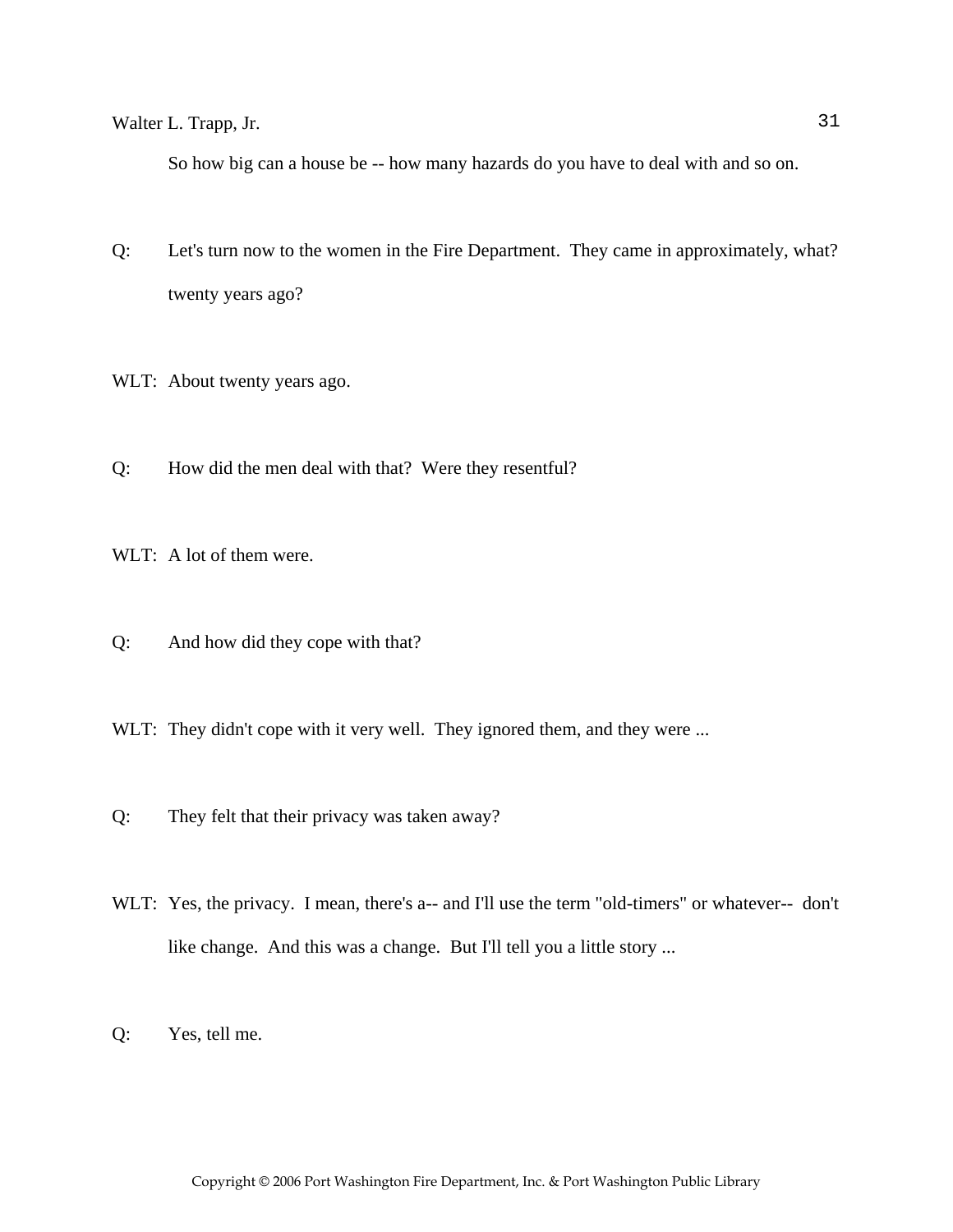- WLT: When I joined the Fire Department in 1971, I had to wait for eighteen months to join the Fire Department. The rolls were full. At that time, you got put on a waiting list. Each company could only have a hundred members. Just by charters and stuff like that. So that you put your name on a waiting list, and then, you know, if somebody died or resigned, that's how you got in the Fire Department. And it took me eighteen months to join the Fire Department. Now, each company's down to about seventy members, so it's ... now they can come up once the paperwork is done and stuff like that. So, it was presented to them by the Captains and Chiefs at that time that we have to-- I mean, you have to accept this. It's going to be-- it's you need people and these people want to volunteer. And the old-timers don't go to fires anymore, but still they have a say-so, and it was, you know, had to be.
- Q: You mean the women had to be ...
- WLT: Yes, you had to accept them. I mean, you had to-- you couldn't say, "No, you can't be a firefighter because you're a woman, or ..."
- Q: And how many did join, or were there ...
- WLT: Actual firefighters in the last twenty years, probably half a dozen, eight. Not that many that've even wanted to join.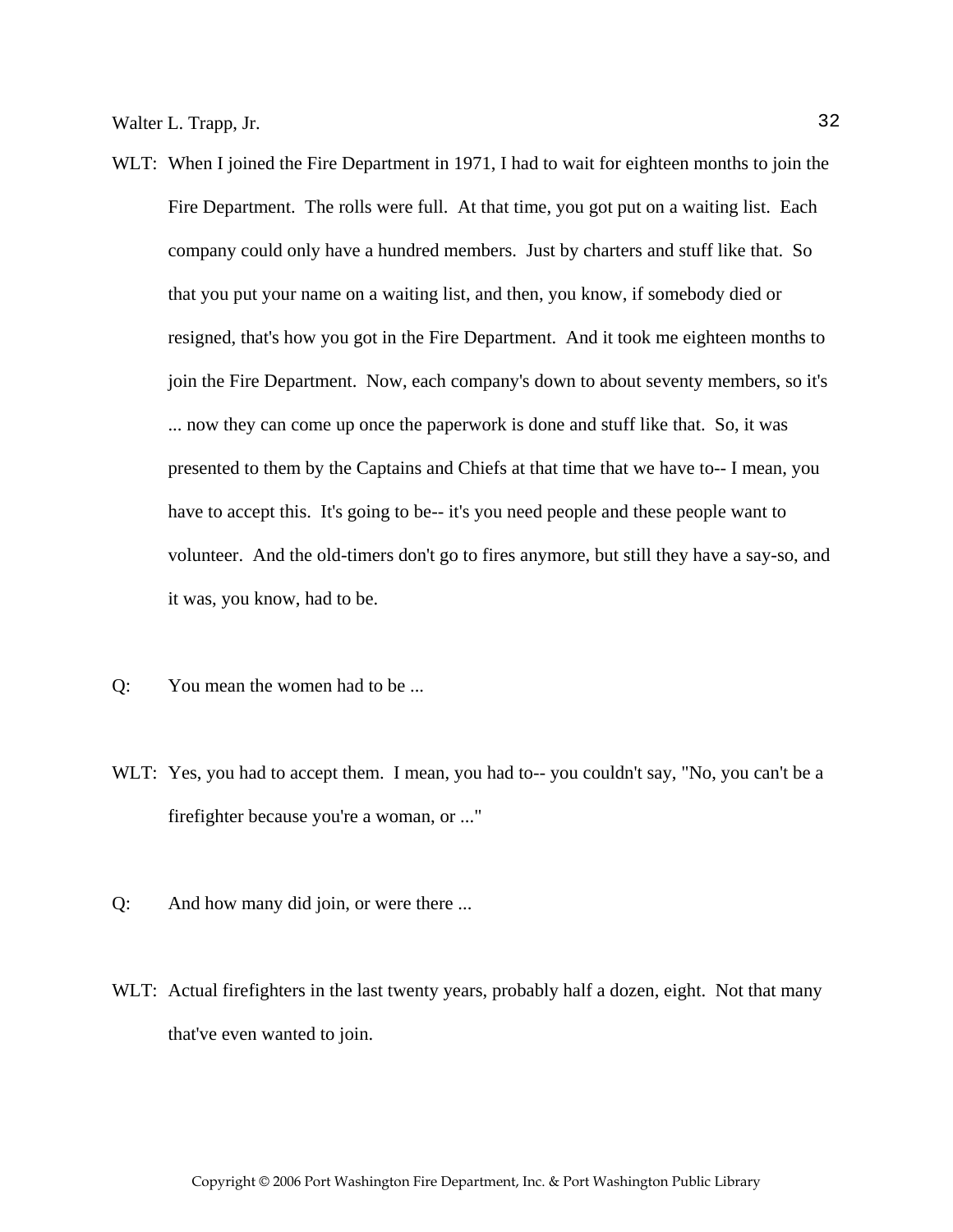- Q: And the ones that did join, did they carry their weight? Were they good firefighters, or were they mediocre?
- WLT: None of them were exceptional. But ...
- Q: Why do you think that was?
- WLT: I don't know. I mean, out of all the members, there's a lot of male members that are equal to them that are not exceptional. I mean, none of them tried to go up the ranks to Captain, Lieutenant, Chief-- that type of thing. Never-- it probably has a lot to do with, you know, most of them would be raisin a family and stuff like that and don't have the time to do what's required to ...
- Q: If you have children, how do you leave them at home?
- WLT: Yes, right. That type of-- you know. But, you know, at night time, if your husband's not a firefighter, then you would-- it's-- I don't know each situation. But none of them had chosen to go advance to any really rank, you know, high rank.
- Q: Is that because do you think they felt the resentment, or because that they just were not willing or ...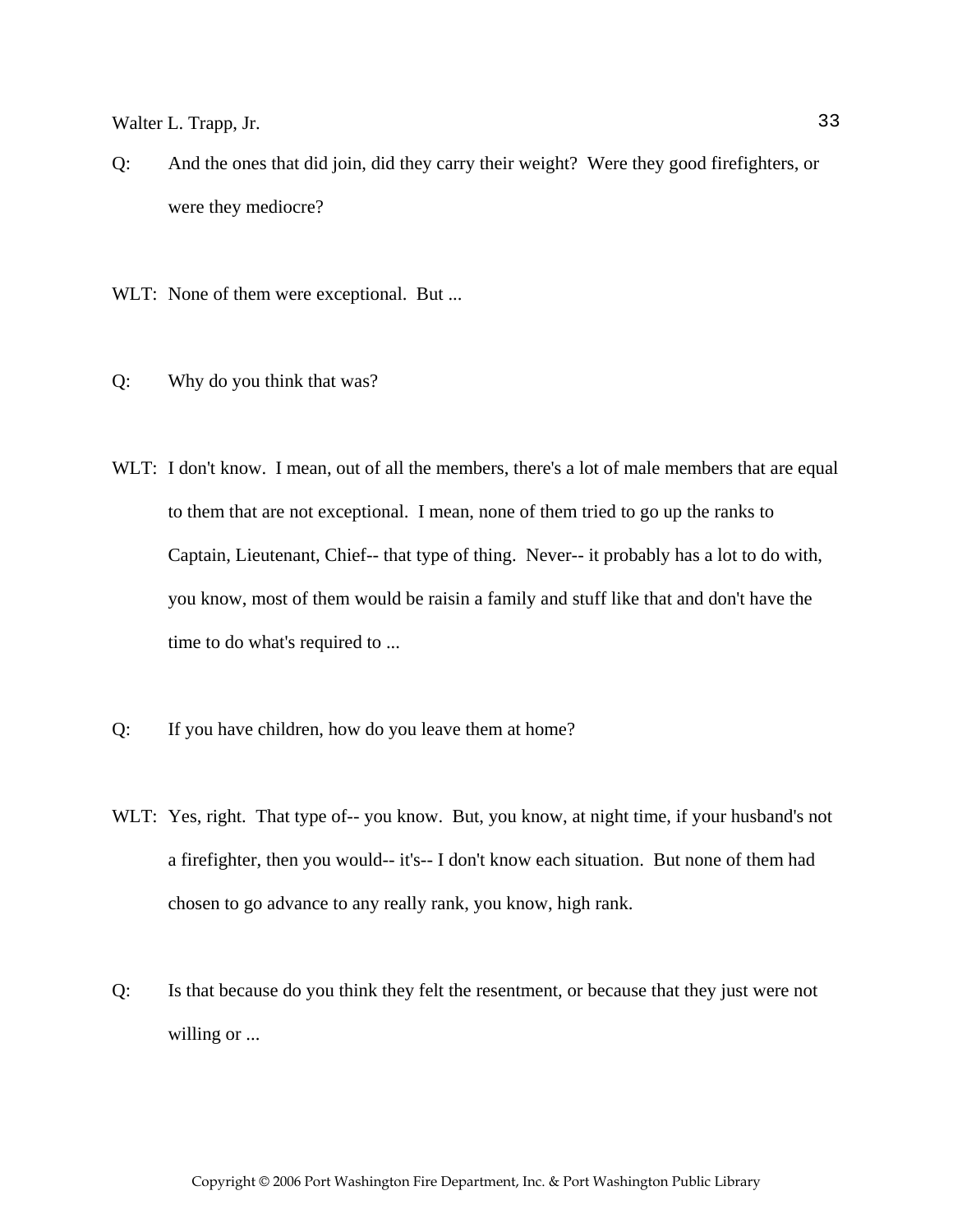- WLT: Not willing, I think. There's one young lady now that's at the bottom rung of the advancement, who took the step. But that's, you know, we'll see how long that ...
- Q: That lasts?
- WLT: ... she's single, right? I mean, she's single. And if she gets married, things usually seem to change.
- Q: What about-- how did they feel about Black male members who joined? Or did they? Were there any?
- WLT: There are quite a few now. I mean, again, all this happened at the same time that female members started to join.
- Q: And what year was that? The '70s or '80s?

WLT: '80s.

Q: '80s.

WLT: Maybe even goes with ethnic backgrounds and stuff like that, too. It was, it all started changing in the '80s. And now it's not-- I mean, the younger crowd, so to speak, sees the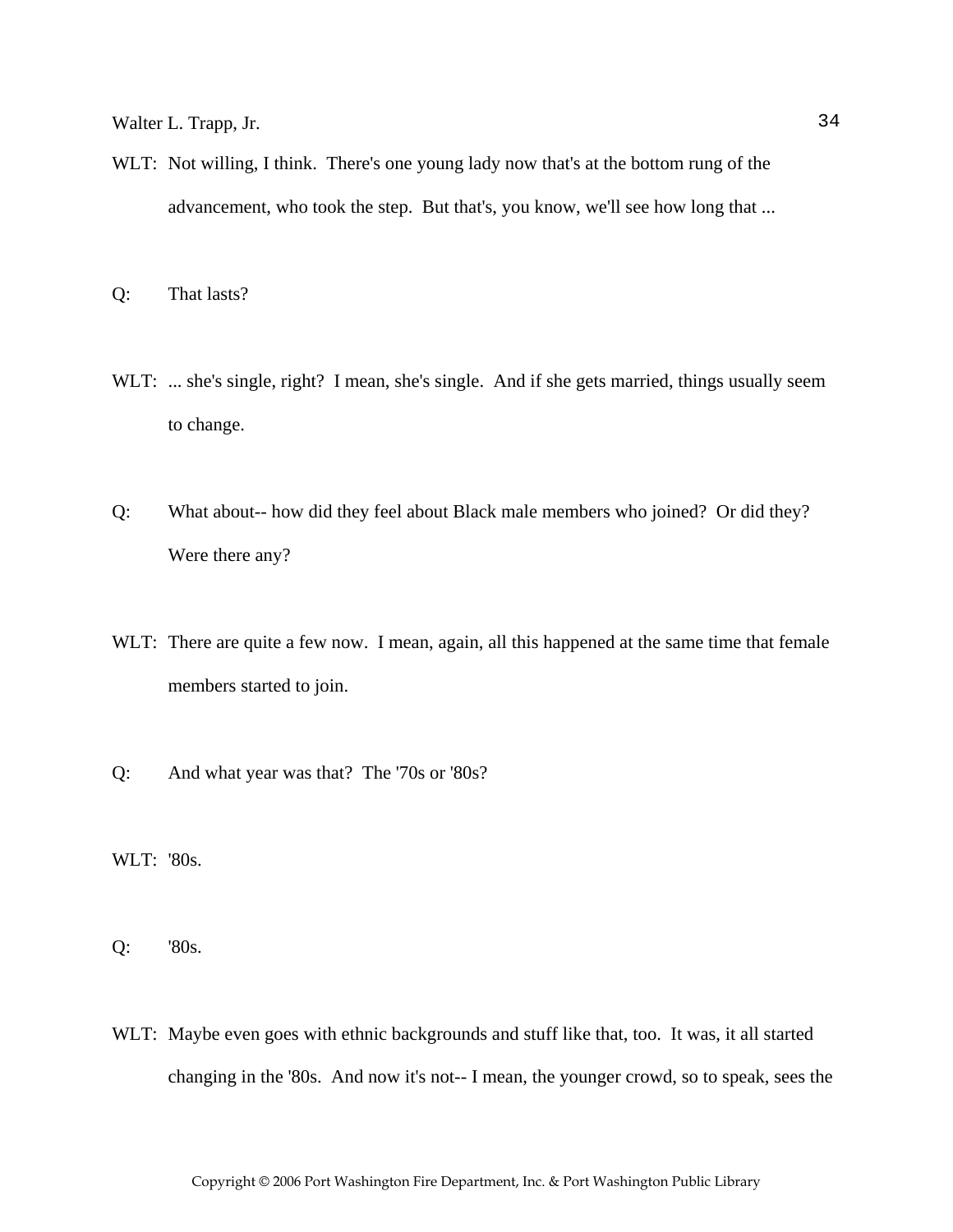light and has taken over, and it's not as much of a-- you're accepted more now.

Q: Than before.

WLT: Than before.

Q: I understand that your wife is in the Medics.

WLT: Yes.

Q: You really are from a firefighting family.

WLT: Yes.

Q: Now the Fire Medics Company #1 ...

WLT: Right.

Q: ... are they mostly women?

WLT: They're about fifty-fifty.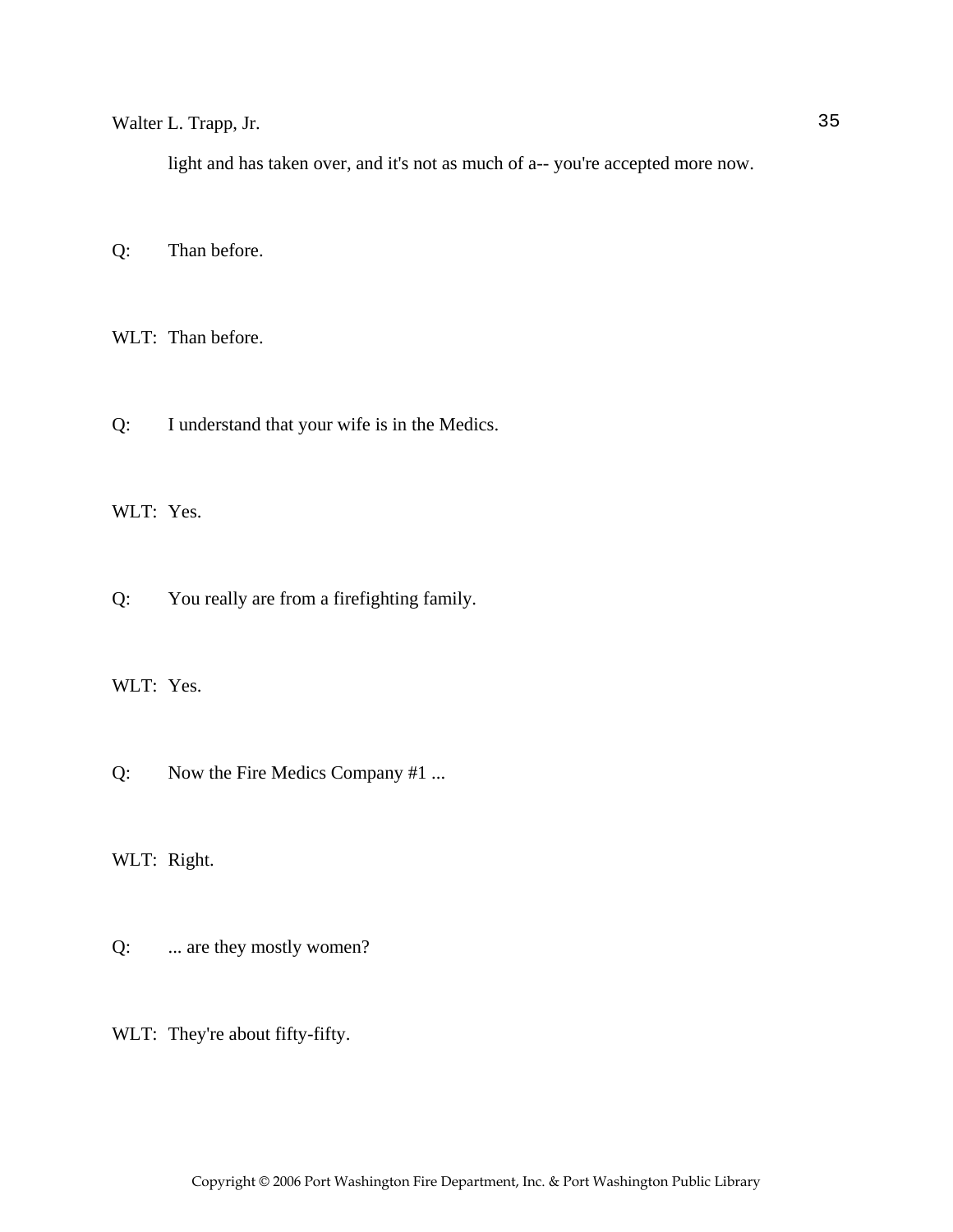Q: And are they a paid group?

WLT: No, all volunteer.

- Q: All volunteer. And what type of training do they get? Has your wife had compared to you?
- WLT: Well, we are totally two different trainings. When I was a younger firefighter, I had all the-- I was qualified as an EMT, which is one level of medical technician. When I decided to start moving up the ranks to Captain and so on and set my sights on being Chief, I didn't have the time to continue the schooling to be an EMT and as well as go to all the schools that I needed to g to.
- Q: EMT is the Emergency ...
- WLT: The Medical Technician.
- Q: ... Medical Technician, okay.
- WLT: In fact, I was one of the first twenty-five EMTs in the Port Washington Fire Department. The first class of EMTs in the Port Washington Fire Department.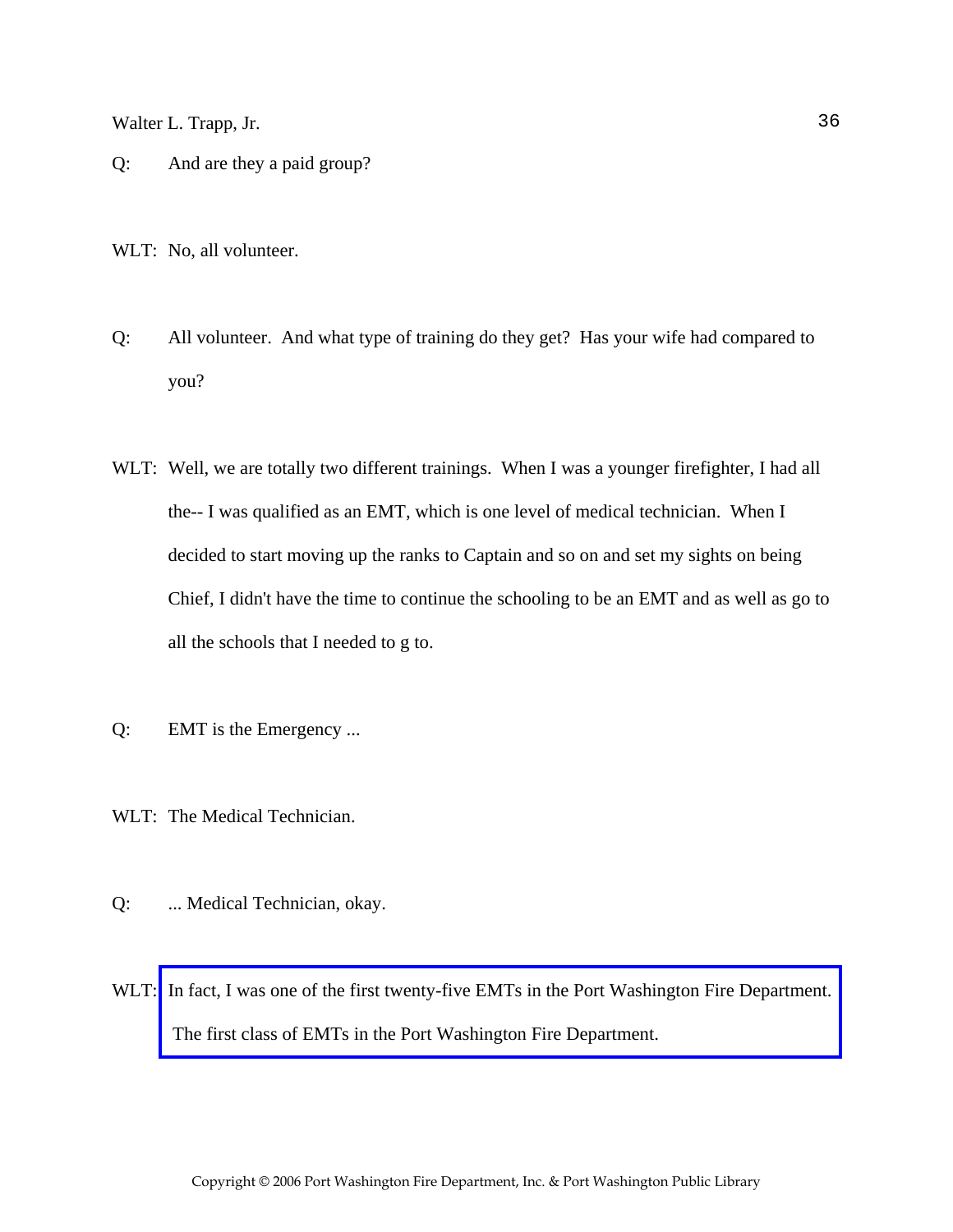- Q: And you wanted to do that.
- WLT: Yes. I mean, I still would. Again, it's a time factor. I-- you know, I've got a job, I've got a wife, I've got two kids. I had to make a decision which way I wanted to go.
- Q: And you went to ...
- WLT: To be on the track to be Chief.
- Q: Rather than ...

WLT: EMT.

- Q: Yes. Is the EMT training longer?
- WLT: Not that it's long-- the firefighting classes, there's many, many of them that are ten weeks, twenty weeks, so on and so forth. EMT is almost an eight month course, and you have to renew your license every three years.
- Q: And how do they renew their licenses?
- WLT: They have to take tests and go back for schooling, updating your schooling and stuff like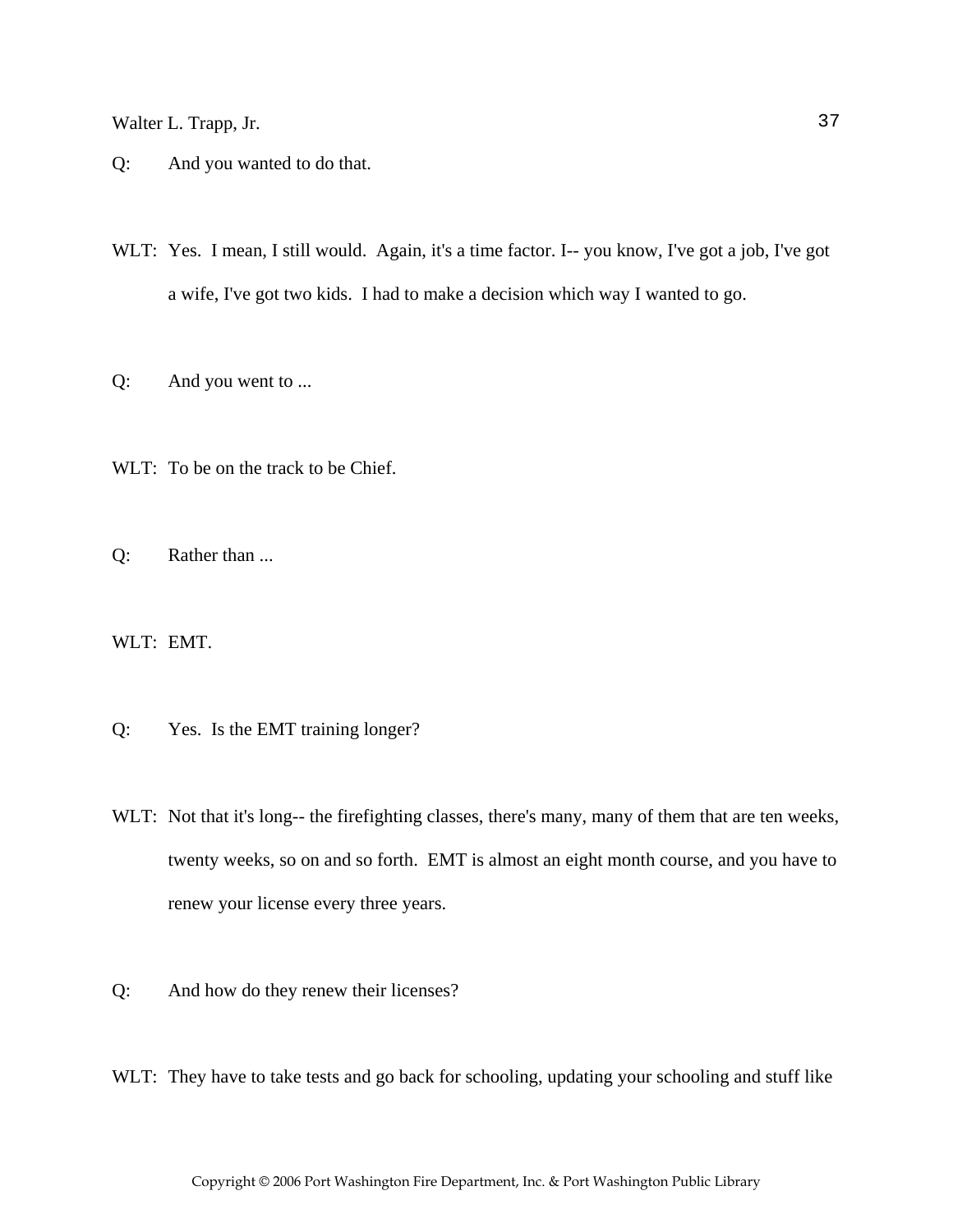that.

- Q: So you must have a lot of firefighting talk at home, because if your wife's at Fire Medics, and you're a Chief, or were, an ex-Chief, you must have a lot to talk about.
- WLT: Well, let's see how I can phrase all this for you. I met my wife, I'm-- and let's back-track a little bit more.
- Q: Yes, let's back-track. How did you meet her?
- WLT: In-- I got-- I was very-- I'm divorced and remarried. And when I started to run for Chief, you go around campaigning to all the firehouses and let people know who you are and so on and so forth. And at that time, she had just joined the Fire Medic Company, and I met her and we just hit it off and took off from there. So that she-- it was very easy for me being Chief for six years and ...
- Q: Because she was very understanding.
- WLT: Very understanding of the time that it required, and she understood it, and we've made it our whole life. She-- we've-- she knows all the wives and kids of all the Chiefs in Manhasset and Roslyn and Great Neck. And it's extended our whole-- we go away to conventions and stuff together and go out to dinner and ...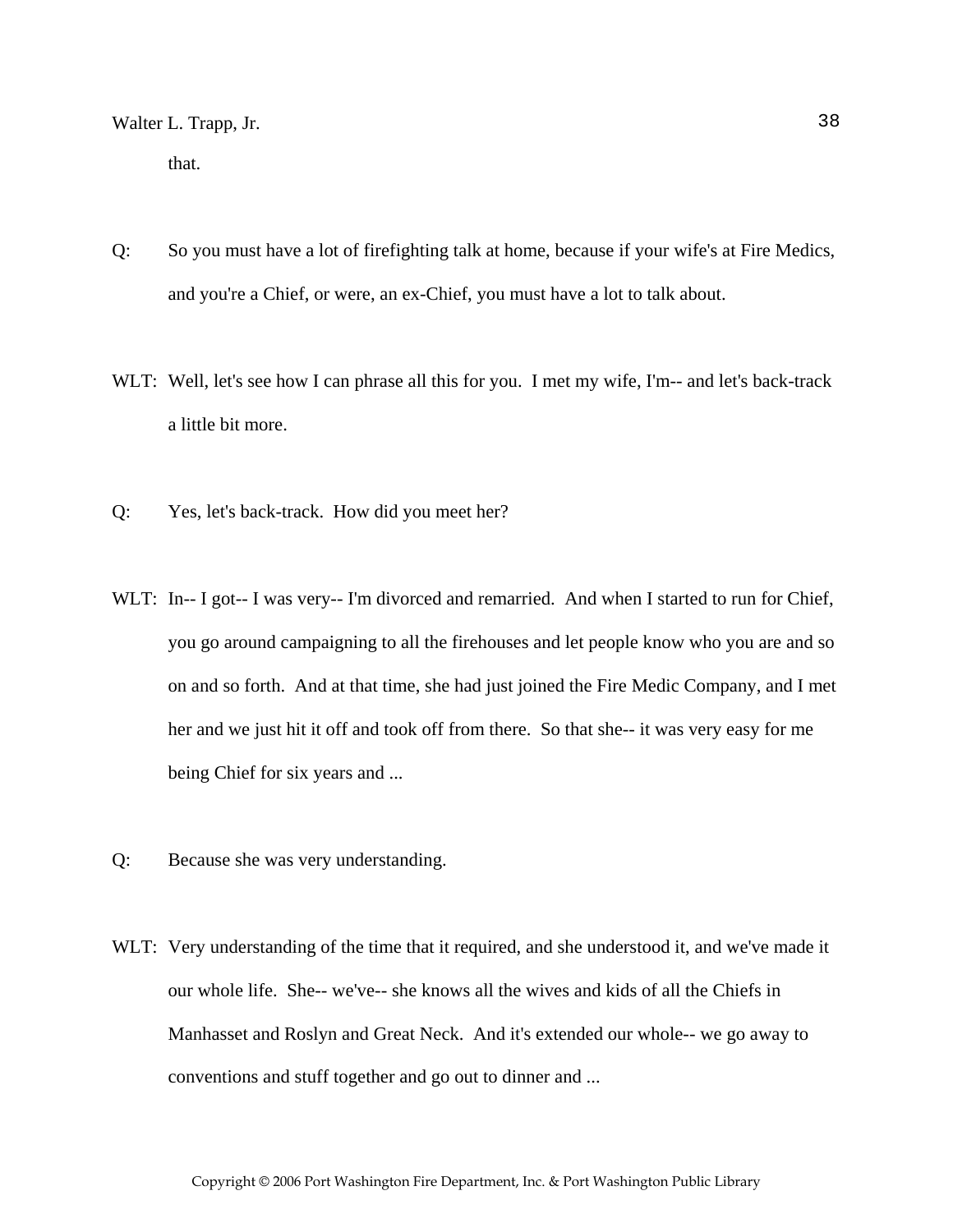Q: So does she-- she comes home and tells you all the medical (laughs), the medical experiences that she has. Has she given-- has she helped give birth to anyone?

WLT: She hasn't.

- Q: No, but you have?
- WLT: Three times.
- Q: Really. Tell us about that. You don't feel-- I mean, you must-- it must be wonderful to bring life into the world.
- WLT: It's actually, it's-- to me, it was more terrifying to deliver a baby than it was to deal with somebody with a heart attack or something like that. Because you're just not equipped if the baby comes out breech or something like that. Or the umbilical cord's-- if the baby's normal, it's not a problem at all. But when complications arise, you're not equipped. And it's a new life that you-- it's in your hands. And ...
- Q: And what happened on the three that you ...
- WLT: They're all normal.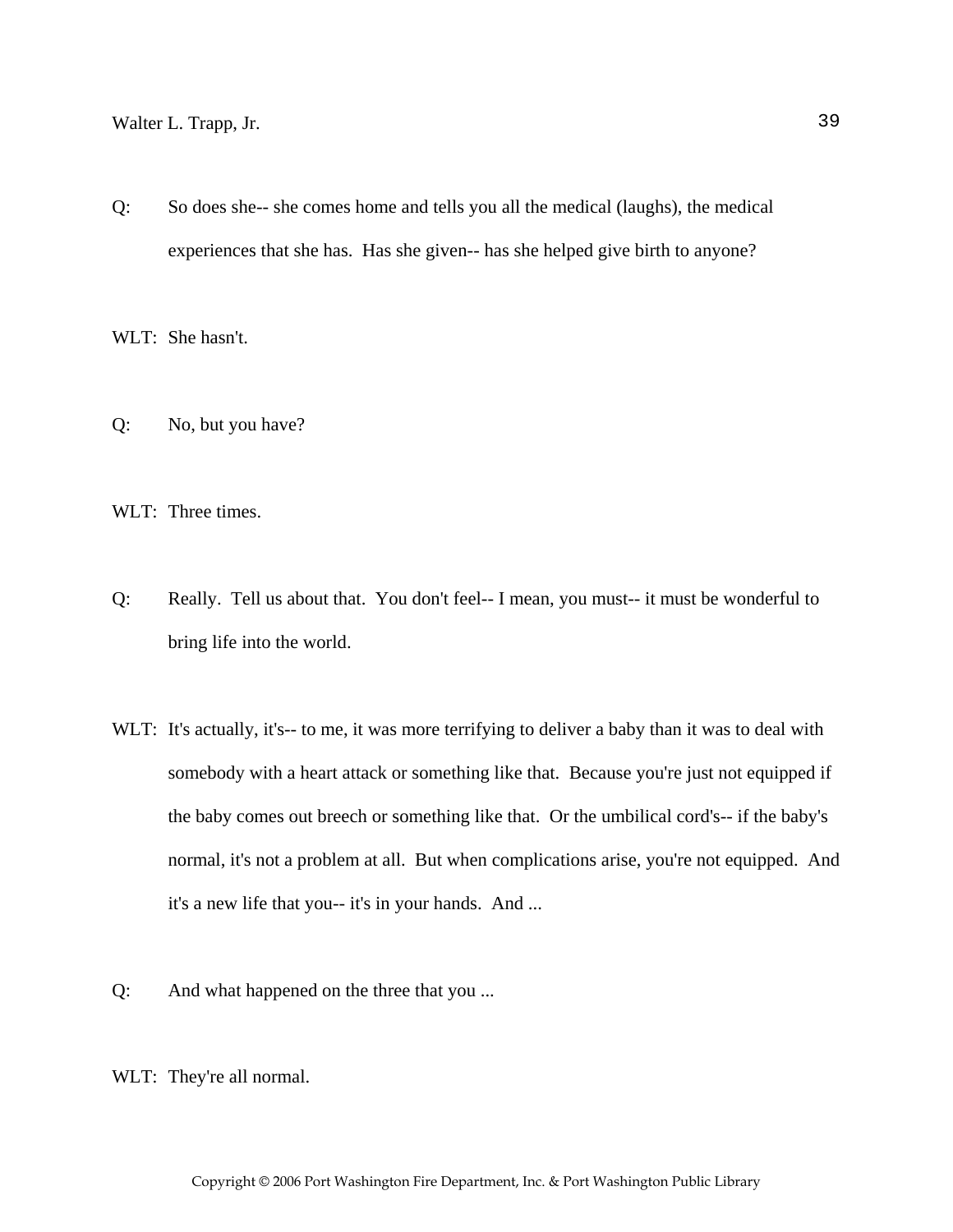Q: You were lucky that they were normal.

WLT: Normal, yes.

- Q: And did these people send you a thank you note (laughs)?
- WLT: Not really. One lady I've seen in town. I mean, this was twenty years ago. So, at that time, I'd see her every now and then in town and she would thank me, but I would say for the number of things that I've done firefighting and EMS-wise, the thanks are a very small percentage.
- Q: That's very interesting. Your wife has not delivered in the Medic?

WLT: No.

- Q: What types of things do they have? Accidents and ...
- WLT: They go to auto accidents ...
- Q: ... so that there's quite a lot of trauma there.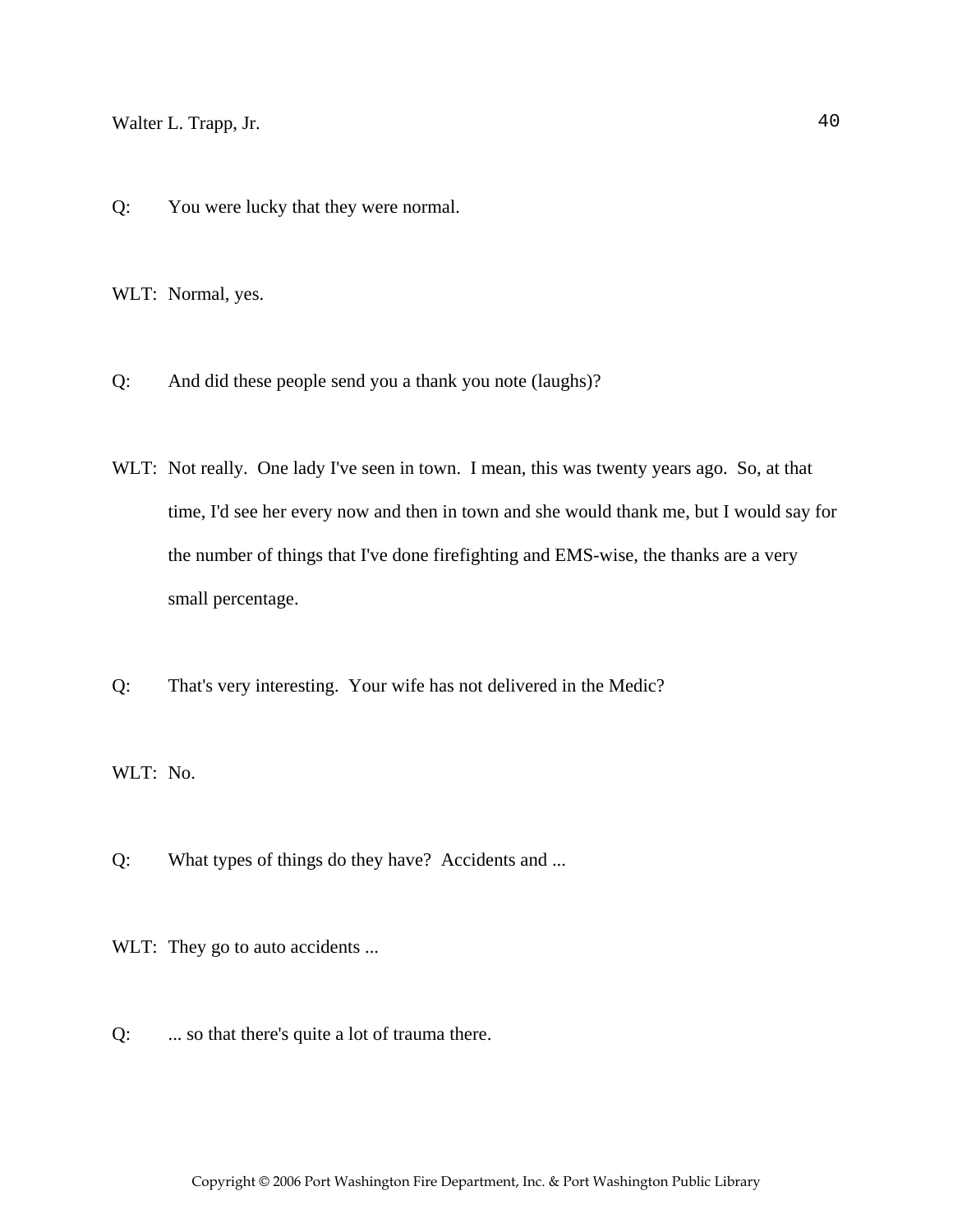- WLT: Trauma. A lot of people with reactions to medicines. Diabetics. A lot of-- fifty percent of the calls are heart-related. Heart attacks. Strokes. Seizures. A good percentage are from people that have major lacerations. Bleeding. You know, profound bleeding type of thing.
- Q: Do you ever predict that a woman will be Chief someday?
- WLT: It's not a question of predicting.
- Q: You don't feel that they have the real desire to be Chief?
- WLT: Well, somebody will someday. I mean, again, I don't think in this town they will. And all my negatives are because of the economy of this town. And the time that's required to do the job, most women opt to go to raising their family. I mean, we get, even those young members, you get quite a few that join, and about maybe one out of twenty-five stay past two years. They go away to college or whatever and just never come back.
- Q: When people in your company go and volunteer for the military, they never really leave the company.
- WLT: No, they're, they're just granted a leave of absence.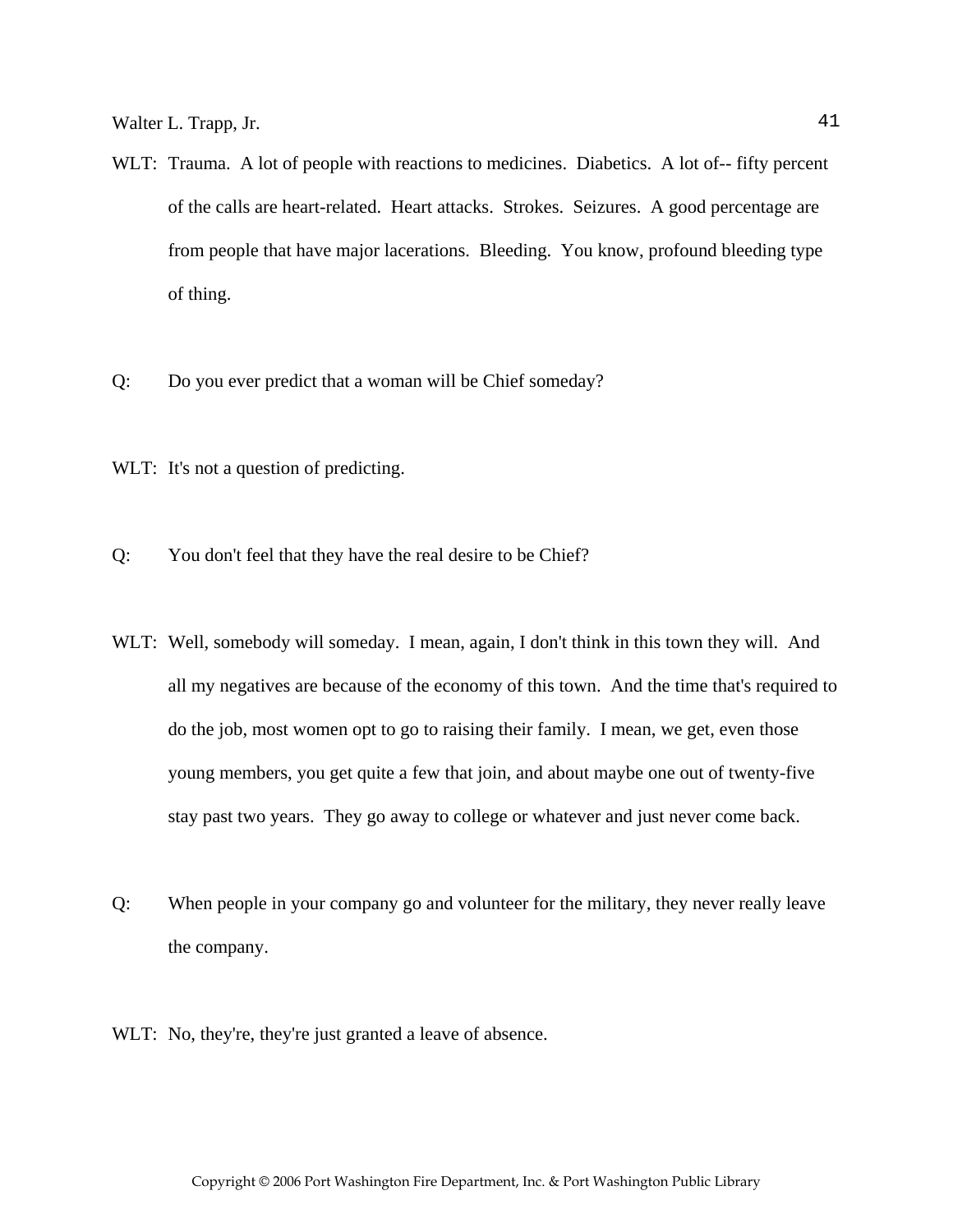Q: So that they come back immediately.

WLT: Immediately, yes.

Q: And how many of those do you have?

WLT: Oh, right now, in a time of, quote, "war," there's only, I think, three members.

Q: They're all in Iraq?

WLT: Yes.

Q: And do you know who they are?

WLT: I do. But I can't recall the names right now.

Q: Did you ever think you were going to die in any of the missions that you were on when you went to the firefight?

WLT: Well, you-- I mean, you actually ...

Q: What goes through your head when you're going to a fire? I mean, do you think you're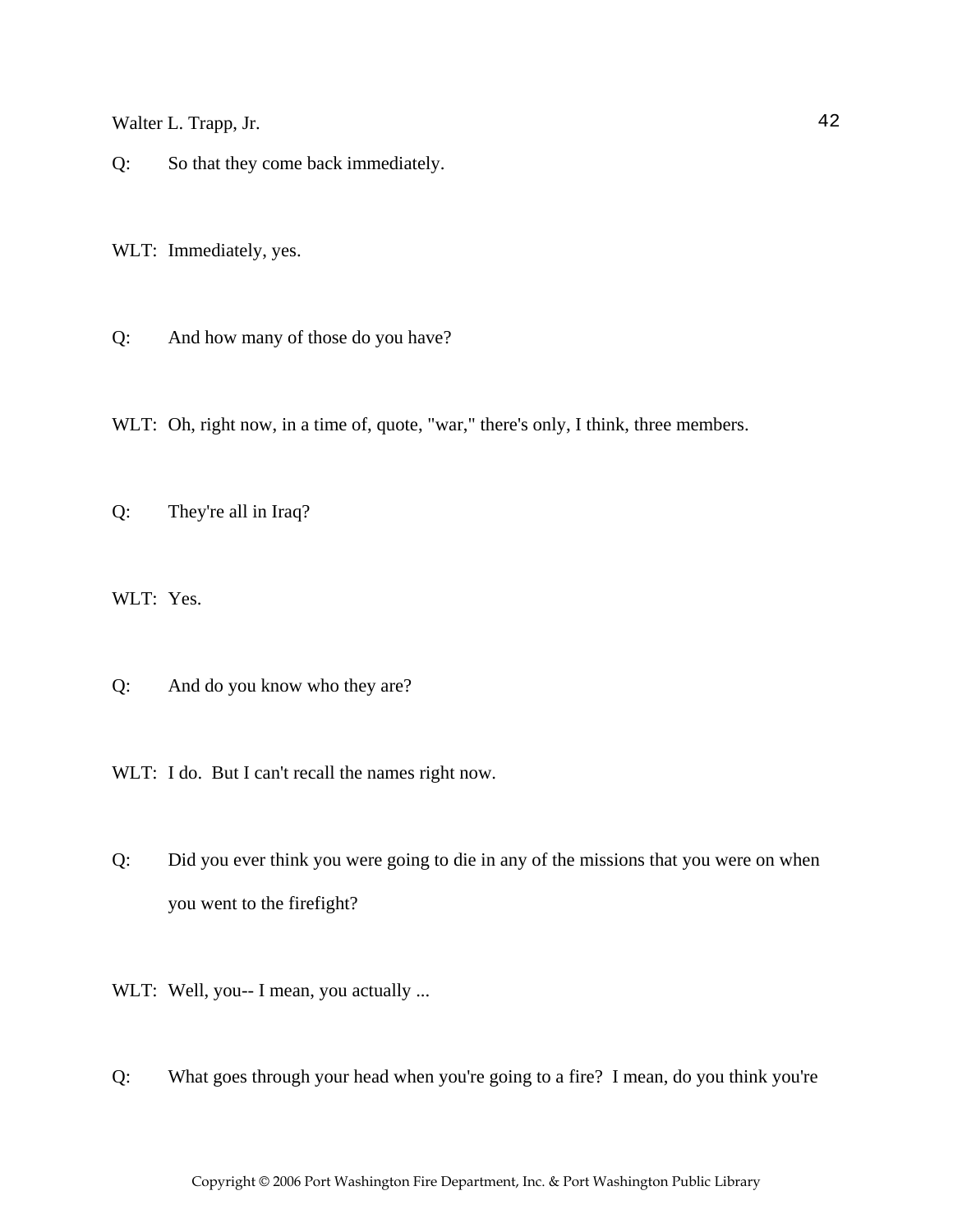going to survive?

- WLT: Well, you always think of taking care of yourself first. And each fire is a different thought. I mean, let me go back to 1971, when I joined the Fire Department, we went to 300 calls a year. Out of that 300 ...
- Q: That's one a day, almost one a day.
- WLT: The story gets better, so don't, don't ...
- Q: (Laughs).
- WLT: Out of that 300 calls, you saw a fire at 250, whether it be a car fire, a brush fire, a dumpster fire, a stove fire, or something of that nature. In 2003, we went to almost twenty-two hundred calls!
- Q: That's amazing.
- WLT: We saw a fire at only about fifty.
- Q: And what were these other calls?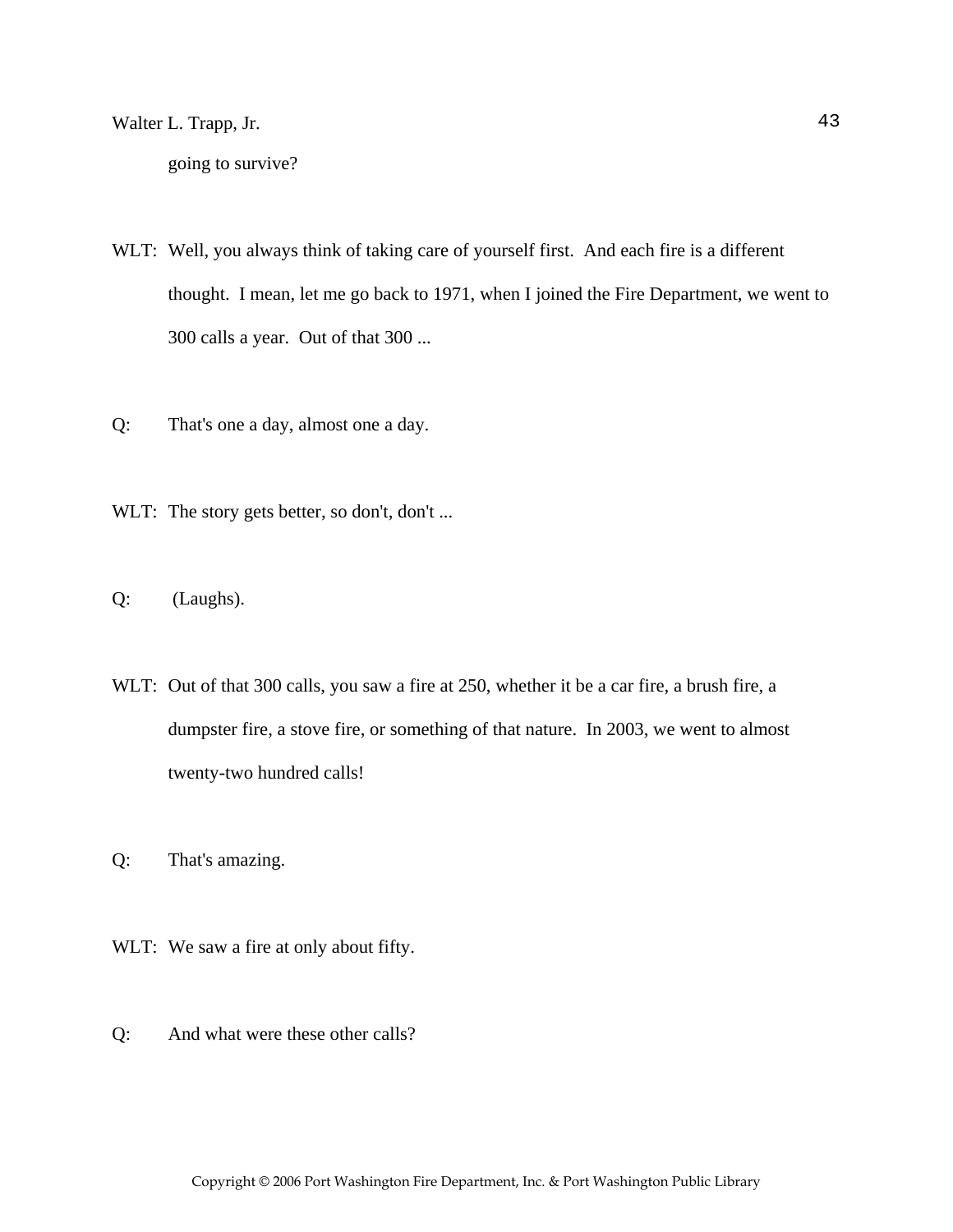- WLT: Well, we now we-- again, everybody's fire alarms seem to malfunction in the house. ... CO ... alarm systems that malfunction in the house. A great many more auto accidents. The traffic is just so bad in this town, so we respond to all the auto accidents.
- Q: So how does that translate into the cost to the Fire Department to go to these non-fire calls?
- WLT: In dollars and cents, it doesn't cost too much, more than having-- if you need to have the same equipment ready for any type of situation. But the issue is that getting manpower to go to these calls. When you had 300 calls, there was not-- people went. But now ...
- Q: With twenty-two hundred calls, how many fewer people do you have (laughs)?
- WLT: Quite a few. People, and again, when it comes over the radio and tells you what type of call it is, people tend to not go to recorded alarms, the CO alarms. If they hear a general alarm fire at-- well Shields Harbor, that was another, that was a major fire that something like that, everybody shows up because they know it's a real fire. Or the potential of a major type of fire.
- Q: So they show up for the ones that are ...
- WLT: Really ...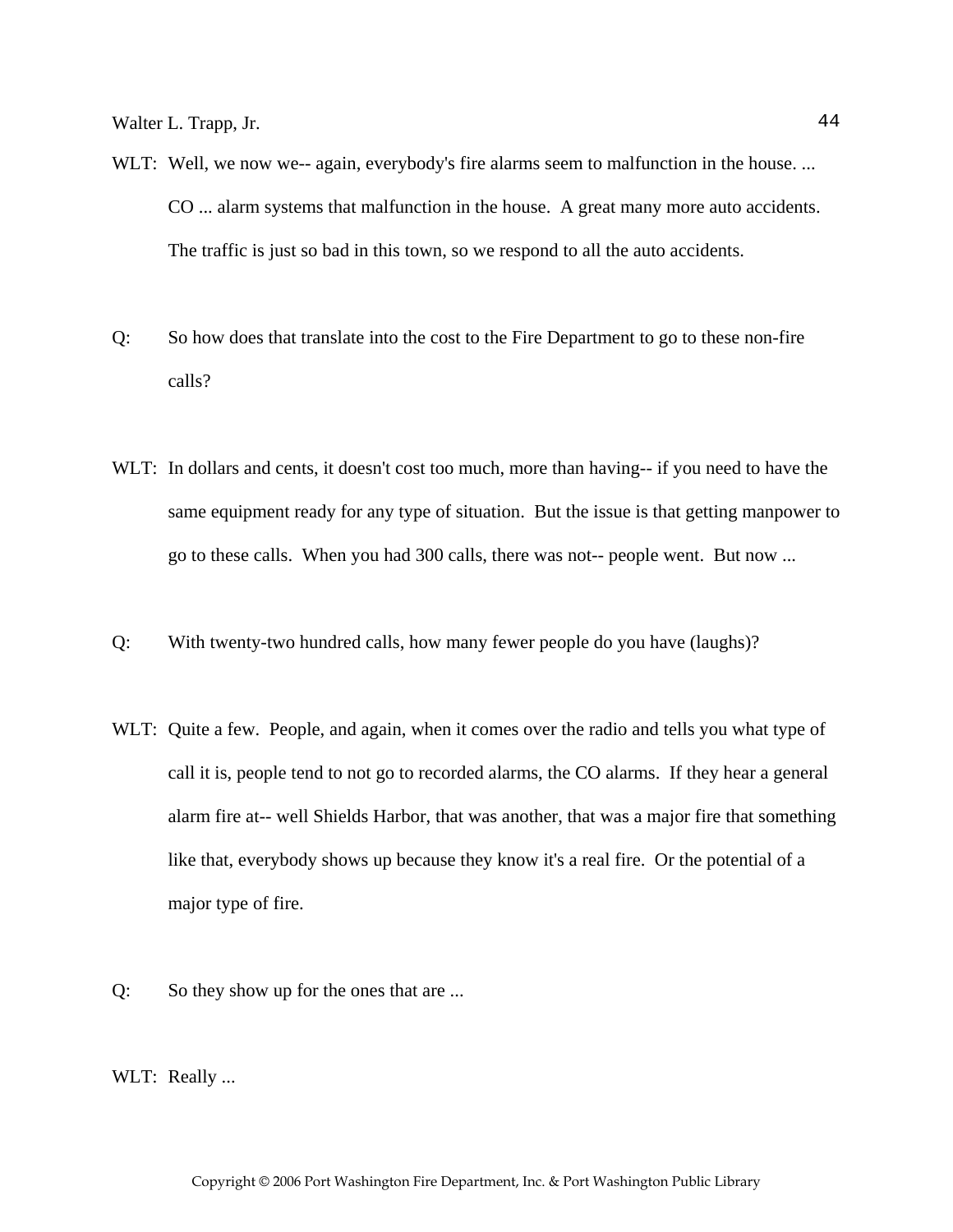- Q: ... more glorified?
- WLT: Glorified. Yes, that's an easy way of putting it. But something where you really need, you know, you get up in the middle of the night to go to, you know, you woke up two o'clock in the morning ... [END OF SIDE A; BEGIN SIDE B] ...
- Q: You're saying is that people are now responding to only those calls that they feel are more real fires.
- WLT: Because, again, people have only so much time to volunteer, because they have so many other obligations that you sort of-- I'll use the word "pick and choose"-- to what suits. I mean, a lot of the young kids go to everything because there's just nothing else to do.
- Q: What is the silliest thing you've been called out to? Can you recall?
- WLT: I don't think there was anything that ever really silly. Everything that we responded to were emergencies to the person that called. You know, the old story that goes back, you call the fire department for your cat stuck in a tree. We don't do that. We refuse to do that. And not use the-- what I always tell people when they call me and say, "Can you come get my cat out of the tree?" I say, "Have you ever seen a cat carcass in a tree? They'll get down themself." We're not going to risk the lives of a firefighter climbing up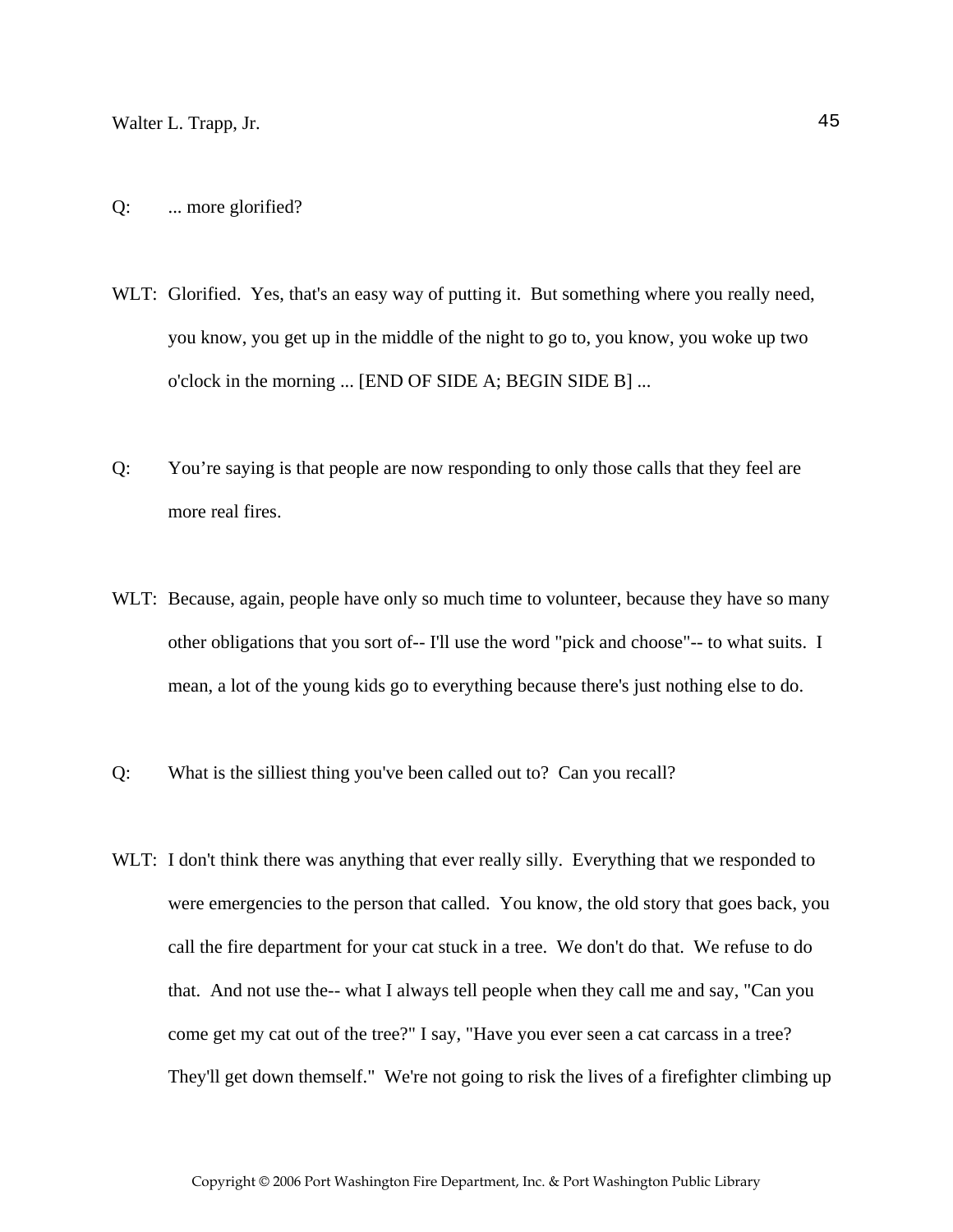a tree when the cat's going to try to jump when you go after him anyhow. So it's a safety issue.

- Q: I'd like to ask you why you joined Protection Company, in particular.
- WLT: At the time, my best friend had just joined the Protection Engine Company. And the reason that he joined, his father was a member of that company for many years and Chief of the Port Washington Fire Department at that time. So, when you join, you don't really know that many people, so I-- at least I knew somebody that I could-- knew and that would introduce me to people and get to know what's going on.
- Q: Is that person still in the Fire Department?
- WLT: No. Again, back to my same thing is that he had to move out of town. He bought a house out in North Port or Huntington, someplace like that.
- Q: For financial ...
- WLT: Financial reasons, yes.
- Q: I want to ask you about the Memorial Day ceremony. It was very, very moving at the fire stations. When was that instigated? When did that start?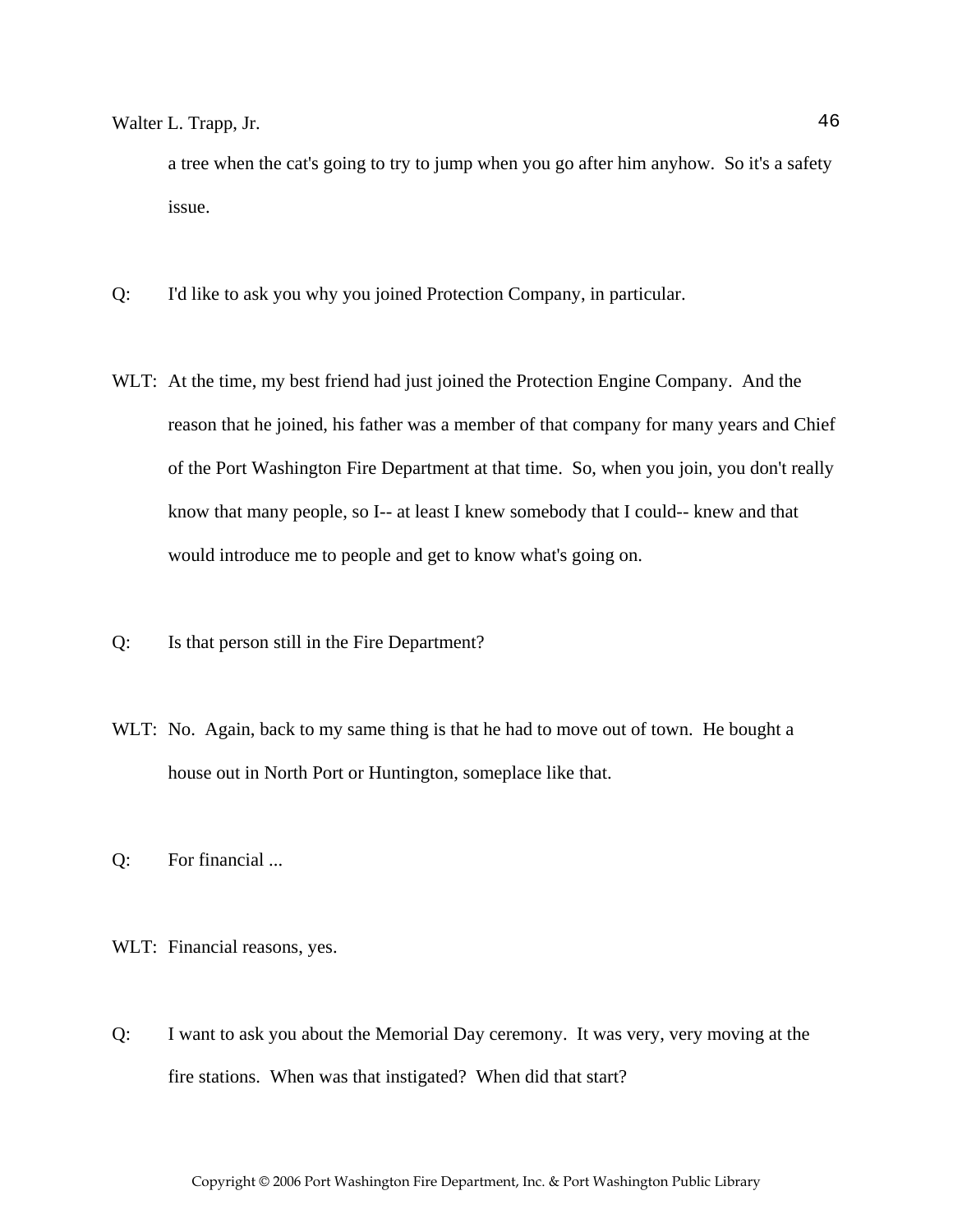- WLT: We've been observing Memorial Day for a hundred years or whatever. I've been a member for thirty-five years, and the same ceremony has been repeated every year for thirty-five years. So it wasn't something new thirty-five years ago, no. Only thing that's changed sometimes are the names.
- Q: And you all come out to honor your past members that have died, in full uniform. How often do you wear your uniforms? Do you wear them only on those occasions?
- WLT: We wear them to parades. Memorial Day is a solemn parade. This Sunday, we're going to a parade in Great Neck. It's a hundredth anniversary parade. You'd wear it there. [There's a Nassau County parade once a year. There's other parades. A Labor Day parade](http://www.pwfdhistory.com/trans/trappw_trans/peco_parades020_web.jpg)  that we go to. New York State parade that you go to. You wear a uniform for that. At an installation dinner, you wear your uniform, where you're sworn in, people that take office. And you wear them to funeral services.
- Q: How many members, older members have deceased in your company?
- WLT: I mean, in my thirty-five years that I've been there, probably fifty or sixty. I mean, it's nothing-- I mean, just through normal ...
- Q: Attrition.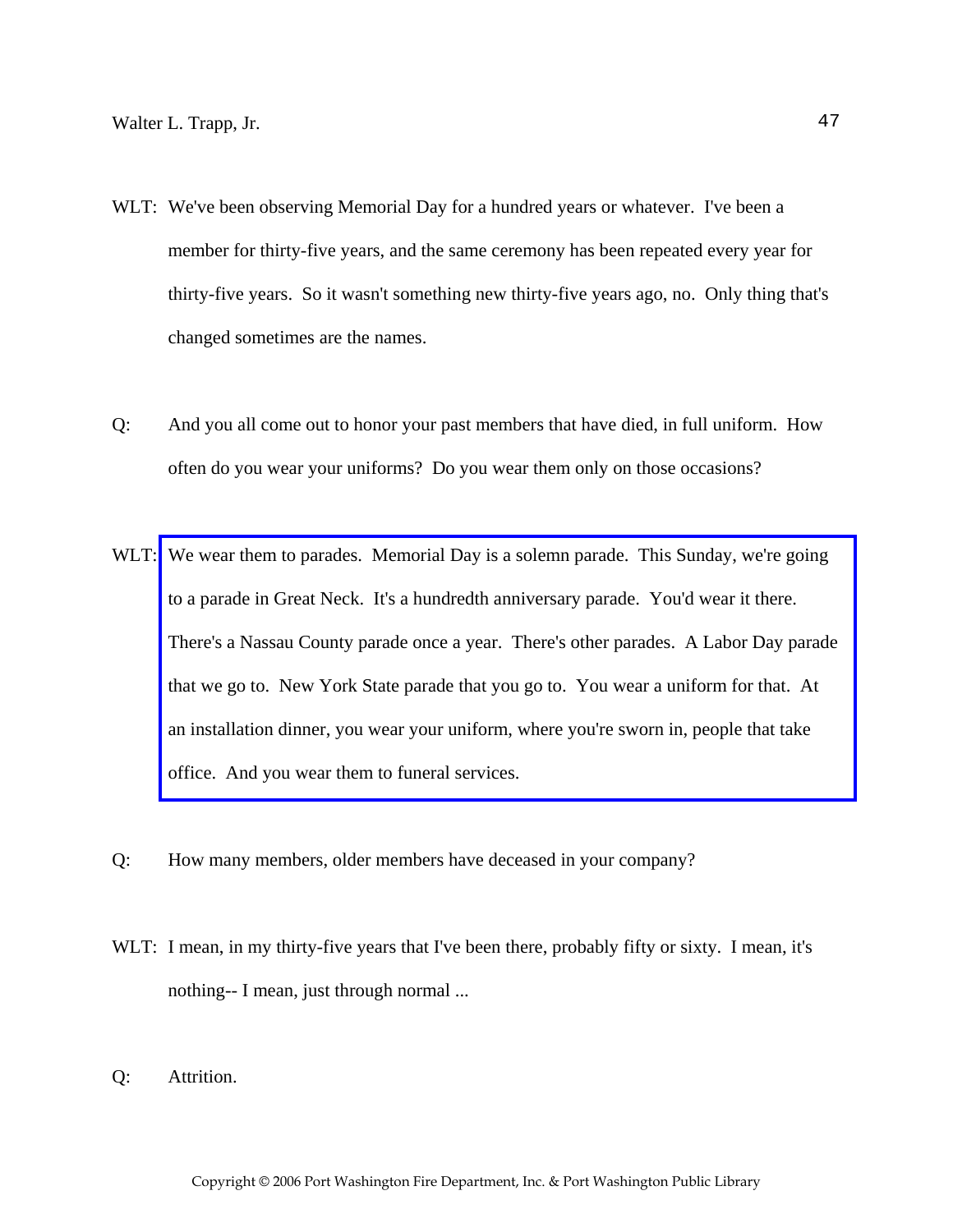WLT: ... attrition, yes. Nothing of anything related to the Fire Department.

- Q: And is there anything in particular you'd like to talk about, being a firefighter? Like what is your proudest moment during all these years. And ...
- WLT: Well, the proudest moment was the day that I was elected Chief for the Port Washington Fire Department. There's an honor to the people let me become Chief. Elected me to Chief. They trusted me to guide them for two years. And I was able to help the community for that two years in a lot of ways that would, I felt, help the community.
- Q: What was the most important thing you think you learned as Chief? How to deal with people?
- WLT: No, not-- well, you learned that before you became Chief. Not that I learned, but the most important thing is that I helped people. That hopefully I helped people save their lives, dealt with situations that were disturbing to them, and made other people's lives better.
- Q: With the terrorist threat constantly in the background, what are the changes in your department? Anything specific? Are you in constant contact with, you know, Homeland Security, you know, the Homeland Security? Or do you just go abut your own business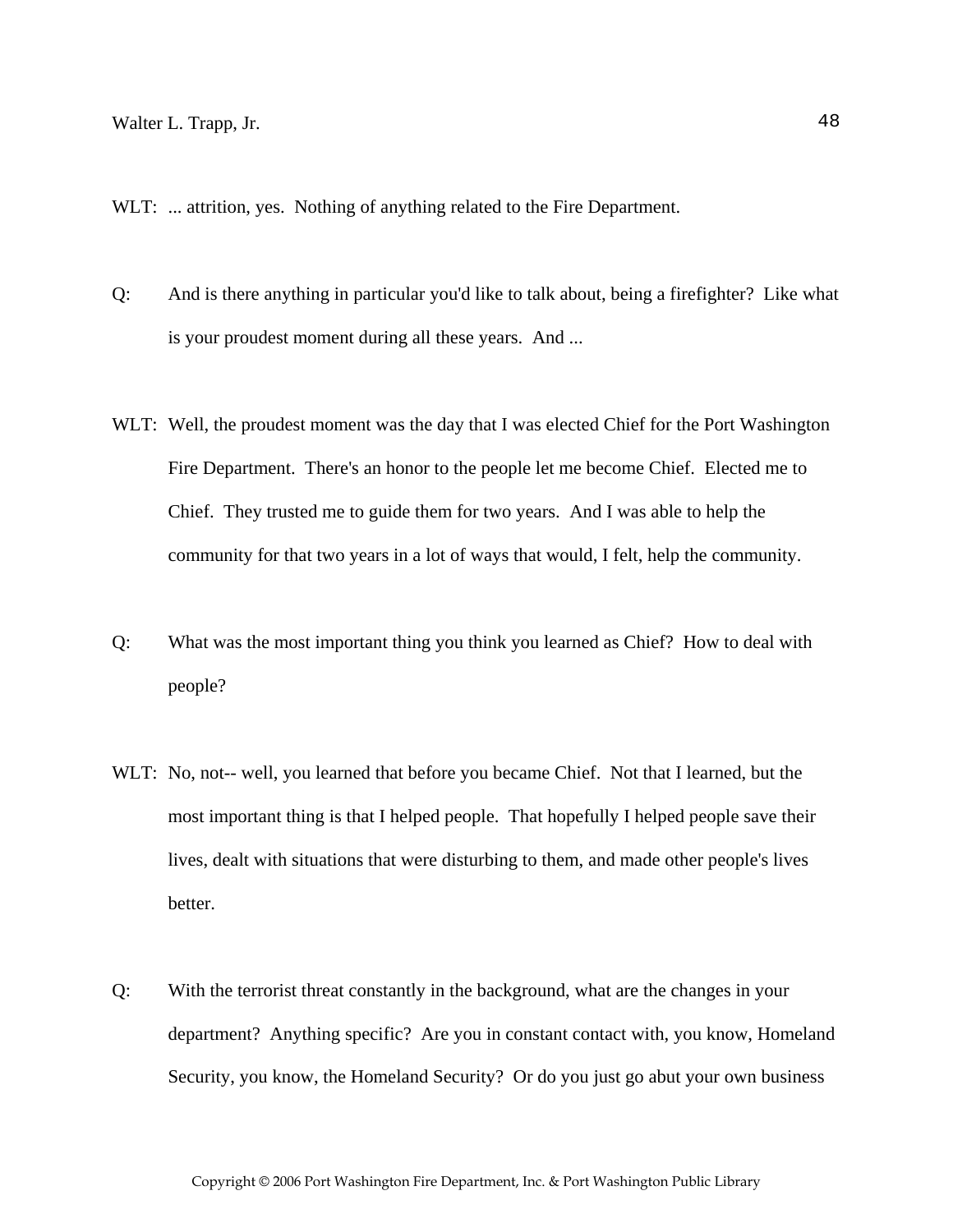and if you hear from them, then that's it?

- WLT: Well, what was-- and I had-- I was one of the original members-- was that the formation of E.O.C. It's Emergency Operations Centers, which came out of basically 9/11. They're designed for major catastrophes, whether they be tornados, hurricanes, 9/11 type of situations. It no longer becomes a small Port Washington Fire Department. Manhasset Lakeville Fire Department. It becomes a much bigger organization. You group all your supplies, your manpower together, and stuff like that, and work together. Because when disaster hits, a lot of your normal manpower, like, say, members of Port Washington Fire Department, city policemen, city firemen, they all went to work in the City. So we lost a lot of our key people that had to go to work. And the Emergency Operations Center, you sort of group your stuff together, and if one department's short on something, maybe you can help another department.
- Q: Do you work closely with the Police Department here in Port?

WLT: Very closely.

Q: There aren't any animosities or jealousies between the two?

WLT: There might be a few individual cases, but on the whole, you're very closely related.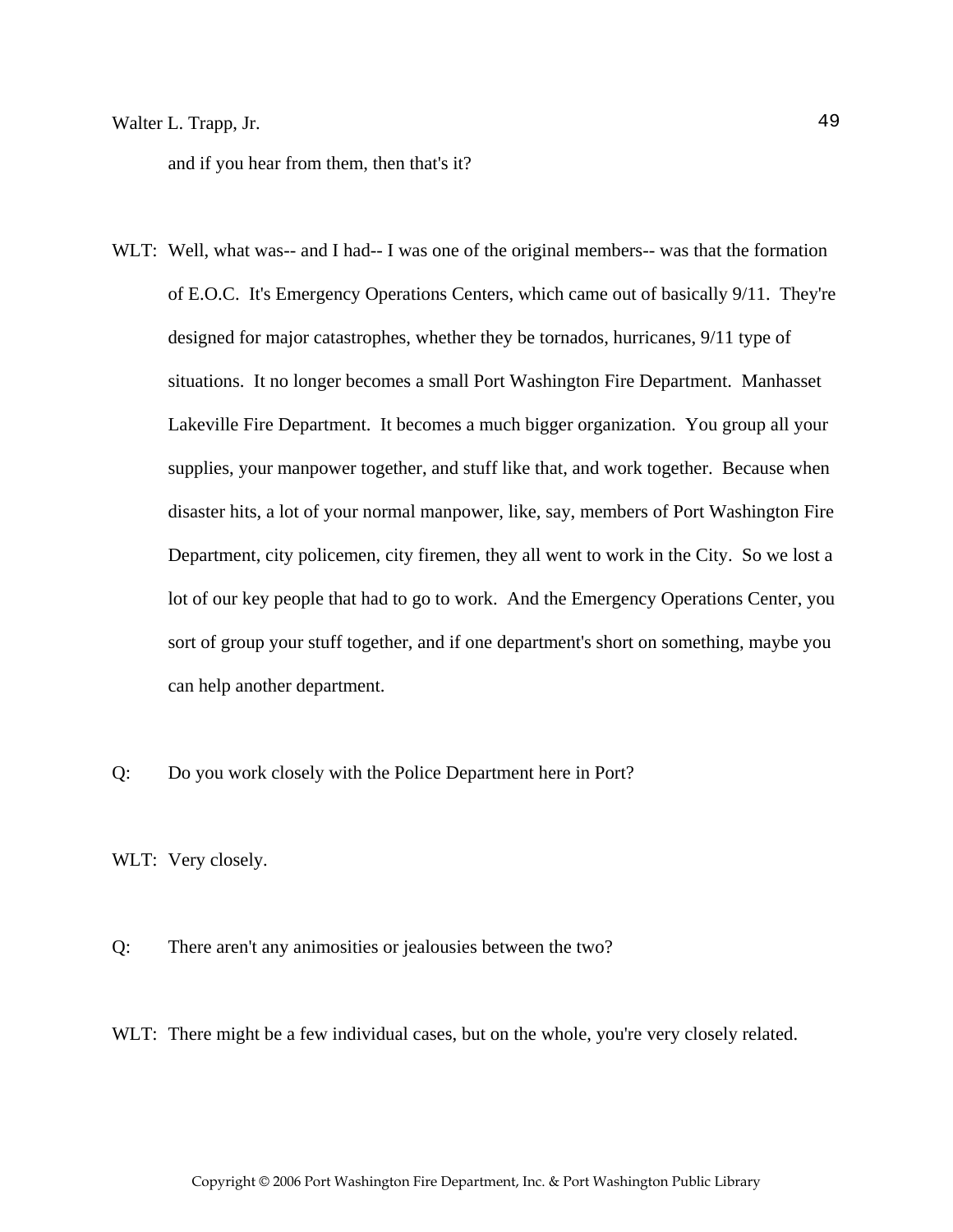- Q: And who takes over at a scene when you come to the disaster area? Is it the police or is it the Fire Department?
- WLT: Each particular situation is determined at the time. Of course, if there's a death or something like that, or a criminal matter, the police. But you usually work hand in hand. The police are so-- any major catastrophe, the police have so little manpower that they rely on our 300-plus members to assist them in major situations. They felt so strong-- the relationship is so great that they put police radios in all the Chiefs' cars. You know, like I talk to the police on the radio, if I need help. You work hand in hand with them. If you get to a fire, basically, the police are in charge-- I mean, the Fire Department is in charge. The police are always there. The structure of the Fire Department is a chain of command operation. And the Chief, or the highest ranking officer at a fire stays at the car and directs the operation and does not go into the building. And at that time, the highest ranking police officer stands beside you, and if you need police help, you, you know, work together. There's never been really any animosity. It's a team. It's a team effort.
- Q: The final question I'd like to ask you is do you think anything is going to be different now than-- what do you predict in terms of what's going to happen to the Fire Department in terms of what was then and what is now. Back then you had all the help, you seemed to have more than you could use. Now, you have less, fewer people. How is this going to impact our community?